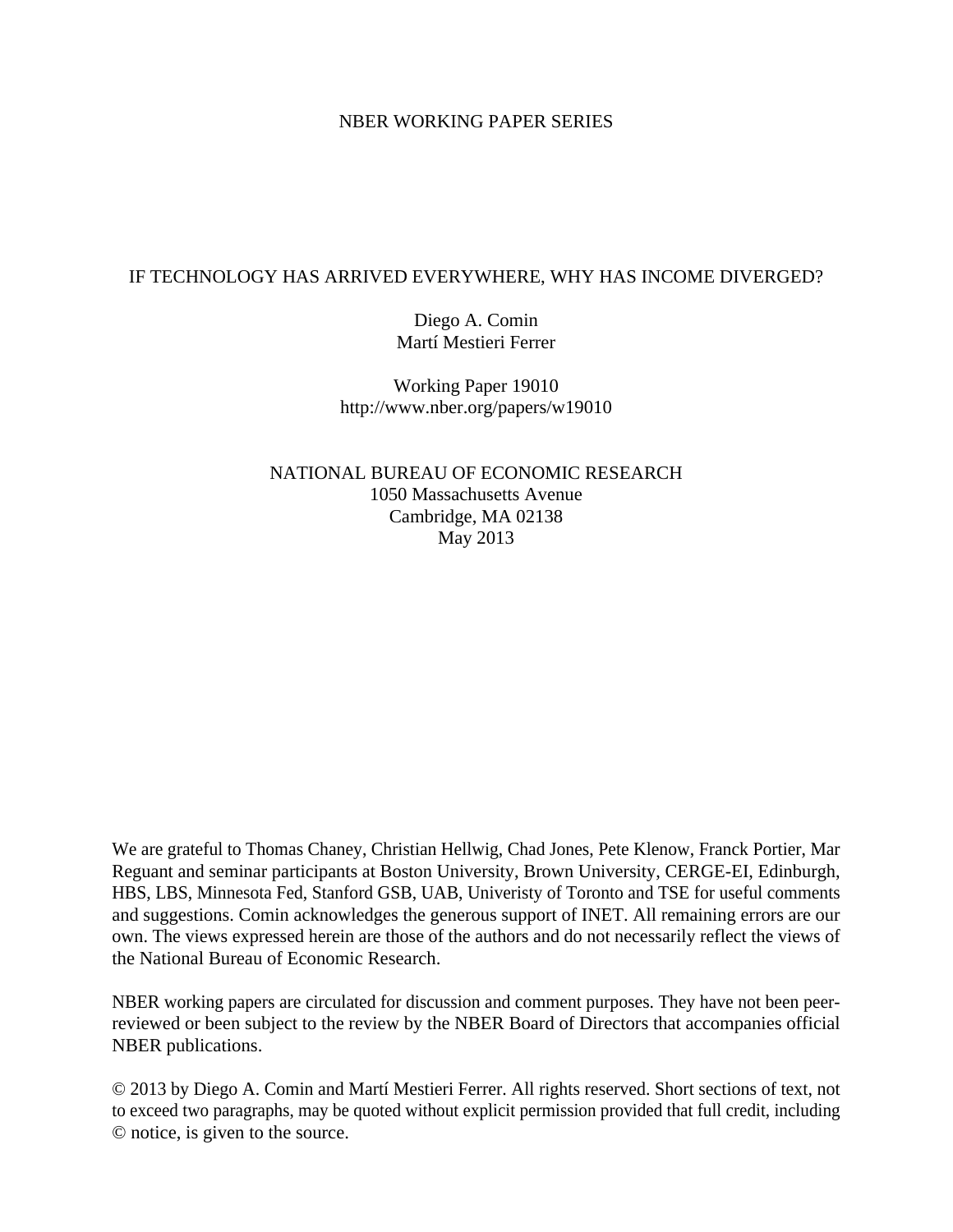If Technology Has Arrived Everywhere, Why has Income Diverged? Diego A. Comin and Martí Mestieri Ferrer NBER Working Paper No. 19010 May 2013 JEL No. E23,N1,O11,O12,O4

## **ABSTRACT**

We study the lags with which new technologies are adopted across countries, and their long-run penetration rates once they are adopted. Using data from the last two centuries, we document two new facts: there has been convergence in adoption lags between rich and poor countries, while there has been divergence in penetration rates. Using a model of adoption and growth, we show that these changes in the pattern of technology diffusion account for 80% of the Great Income Divergence between rich and poor countries since 1820.

Diego A. Comin Harvard Business School Soldiers Field Boston, MA 02163 and NBER dcomin@hbs.edu

Martí Mestieri Ferrer Toulouse School of Economics Batiment F, MF503 21, Allée de Brienne 31015 Toulouse France marti.mestieri@gmail.com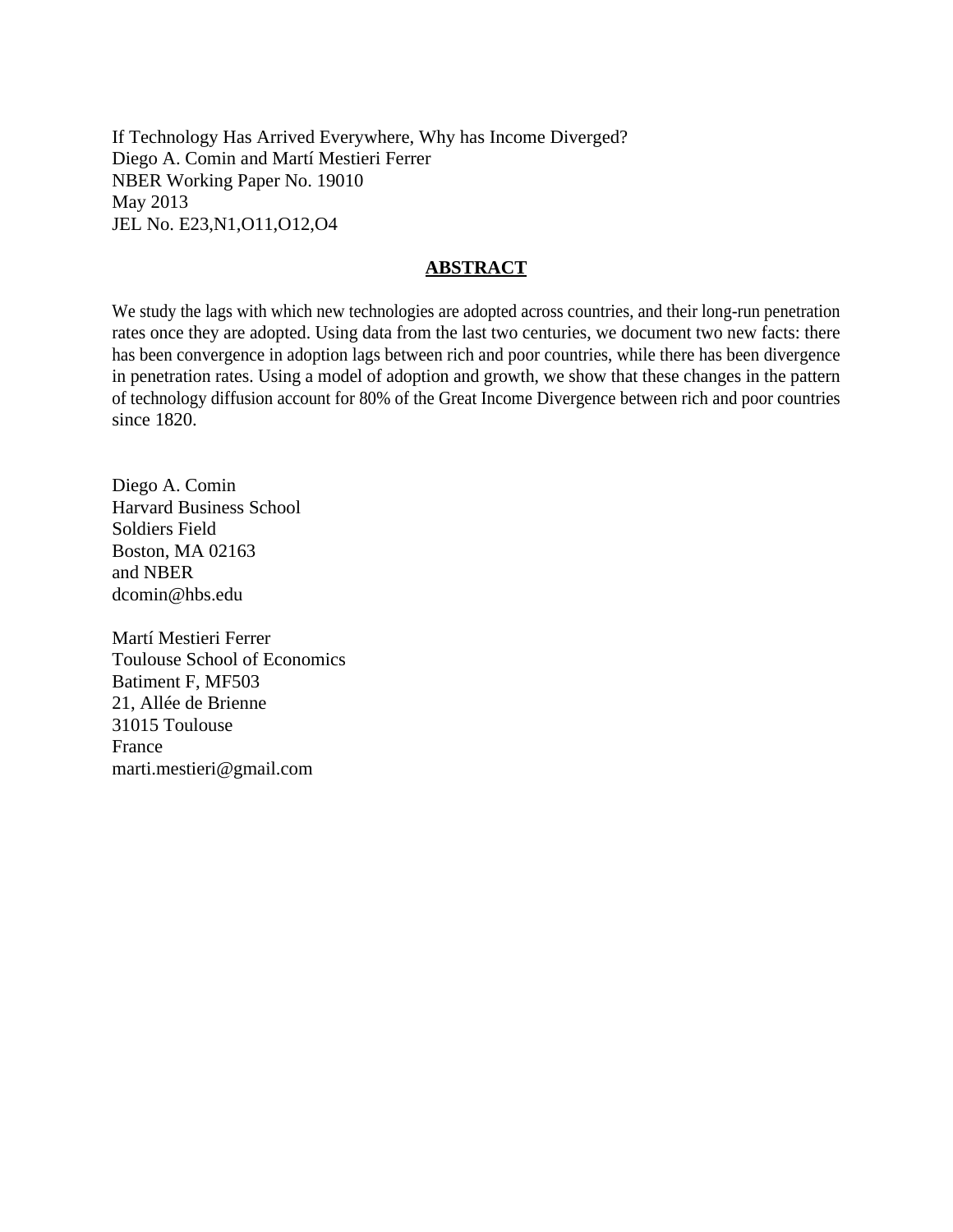## 1 Introduction

We have very limited knowledge about the drivers of growth over long periods of time. [Klenow](#page-36-0) and Rodríguez-Clare [\(1997\)](#page-36-0) show that factor accumulation (physical and human capital) accounts only for 10% of cross-country differences in productivity growth between 1960 and 1985. [Clark and Feenstra](#page-35-0) [\(2003\)](#page-35-0) find similar results for the period 1850-2000. What accounts for the bulk of growth dynamics over the long term, and why do these drivers differ across countries?

This paper explores whether the dynamics of technology can help us account for the cross-country evolution of productivity and income growth over the last 200 years. We are particularly interested in understanding if the technology channel can account for the dramatic increase in cross-country differences in per-capita income over the last 200 years, a phenomenon known as the Great Divergence (e.g., [Pritchett,](#page-36-0) [1997](#page-36-0) and [Pomeranz,](#page-36-0) [2000\)](#page-36-0).

The strategy we follow to study the role of technology on income dynamics has two parts. The first part consists in exploring the evolution of technology adoption patterns. Using a comprehensive dataset with direct measures of the diffusion of the large number of technologies, we study how various dimensions of technology adoption have evolved over time in different groups of countries. With this analysis, we uncover some general cross-country trends in technology adoption. Second, we study the implications of these adoption trends for the evolution of income growth across-countries over the last 200 years.

Technology has probably arrived everywhere. [Comin and Hobijn](#page-35-0) [\(2010\)](#page-35-0) find that the lags with which new technologies arrive to countries have dropped dramatically over the last 200 years. Technologies invented in the nineteenth century such as telegrams or railways often took many decades to first arrive to countries. In contrast, new technologies such as computers, cellphones or the internet have arrived on average within a few decades (in some cases less than one) after their invention. The decline in adoption lags has surely not been homogeneous across countries. Anecdotal evidence suggests that the reduction in adoption lags has been particularly significant in developing countries, where technologies have traditionally arrived with longer  $\text{lags.}^1$ . This evidence would imply that adoption lags have converged across countries. But, if technology has arrived everywhere, why has income diverged over the last two centuries?

To explore this puzzle, we recognize that the contribution of technology to a country's productivity growth can be decomposed in two parts. One part is related to the range of technologies used, or equivalently to the lag with which they are adopted. New technologies embody higher productivity. Therefore, an acceleration in the rate at which new technologies arrive in the country raises aggregate productivity growth. Second, productivity is also affected by the penetration rate of new technologies. The more units of any new technology

<sup>&</sup>lt;sup>1</sup>See [Khalba](#page-36-0) [\(2007\)](#page-36-0) and [Dholakia and Kshetri](#page-35-0) [\(2003\)](#page-35-0).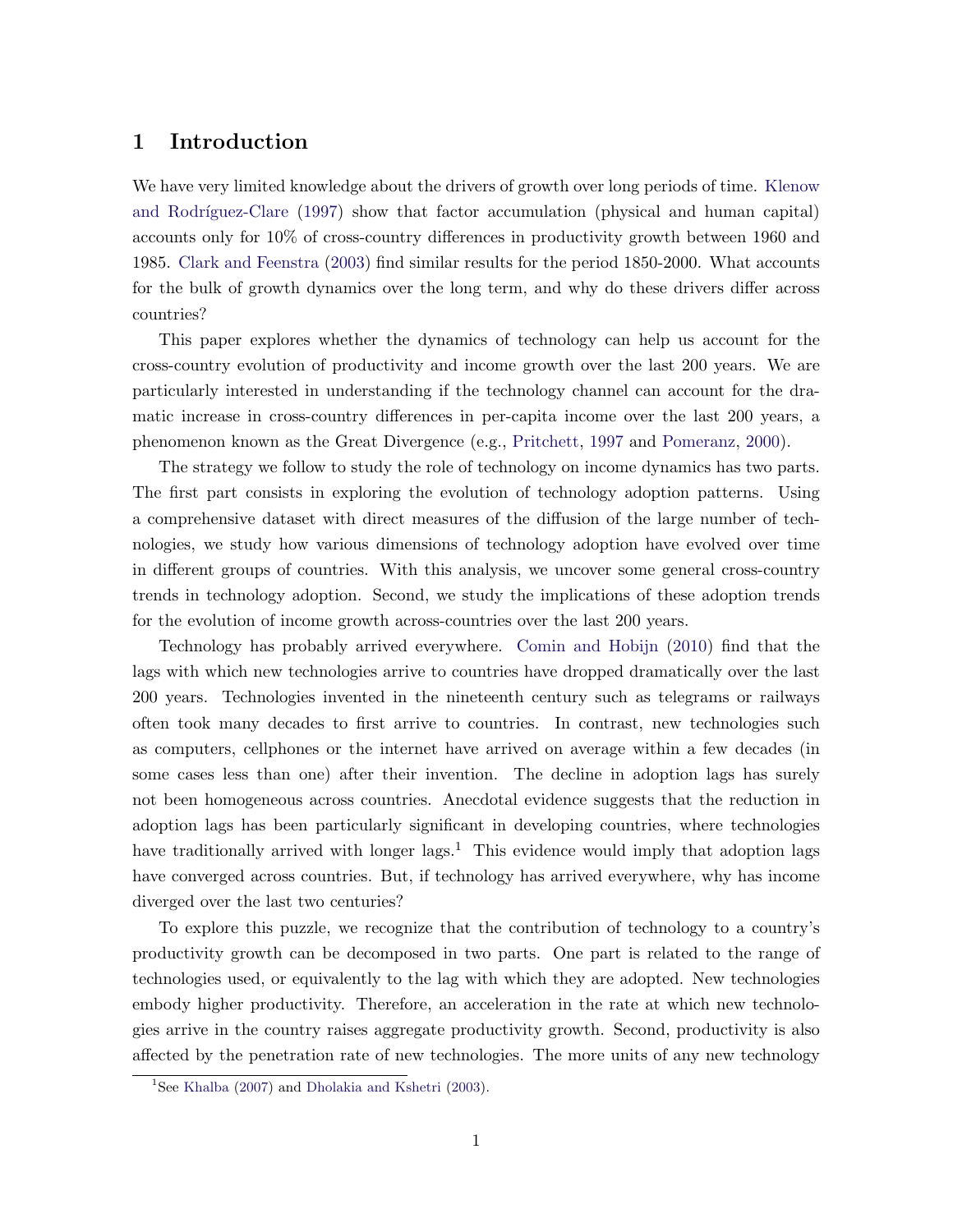<span id="page-3-0"></span>

(a) Diffusion of Steam and Motor ships for the UK and Indonesia. (b) Diffusion of PCs for the US and Vietnam.

Figure 1: Examples of diffusion curves.

(relative to income) a country uses, the higher the number of workers or units of capital that can benefit from the productivity gains brought by the new technology.<sup>2</sup> Thus, increases in the penetration of technology (or as we call it below, the intensive margin of adoption) also raise the growth rate of productivity.

To identify adoption lags (extensive margin) and penetration rates (intensive margin) of technology, we follow a strategy similar to [Comin and Hobijn](#page-35-0) [\(2010\)](#page-35-0) and [Comin and Mestieri](#page-35-0) [\(2010\)](#page-35-0). To illustrate our strategy, consider Figures 1a and 1b which plot respectively the (log) of the tonnage of steam and motor ships over real GDP in the UK and Indonesia and the (log) number of computers over real GDP for the U.S. and Vietnam. One feature of these plots is that, for a given technology, the diffusion curves for different countries have similar shapes, but displaced vertically and horizontally. [Comin and Hobijn](#page-35-0) [\(2010\)](#page-35-0) show that this property holds generally for a large majority of the technology-country pairs. Given the common curvature of diffusion curves, the relative position of a curve can be characterized by only two parameters. The horizontal shifter informs us about when the technology was introduced in the country. The vertical shifter captures the penetration rate the technology will attain when it has fully diffused.

These intuitions are formalized with a model of technology adoption and growth. Crucial for our purposes, the model provides a unified framework for measuring the diffusion of specific technologies and assessing their impact on income growth. The model features both adoption margins, and has predictions about how variation in these margins affect the curvature and level of the diffusion curve of specific technologies. This allows us to take these predictions to the data and estimate adoption lags and penetration rates fitting the diffusion curves derived

<sup>&</sup>lt;sup>2</sup>In our context, this is isomorphic to differences in the efficiency with which producers use technology.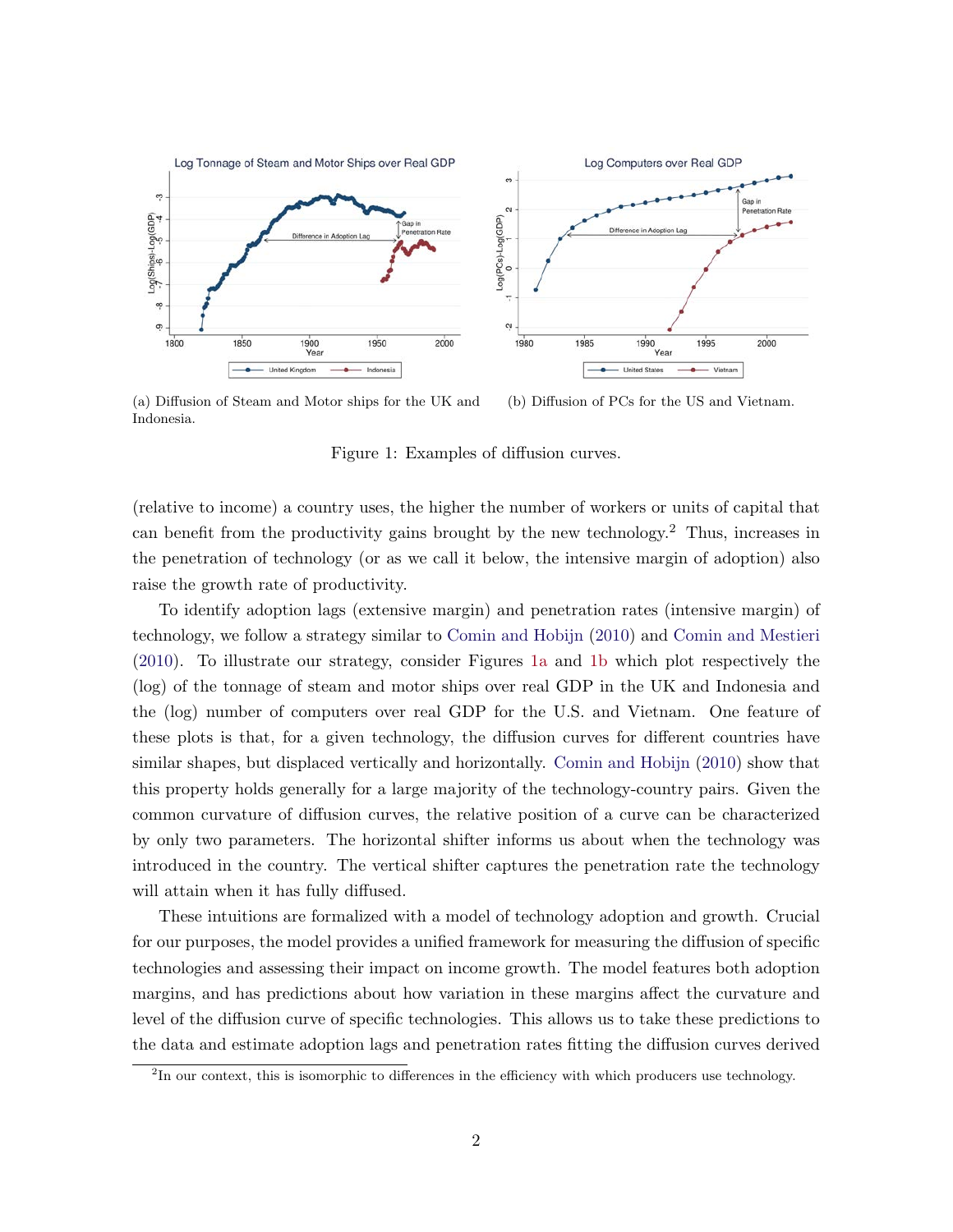from our model.

Using the CHAT data set,<sup>3</sup> we identify the extensive and intensive adoption margins for 25 significant technologies invented over the last 200 years in an (unbalanced) sample that covers 132 countries. Then, we use our estimates to study the cross-country evolution of the two adoption margins. We uncover two new empirical regularities. First, cross-country differences in adoption lags have narrowed over the last 200 years. That is, adoption lags have declined more in poor/slow adopter countries than in rich/fast adopter countries. Second, the gap in penetration rates between rich and poor countries has widened over the last 200 years, inducing a divergence in the intensive margin of technology adoption. Figure [1](#page-3-0) illustrates these patterns. The horizontal gap between the diffusion curves for steam and motor ships in the UK and Indonesia is much larger than the horizontal gap between the U.S. and Vietnam for computers (131 years vs. 11 years). In contrast, the vertical gap between the curves for ships in the UK and Indonesia are smaller than the vertical gap between the diffusion curves of computers in the U.S. and Vietnam (0.9 vs. 1.6).

After characterizing the dynamics of technology, we explore their consequences for the cross-country dynamics of income both analytically and with simulations. Taking advantage of the simple aggregate representation of our model, we derive two analytical results.  $(i)$  The dynamics of technology adoption in our model generate S-shaped transitions for the growth rate of productivity. *(ii)* Simple approximate expressions for the half-life of the system are derived. Despite not having physical capital, habit formation or other mechanisms to generate slow transitions, half-lifes are an order of magnitude larger than in the neoclassical model when evaluated at our estimated parameter values.<sup>4</sup>

We also use simulations to evaluate quantitatively the model's predictions for the crosscountry income dynamics. In particular, we simulate the dynamics of income in two representative economies (one "advanced" and one "developing"). After feeding in the dynamics of technology adoption we have uncovered in the data, the model generates cross-country patterns of income growth that resemble very much those observed in the data over the last two centuries. In particular, in developed economies, it took approximately one century to reach the modern long-run growth rate of productivity (2%) while in developing economies it takes twice as much, if not more. As a result, the model generates a 3.2-fold increase in the income gap between rich and developing countries, which represents 80% of the actual fourthfold increase observed over the last two centuries. The model also does well in reproducing the income gap between rich and developing countries circa 1820, and the observed growth dynamics for the countries in the bottom quarter and tenth of the world income distribution,

<sup>&</sup>lt;sup>3</sup>See [Comin and Hobijn](#page-35-0) [\(2009\)](#page-35-0) for a description of the data set. Comin and Hobijn [\(2004\)](#page-35-0) and [Comin](#page-35-0) et al. [\(2008\)](#page-35-0) have used it in alternative set-ups.

<sup>&</sup>lt;sup>4</sup>For example, after a one-time permanent shift in the growth rate of invention of new technologies (which captures the Industrial Revolution) the half-life for income is approximately 120 years. A standard measure of the half-life for the neoclassical growth model is 14 years.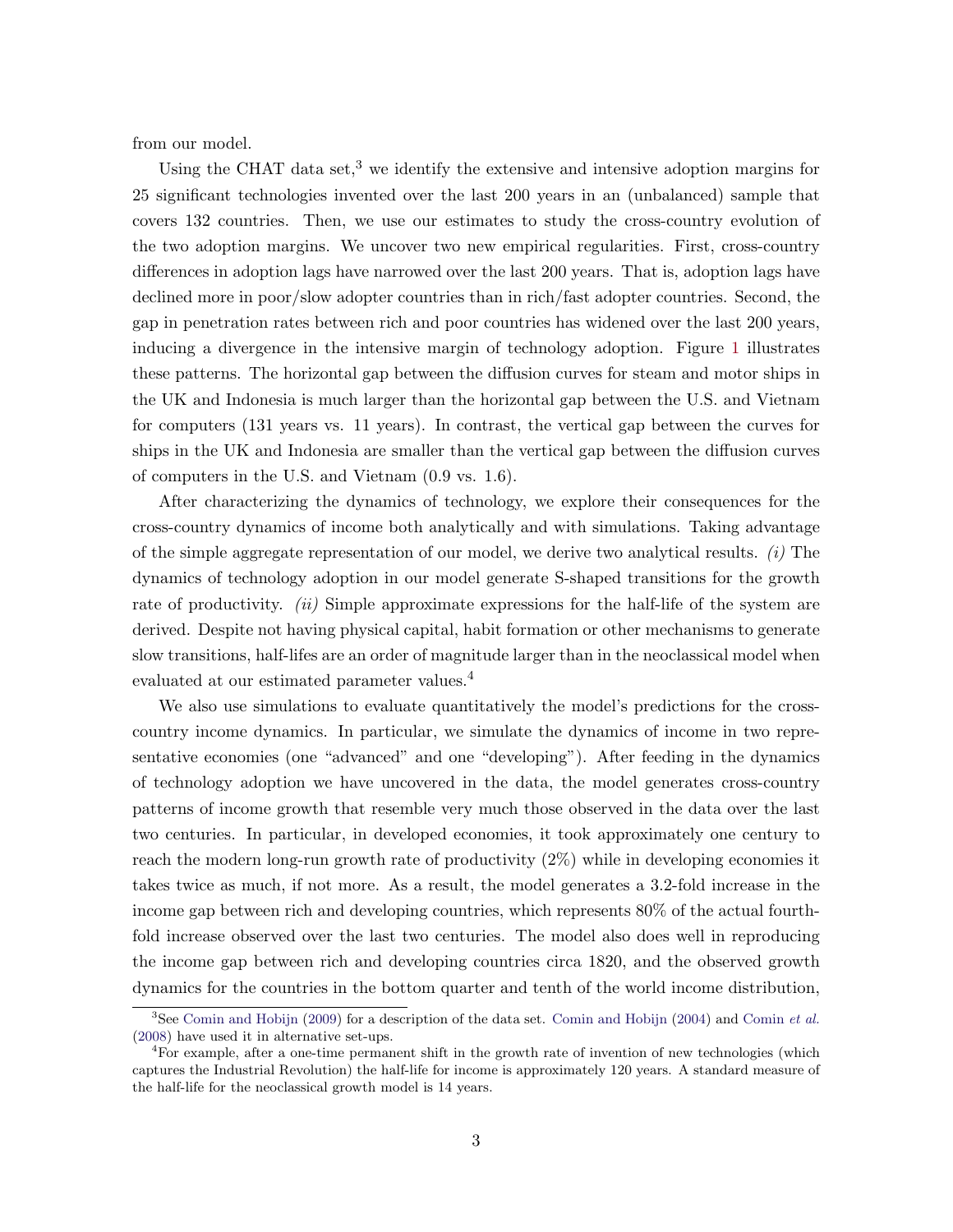and for the different continents.

It is important to emphasize that, when evaluating the role of technology for cross-country differences in income, we take into account that income affects demand for goods and services that embody new technologies. In our baseline model, the restriction that our model has a balanced growth path implies that the income elasticity of technology demand is equal to one. Because this implication of the model may be restrictive, we study the robustness of our findings to allowing for non-homotheticities in the demand for technology. That is, we allow the income elasticity of technology demand to differ from one. Taking advantage of the three-dimensional nature of our data set, we identify this elasticity from the time variation in income and technology adoption in three countries (U.S., UK and France) for which we have the longest time series for technology.<sup>5</sup>

Our findings are robust to allowing for non-homotheticities. In particular,  $(i)$  we obtain very similar trends for the cross-country evolution of adoption lags and the intensive margin, and  $(ii)$  we observe that the productivity gap between rich and developing countries increases by a factor of 2.6 over the last 200 years, which accounts for 67% of the Great Divergence.

This paper is related to the literature that has explored the drivers of the Great Divergence. One stream of the literature has emphasized the role of the expansion of international trade during the second half of the nineteenth century. [Galor and Mountford](#page-35-0) [\(2006\)](#page-35-0) argue that trade affected asymmetrically the fertility decisions in developed and developing economies, due to their different initial endowments of human capital, leading to different evolutions of productivity growth. [O'Rourke](#page-36-0) et al. [\(2012\)](#page-36-0) elaborate on this perspective and argue that the direction of technical change, in particular the fact that after 1850 it became skill-biased [\(Mokyr,](#page-36-0) [2002\)](#page-36-0), contributed to the increase in income differences across countries, as Western countries benefited relatively more from them. Trade-based theories of the Great Divergence, however, need to confront two facts. Prior to 1850, the technologies brought by the Industrial Revolution were unskilled-bias rather than skilled bias [\(Mokyr,](#page-36-0) [2002\)](#page-36-0). Yet, incomes diverged also during this period. Second, trade globalization ended abruptly in 1913. With WWI, world trade dropped and did not reach the pre-1913 levels until the 1970s. In contrast, the Great Divergence continued throughout the twentieth century.

Probably motivated by these observations, another strand of the literature has studied the cross-country evolution of Solow residuals and has found that they account for the majority of the divergence [\(Easterly and Levine,](#page-35-0) [2002,](#page-35-0) and [Clark and Feenstra,](#page-35-0) [2003\)](#page-35-0). Our paper takes a strong stand on the nature of the Solow residuals over protracted periods of time –technology–, measures it directly, and shows the direct importance of technology dynamics for cross-country income dynamics.<sup>6</sup>

<sup>&</sup>lt;sup>5</sup>We allow the income elasticity of technology demand to vary across technologies according to their invention date. Specifically, we estimate common income elasticities for technologies invented in fifty year intervals (i.e., pre-1850, 1850-1900, 1900-1950 and post-1950).

<sup>6</sup>Our analysis is also related to a strand of the literature that has studied the productivity dynamics after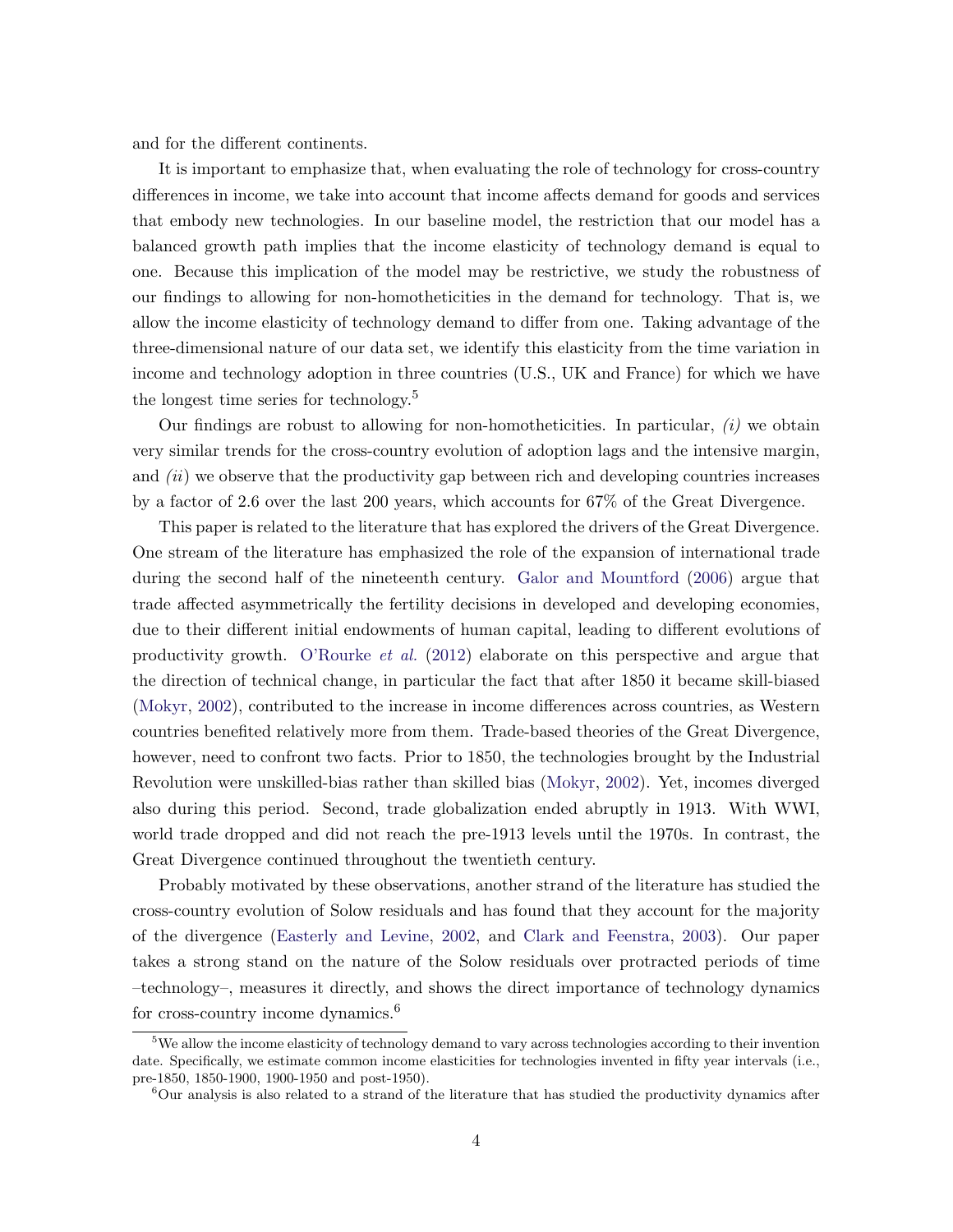<span id="page-6-0"></span>Finally, our paper makes three contributions to the analysis of technology dynamics. First, building on the class of models and estimation developed by [Comin and Hobijn](#page-35-0) [\(2010\)](#page-35-0) and [Comin and Mestieri](#page-35-0) [\(2010\)](#page-35-0), we are the first to document the evolution of adoption margins across countries. In particular, we uncover the convergence in adoption lags and the divergence in the intensive margin of adoption in the last 200 years. Second, this is the first paper that studies analytically transitional dynamics within this class of models. Third, this paper evaluates quantitatively the role of technology dynamics in shaping cross-country income dynamics. It shows that the transitional dynamics generated by the model are very protracted and that they play a key role in generating the Great Divergence. In contrast, previous quantitative analyses only explored how technology levels affected cross-country steady-state income levels.

The rest of the paper is organized as follows. Section 2 presents the model. Section [3](#page-12-0) estimates the extensive and intensive margins of adoption and documents the cross-country evolution of both adoption margins. Section [4](#page-17-0) characterizes key features of the model transitional dynamics. Section [5](#page-25-0) simulates the model to quantify the effect of the technology dynamics on the cross-country growth dynamics. Section [6](#page-30-0) conducts robustness checks, and Section [7](#page-33-0) concludes.

## 2 Model

We present a simple model of technology adoption and growth. Our model serves four purposes. First, it precisely defines the intensive and extensive margins of adoption. Second, it illustrates how variation in these margins affects the evolution of the diffusion curves for individual technologies. Third, it helps develop the identification strategy of the extensive and intensive margins of adoption in the data. Fourth, because ours is a general equilibrium model with a simple aggregate representation, it can be used to study the dynamics of productivity growth.

### 2.1 Preferences and Endowments

There is a unit measure of identical households in the economy. Each household supplies inelastically one unit of labor, for which they earn a wage w. Households can save in domestic bonds which are in zero net supply. The utility of the representative household is given by

$$
U = \int_{t_0}^{\infty} e^{-\rho t} \ln(C_t) dt
$$
 (1)

the Industrial Revolution. [Crafts](#page-35-0) [\(1997\)](#page-35-0), [Galor and Weil](#page-36-0) [\(2000\)](#page-36-0), [Hansen and Prescott](#page-36-0) [\(2002\)](#page-36-0), [Tamura](#page-36-0) [\(2002\)](#page-36-0), among others, provide different reasons why there was a slow growth acceleration in productivity after the Industrial Revolution. The mechanisms in these papers are complementary to ours.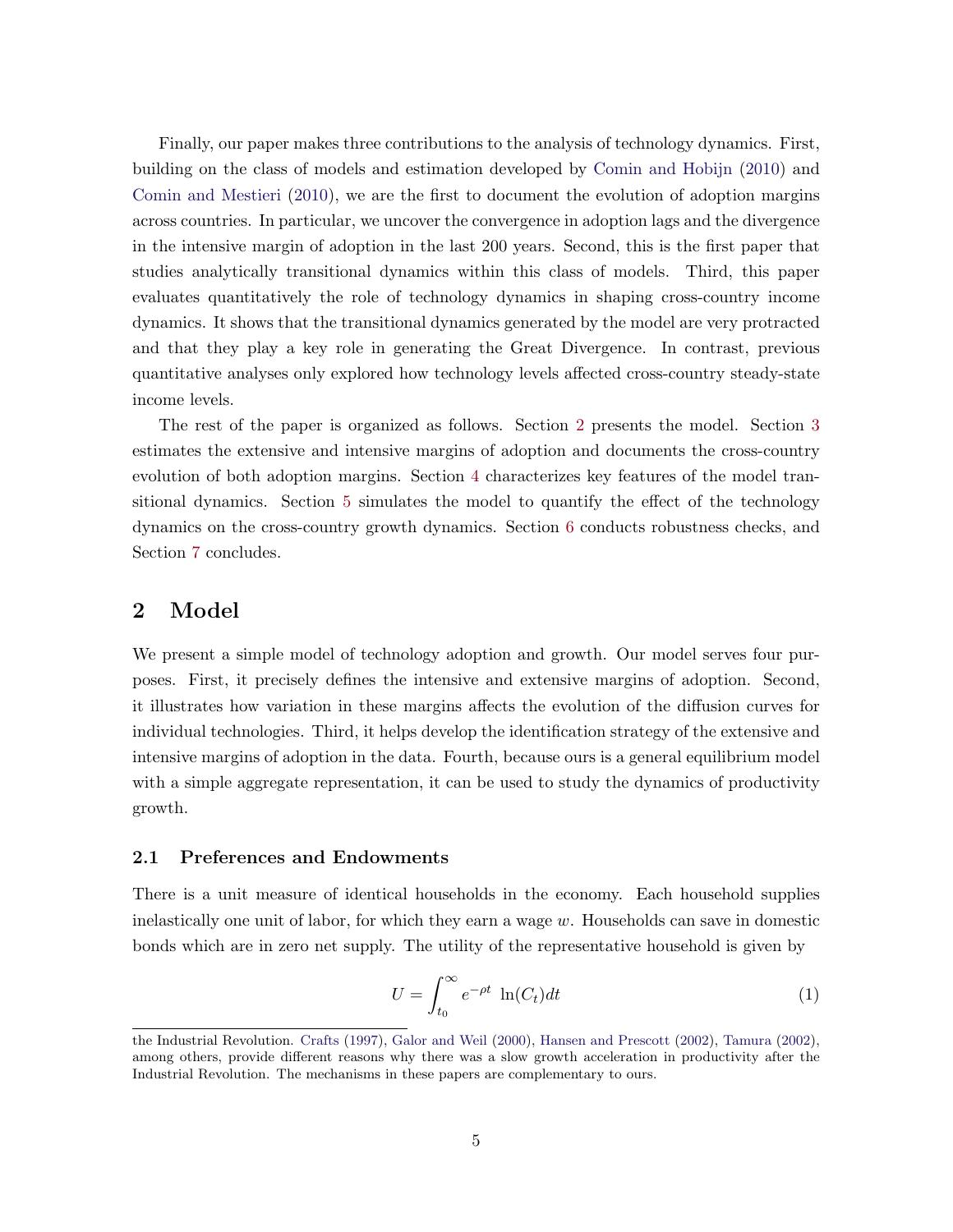<span id="page-7-0"></span>where  $\rho$  denotes the discount rate and  $C_t$ , consumption at time t. The representative household, maximizes its utility subject to the budget constraint (2) and a no-Ponzi scheme condition (3)

$$
\dot{B}_t + C_t = w_t + r_t B_t,\tag{2}
$$

$$
\lim_{t \to \infty} B_t e^{\int_{t_0}^t -r_s ds} \ge 0,\tag{3}
$$

where  $B_t$  denotes the bond holdings of the representative consumer,  $\dot{B}_t$  is the increase in bond holdings over an instant of time, and  $r_t$  the return on bonds.

### 2.2 Technology

World technology frontier.  $-\Lambda t$  a given instant of time, t, the world technology frontier is characterized by a set of technologies and a set of vintages specific to each technology. To simplify notation, we omit time subscripts, t, whenever possible. Each instant, a new technology,  $\tau$ , exogenously appears. We denote a technology by the time it was invented. Therefore, the range of invented technologies at time t is  $(-\infty, t]$ .

For each existing technology, a new, more productive, vintage appears in the world frontier every instant. We denote vintages of technology- $\tau$  generically by  $v_{\tau}$ . Vintages are indexed by the time in which they appear. Thus, the set of existing vintages of technology- $\tau$  available at time  $t(>\tau)$  is  $[\tau, t]$ . The productivity of a technology-vintage pair has two components. The first component,  $Z(\tau, v_{\tau})$ , is common across countries and it is purely determined by technological attributes. In particular,

$$
Z(\tau, v) = e^{(\chi + \gamma)\tau + \gamma(v_{\tau} - \tau)}
$$
\n(4)

$$
= e^{\chi \tau + \gamma v_{\tau}}, \tag{5}
$$

where  $(\chi + \gamma)\tau$  is the productivity level associated with the first vintage of technology  $\tau$  and  $\gamma(v_\tau - \tau)$  captures the productivity gains associated with the introduction of new vintages  $v_\tau \geq \tau$ .<sup>7</sup>

The second component is a technology-country specific productivity term,  $a_{\tau}$ , which we further discuss below.

Adoption lags.– Economies typically are below the world technology frontier. Let  $D_{\tau}$ denote the age of the best vintage available for production in a country for technology  $\tau$ .  $D_{\tau}$  reflects the time lag between when the best vintage in use was invented and when it was adopted for production in the country; that is, the *adoption lag*.<sup>8</sup> The set of technology- $\tau$ 

<sup>&</sup>lt;sup>7</sup>In what follows, whenever there is no confusion, we omit the subscript  $\tau$  from the vintage notation and simply write  $v$ .

<sup>&</sup>lt;sup>8</sup>Adoption lags may result from a cost of adopting the technology in the country that is decreasing in the proportion of not-yet-adopted technologies as in [Barro and Sala-i-Martin](#page-35-0) [\(1997\)](#page-35-0), or in the gap between aggregate productivity and the productivity of the technology, as in [Comin and Hobijn](#page-35-0) [\(2010\)](#page-35-0).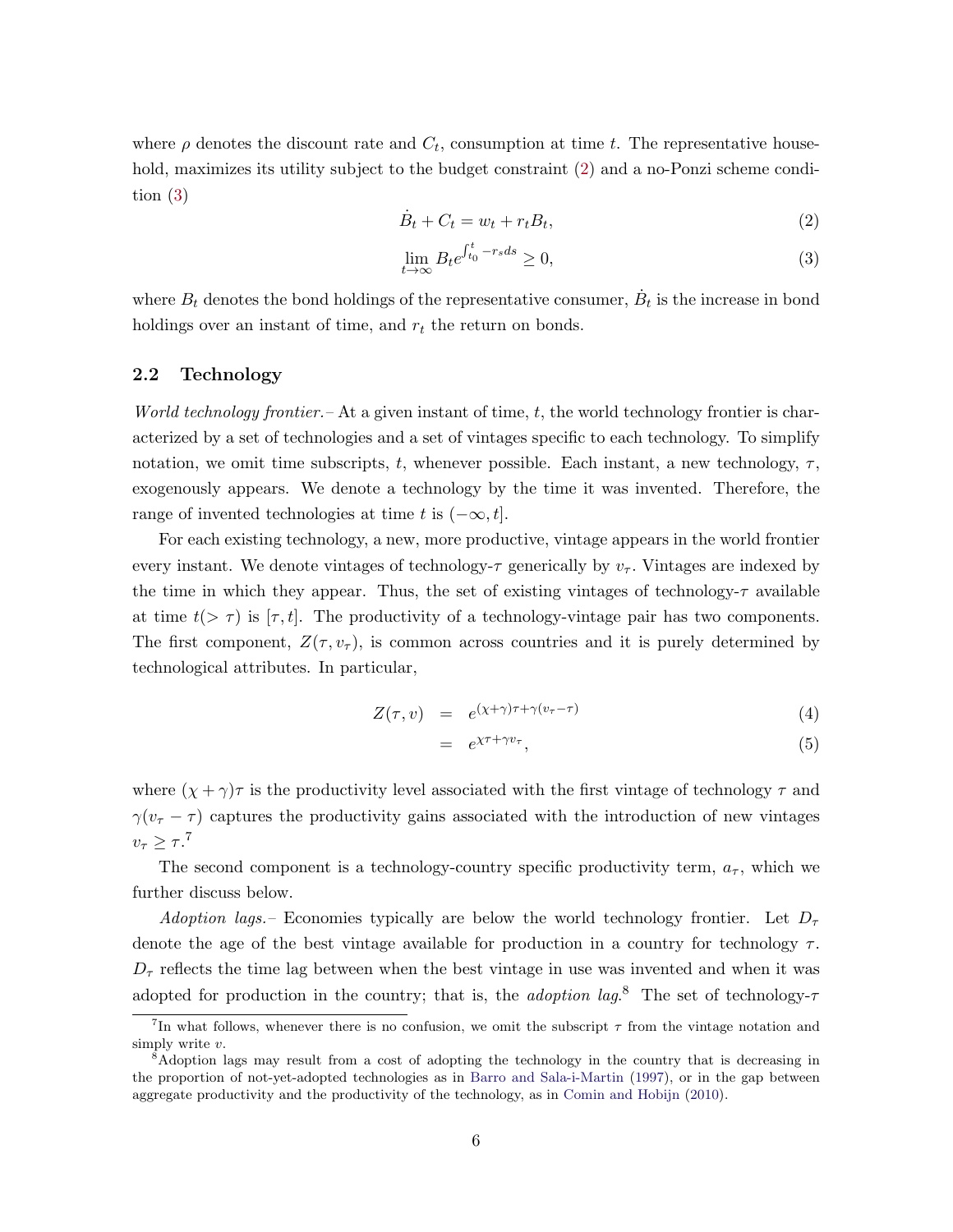<span id="page-8-0"></span>vintages available in this economy is  $V_{\tau} = [\tau, t - D_{\tau}]^{9}$ . Note that  $D_{\tau}$  is both the time it takes for an economy to start using technology  $\tau$  and its distance to the technology frontier in technology  $\tau$ .

Intensive margin.– New vintages  $(\tau, v)$  are incorporated into production through new intermediate goods that embody them. Intermediate goods are produced competitively using one unit of final output to produce one unit of intermediate good.

Intermediate goods are combined with labor to produce the output associated with a given vintage,  $Y_{\tau,v}$ . In particular, let  $X_{\tau,v}$  be the number of units of intermediate good  $(\tau,v)$  used in production, and  $L_{\tau,v}$  be the number of workers that use them to produce services. Then,  $Y_{\tau,v}$  is given by

$$
Y_{\tau,v} = a_{\tau} Z(\tau, v) X_{\tau,v}^{\alpha} L_{\tau,v}^{1-\alpha}.
$$
\n
$$
(6)
$$

The term  $a_{\tau}$  in (6) represents factors that reduce the effectiveness of a technology in a country. These may include differences in the costs of producing the intermediate goods associated with a technology, taxes, relative abundance of complementary inputs or technologies, frictions in capital, labor and goods markets, barriers to entry for producers that want to develop new uses for the technology, etc.<sup>10</sup> As we shall see below,  $a<sub>\tau</sub>$  determines the long-run penetration rate of the technology in the country. Hence, we refer to  $a<sub>\tau</sub>$  as the *intensive margin* of adoption of a technology.

The goal of the paper is to measure these two adoption margins in the data and then study how they affect productivity growth. The nature of the drivers of adoption of the equilibrium adoption margins is irrelevant for this goal. Therefore, we can simplify the analysis by treating these margins of adoption as exogenous parameters. $^{11}$ 

Production.– The output associated with different vintages of the same technology can be combined to produce competitively sectoral output,  $Y_{\tau}$ , as follows

$$
Y_{\tau} = \left(\int_{\tau}^{t - D_{\tau}} Y_{\tau, v}^{\frac{1}{\mu}} dv\right)^{\mu}, \quad \text{with} \quad \mu > 1.
$$
 (7)

Similarly, final output, Y, results from aggregating competitively sectoral outputs  $Y_\tau$  as follows

$$
Y = \left(\int_{-\infty}^{\bar{\tau}} Y_{\tau}^{\frac{1}{\theta}} d\tau\right)^{\theta}, \quad \text{with} \quad \theta > 1.
$$
 (8)

<sup>9</sup>Here, we are assuming that vintage adoption is sequential. [Comin and Hobijn](#page-35-0) [\(2010\)](#page-35-0) provide a microfounded model in which this is an equilibrium result rather than an assumption. We do not impose this condition when we simulate the model in Section [5.](#page-25-0)

 $10^{\circ}$ [Comin and Mestieri](#page-35-0) [\(2010\)](#page-35-0) discuss how a wide variety of distortions result in wedges in technology adoption that imply a reduced form as in (6).

<sup>&</sup>lt;sup>11</sup>See [Comin and Mestieri](#page-35-0) [\(2010\)](#page-35-0) and Comin and Mestieri (2010) for ways to endogenize these adoption margins as equilibrium outcomes.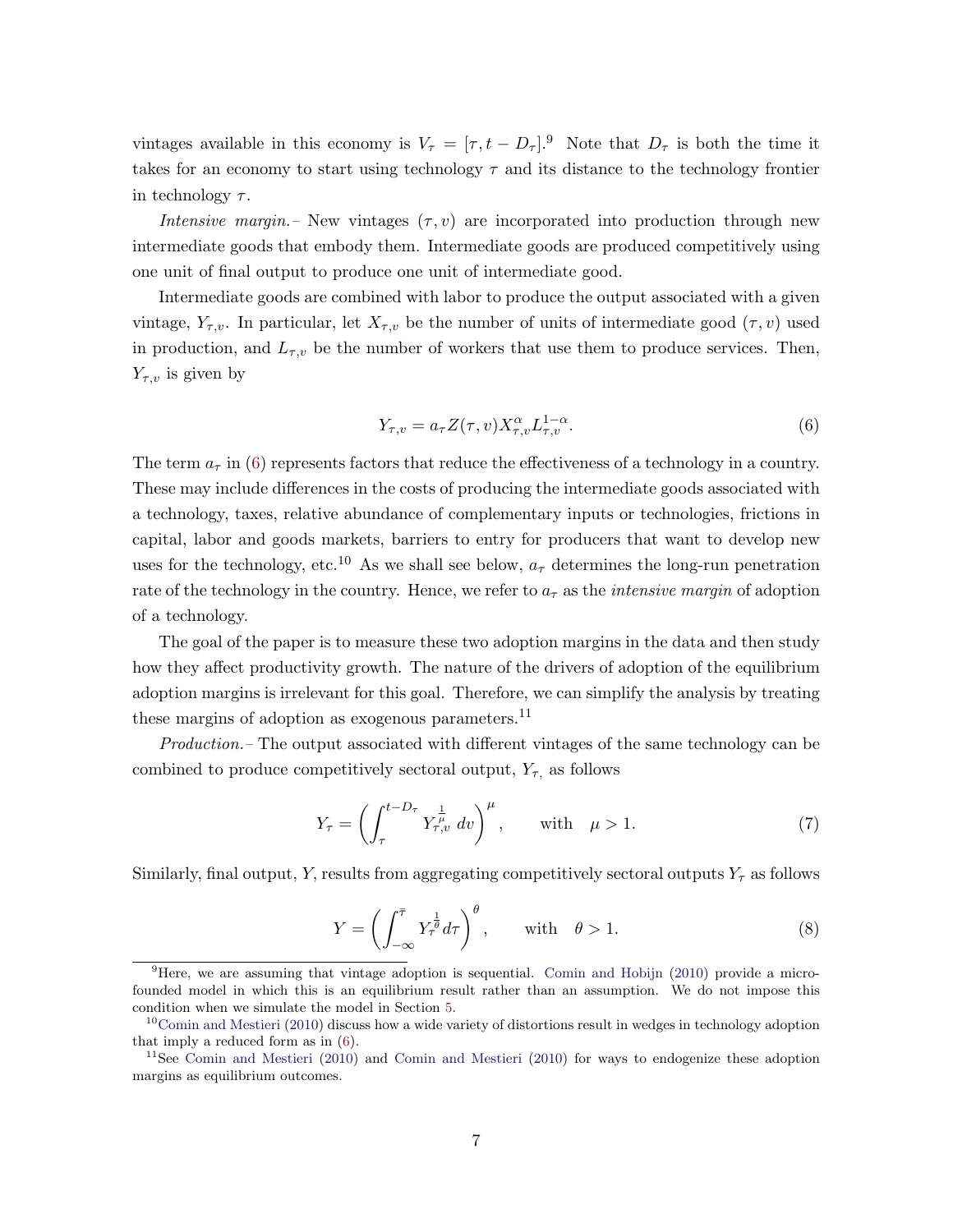<span id="page-9-0"></span>where  $\bar{\tau}$  denotes the most advanced technology adopted in the economy. That is the technology  $\tau$  for which  $\tau = t - D_{\tau}$ .

#### 2.3 Factor Demands and Final Output

We take the price of final output as numéraire. The demand for output produced with a particular technology is

$$
Y_{\tau} = Y p_{\tau}^{-\frac{\theta}{\theta - 1}},\tag{9}
$$

where  $p_{\tau}$  is the price of sector  $\tau$  output. Both the income level of a country and the price of a technology affect the demand of output produced with a given technology. Because of the homotheticity of the production function, the income elasticity of technology  $\tau$  output is one. Similarly, the demand for output produced with a particular technology vintage is

$$
Y_{\tau,v} = Y_{\tau} \left(\frac{p_{\tau}}{p_{\tau,v}}\right)^{-\frac{\mu}{\mu-1}},
$$
\n(10)

where  $p_{\tau,v}$  denotes the price of the  $(\tau, v)$  intermediate good.<sup>12</sup> The demands for labor and intermediate goods at the vintage level are

$$
(1 - \alpha) \frac{p_{\tau, v} Y_{\tau, v}}{L_{\tau, v}} = w, \tag{11}
$$

$$
\alpha \frac{p_{\tau,\upsilon} Y_{\tau,\upsilon}}{X_{\tau,\upsilon}} = 1. \tag{12}
$$

Perfect competition in the production of intermediate goods implies that the price of intermediate goods equals their marginal cost,

$$
p_{\tau,v} = \frac{w^{1-\alpha}}{Z(\tau,v)a_{\tau}} (1-\alpha)^{-(1-\alpha)} \alpha^{-\alpha}.
$$
\n(13)

Combining (10), (11) and (12), the total output produced with technology  $\tau$  can be expressed as

$$
Y_{\tau} = Z_{\tau} L_{\tau}^{1-\alpha} X_{\tau}^{\alpha},\tag{14}
$$

where  $L_{\tau}$  denotes the total labor used in sector  $\tau$ ,  $L_{\tau} = \int_{\tau}^{t-D_{\tau}} L_{\tau,v} dv$ , and  $X_{\tau}$  is the total amount of intermediate goods in sector  $\tau$ ,  $X_{\tau} = \int_{\tau}^{t-D_{\tau}} X_{\tau,v} dv$ . The productivity associated

 $12$ Even though older technology-vintage pairs are always produced in equilibrium, the value of its production relative to total output is declining over time.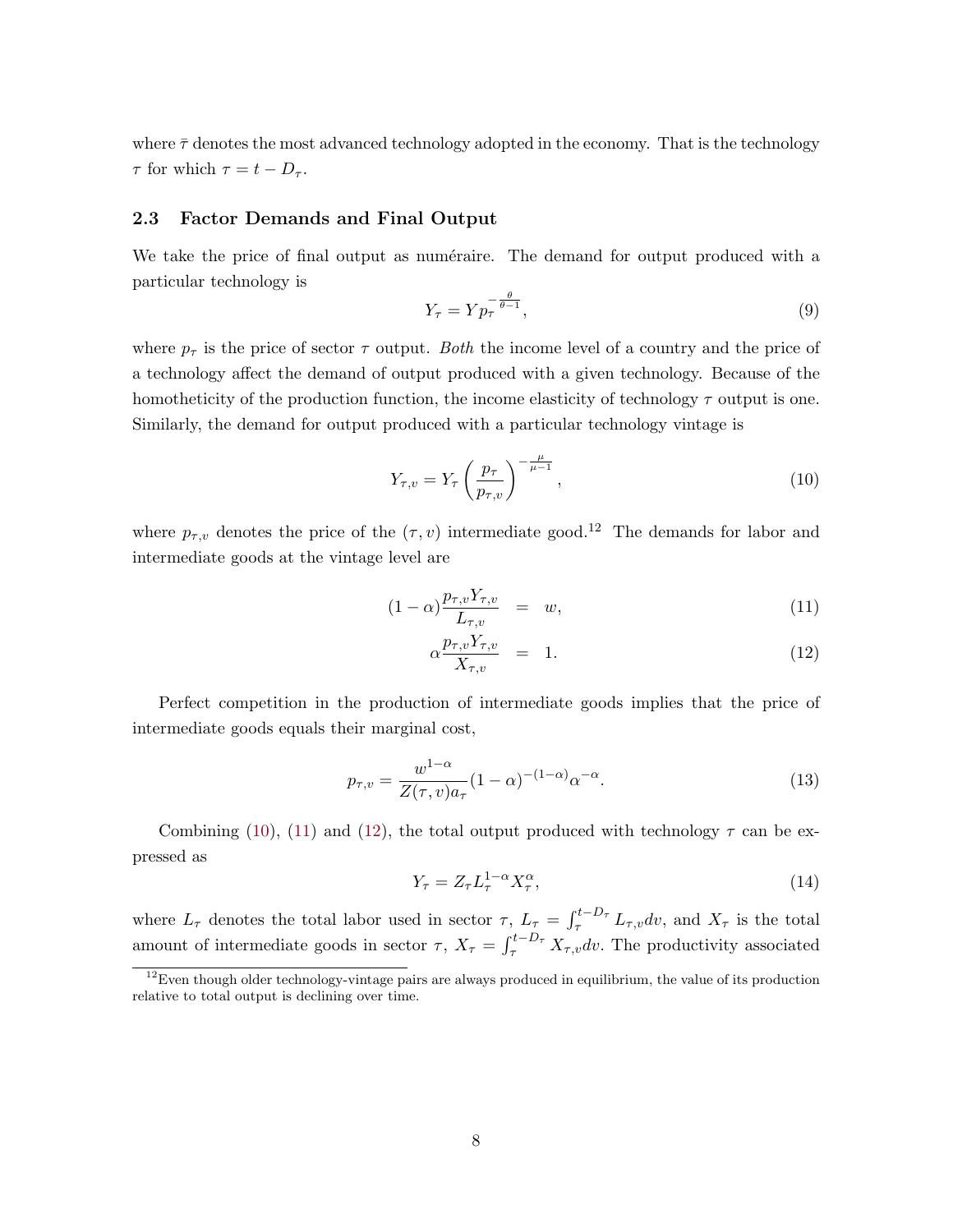<span id="page-10-0"></span>to a technology is

$$
Z_{\tau} = \left(\int_{\tau}^{\max\{t-D_{\tau},\tau\}} Z(\tau,v)^{\frac{1}{\mu-1}} dv\right)^{\mu-1}
$$
  
=  $\left(\frac{\mu-1}{\gamma}\right)^{\mu-1} \underbrace{a_{\tau}}_{\text{Intensive Mg}} \underbrace{e^{(\chi\tau+\gamma\max\{t-D_{\tau},\tau\})}} \underbrace{\left(1-e^{\frac{-\gamma}{\mu-1}(\max\{t-D_{\tau},\tau\}-\tau)}\right)^{\mu-1}}_{\text{Variety Effect}}.$  (15)

This expression is quite intuitive. The productivity of a technology,  $Z_{\tau}$ , is determined by the intensive margin, the productivity level of the best vintage used (i.e., embodiment effect), and the productivity gains from using more vintages (i.e., variety effect). Adoption lags have two effects on  $Z_{\tau}$ . The shorter the adoption lags,  $D_{\tau}$ , the more productive are, on average, the vintages used. In addition, because there are productivity gains from using different vintages, the shorter the lags, the more varieties are used in production and the higher  $Z_{\tau}$  is.

The price index of technology- $\tau$  output is

$$
p_{\tau} = \left( \int_{\tau}^{t - D_{\tau}} p_{\tau, v}^{-\frac{1}{\mu - 1}} dv \right)^{-(\mu - 1)}
$$
  
= 
$$
\frac{w^{1 - \alpha}}{Z_{\tau}} (1 - \alpha)^{-(1 - \alpha)} \alpha^{-\alpha}.
$$
 (16)

There exists an aggregate production function representation in terms of aggregate labor (which is normalized to one),

$$
Y = AX^{\alpha}L^{1-\alpha} = AX^{\alpha} = A^{1/(1-\alpha)}(\alpha)^{\alpha/(1-\alpha)},\tag{17}
$$

with

$$
A = \left(\int_{-\infty}^{\overline{\tau}} Z_{\tau}^{\frac{1}{\theta - 1}} d\tau\right)^{\theta - 1},\tag{18}
$$

where  $\bar{\tau}$  denotes the most advanced technology adopted in the economy.

### 2.4 Equilibrium

Given a sequence of adoption lags and intensive margins  $\{D_\tau, a(\tau)\}_{\tau=-\infty}^\infty$ , a competitive equilibrium in this economy is defined by consumption, output, and labor allocations paths  ${C_t, L_{\tau,v}(t), Y_{\tau,v}(t)}_{t=t_0}^{\infty}$  and prices  ${p_{\tau}(t), p_{\tau,v}(t), w_t, r_t}_{t=t_0}^{\infty}$ , such that

1. Households maximize utility by consuming according to the Euler equation

$$
\frac{\dot{C}}{C} = r - \rho,\tag{19}
$$

satisfying the budget constraint [\(2\)](#page-7-0) and [\(3\)](#page-7-0).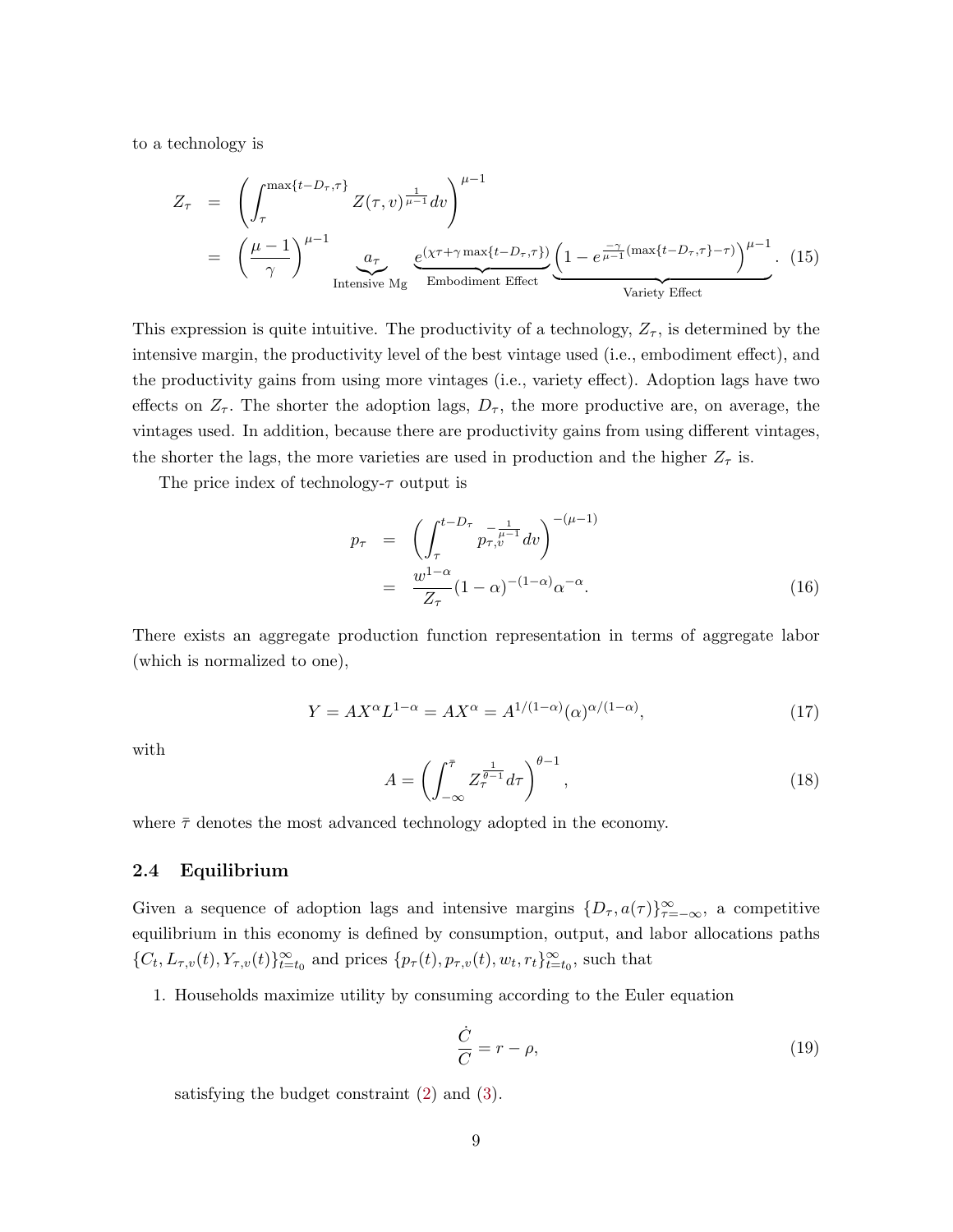- <span id="page-11-0"></span>2. Firms maximize profits taking prices as given (equation [13\)](#page-9-0). This optimality condition gives the demand for labor and intermediate goods for each technology and vintage, equations [\(11\)](#page-9-0) and [\(12\)](#page-9-0), for the output produced with a vintage (equation [10\)](#page-9-0) and for the output produced with a technology (equation [9\)](#page-9-0).
- 3. Labor market clears

$$
L = \int_{-\infty}^{\overline{\tau}} \int_{\tau}^{\overline{v}_{\tau}} L_{\tau, v} dv d\tau = 1,
$$
\n(20)

where  $\bar{v}_{\tau}$  denotes the last adopted vintage of technology  $\tau$ .

4. The resource constraint holds:

$$
Y = C + X,\tag{21}
$$

$$
C = (1 - \alpha)Y. \tag{22}
$$

Combining (20) and [\(11\)](#page-9-0), it follows that the wage rate is given by

$$
w = (1 - \alpha)Y/L.
$$
\n<sup>(23)</sup>

Combining the Euler equation [\(19\)](#page-10-0) and the resource constraint (22) we obtain that the interest rate depends on output growth and the discount rate  $r = \frac{\dot{Y}}{Y} + \rho$ .

Equation [\(17\)](#page-10-0) implies that output dynamics are completely determined by the dynamics of aggregate productivity, A. Below, we explore in depth how productivity has evolved in response to changes in  $\chi, \gamma$ , adoption lags, and the intensive margin. For the time being, it is informative to study the growth rate of the economy along the balanced growth path. A sufficient condition to guarantee its existence, which we take as a benchmark, is when  $D_{\tau}$ and  $a_{\tau}$  are constant across technologies.<sup>13</sup> In the case that we make the simplifying (and empirically relevant) assumption that  $\theta = \mu$ , aggregate productivity can be computed in closed form.<sup>14</sup> Omitting technology subscripts, we find that

$$
A = \left(\frac{(\theta - 1)^2}{(\gamma + \chi)\chi}\right)^{\theta - 1} a e^{(\chi + \gamma)(t - D)}.
$$
 (24)

Naturally, a higher intensity of adoption,  $a$ , and shorter adoption lags,  $D$ , lead to higher aggregate productivity. Along this balanced growth path, productivity grows at rate  $\chi + \gamma$ and output grows at rate  $(\chi + \gamma)/(1 - \alpha)$ .<sup>15</sup>

<sup>&</sup>lt;sup>13</sup>[Comin and Mestieri](#page-35-0) [\(2010\)](#page-35-0) show in their microfounded models of adoption that this is a necessary and sufficient condition.

<sup>14</sup>As we discuss below, this is what we observe in our estimation.

<sup>&</sup>lt;sup>15</sup>For utility to be bounded, this requires the parametric assumption that  $(\chi + \gamma)/(1 - \alpha) < \rho$ .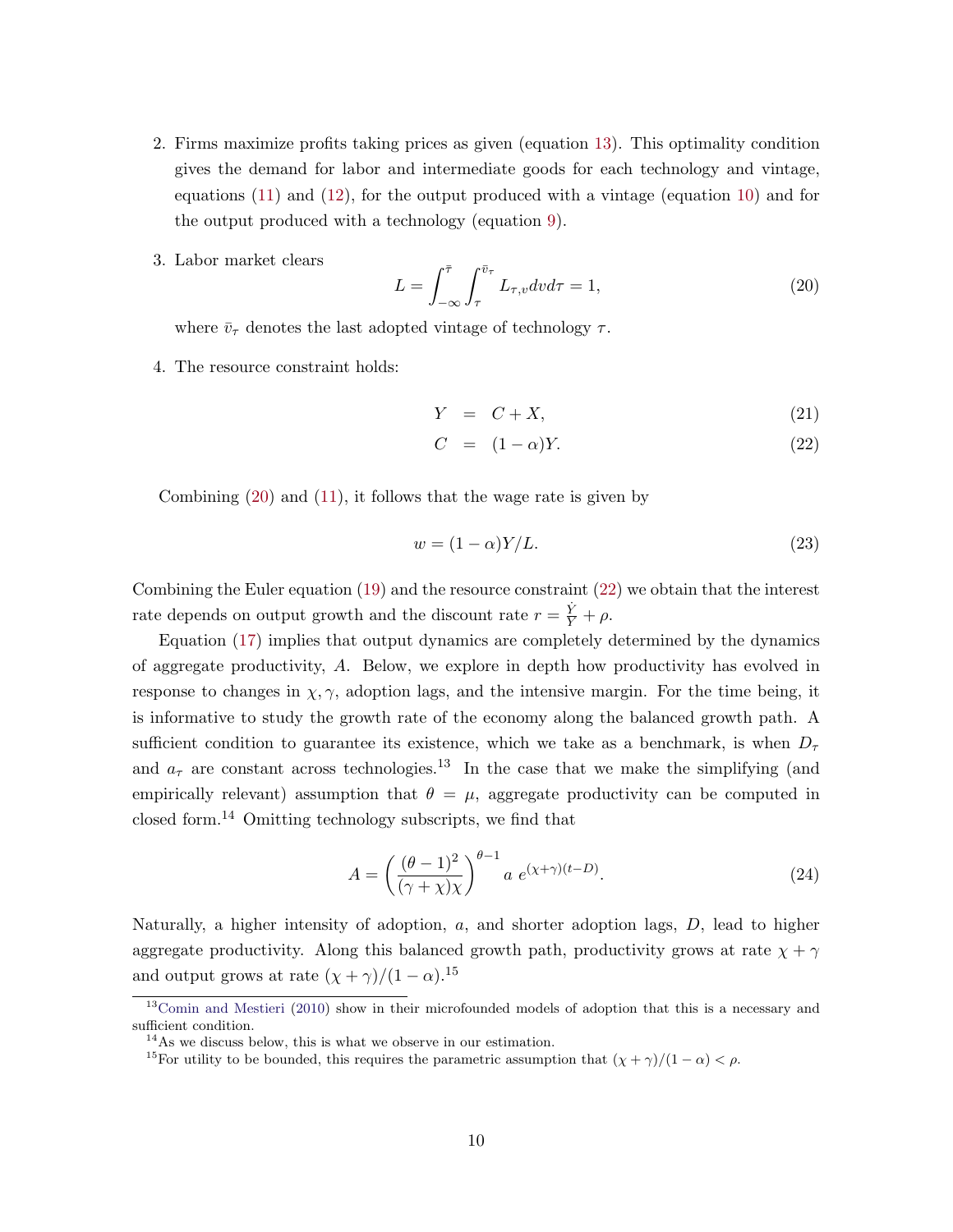## <span id="page-12-0"></span>3 Technology Dynamics

To assess the effect of changes in technology adoption on income dynamics, first it is necessary to uncover the evolution of the extensive and the intensive margin. In this section, we describe the estimation procedure we use to measure the intensive and extensive margins of adoption for each technology-country pair. This is not the main goal of the paper, as a similar exercise has already been done (albeit with less technologies) in [Comin and Hobijn](#page-35-0) [\(2010\)](#page-35-0) and [Comin](#page-35-0) [and Mestieri](#page-35-0) [\(2010\)](#page-35-0). Then, we explore the novel question of whether there are any significant trends in the evolution of these adoption margins across countries.

### 3.1 Estimation strategy

We derive our estimating equation by combining the demand for sector  $\tau$  output, [\(9\)](#page-9-0), the sectoral price deflator [\(16\)](#page-10-0), the expression for the equilibrium wage rate [\(23\)](#page-11-0), and the expression for  $Z_{\tau}$ , [\(15\)](#page-10-0). Taking logs we obtain

$$
y_{\tau} = y + \frac{\theta}{\theta - 1} \left[ z_{\tau} - (1 - \alpha) \left( y - l \right) \right],\tag{25}
$$

where lowercase letters denote logs.

From expression [\(15\)](#page-10-0) we see that, to a first order approximation,  $\gamma$  only affects  $y_{\tau}$  through the linear trend. As we show in the Appendix [C,](#page-48-0) this allows us to do a second-order approximation of  $\log Z_{\tau}$  around the starting adoption date  $\tau + D_{\tau}$  as

$$
z_{\tau} \simeq \ln a_{\tau} + (\chi + \gamma)\tau + (\mu - 1)\ln (t - \tau - D_{\tau}) + \frac{\gamma}{2}(t - \tau - D_{\tau}).
$$
 (26)

Substituting (26) in (25) gives us the following estimating equation

$$
y_{\tau t}^c = \beta_{\tau 1}^c + y_t^c + \beta_{\tau 2} t + \beta_{\tau 3} \left( (\mu - 1) \ln(t - D_{\tau}^c - \tau) - (1 - \alpha)(y_t^c - l_t^c) \right) + \varepsilon_{\tau t}^c, \tag{27}
$$

where  $y_{\tau t}^c$  denotes the log of the output produced with technology  $\tau$ ,  $y_t^c$  is the log of output,  $y_t^c - l_t^c$  is the log of output per capita,  $\varepsilon_{\tau t}^c$  is an error term, and the country-technology specific intercept,  $\beta_1^c$ , is equal to

$$
\beta_{\tau_1}^c = \beta_{\tau_3} \left( \ln a_{\tau}^c + \left( \chi + \frac{\gamma}{2} \right) \tau - \frac{\gamma}{2} D_{\tau}^c \right). \tag{28}
$$

Equation (27) shows that the adoption lag  $D_{\tau}^{c}$  is the only determinant of horizontal shifts in the curvature of the diffusion curve. Intuitively, longer lags imply fewer vintages available for production and, because of the diminishing gains from variety, the steepness of the diffusion curve declines faster than if more vintages had been already adopted. Equation (28) shows that, for a given adoption lag, the only driver of cross-country differences in the intercept  $\beta_{\tau1}^c$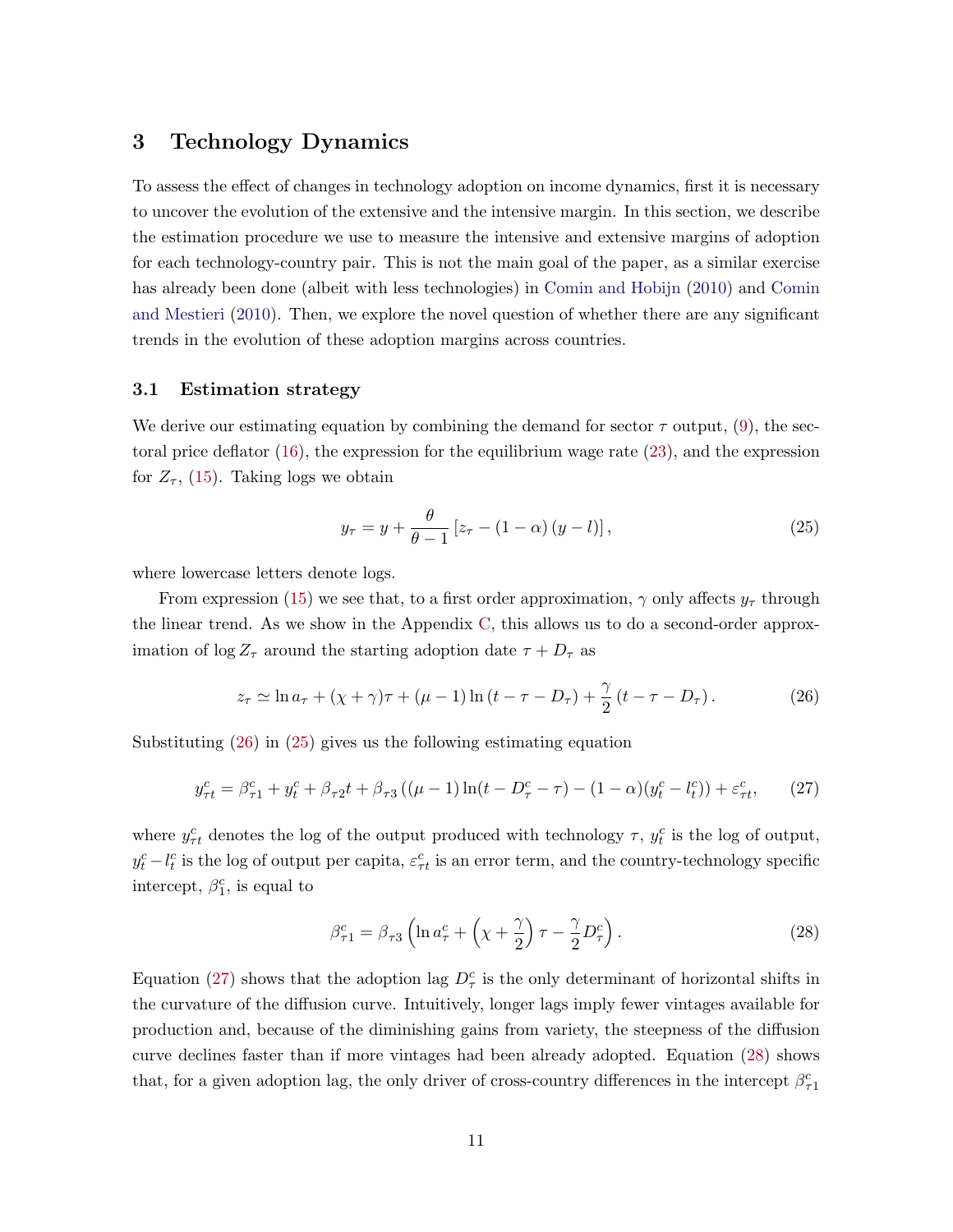<span id="page-13-0"></span>is the intensive margin,  $a_{\tau}^c$ . A lower level of  $a_{\tau}^c$  generates a downward shift of the diffusion curve which, ceteris paribus, leads to lower output associated with technology  $\tau$  throughout its diffusion and, in particular in the long-run.

We can identify differences in the intensive margin relative to a benchmark. For consistency with our simulations below, we take as benchmark the average value for the 17 devel-oped countries that [Maddison](#page-36-0)  $(2004)$  defines as Western countries.<sup>16</sup> Formally, we idnetify the intensive margin as:

$$
\ln a_{\tau}^c = \frac{\beta_{1,\tau}^c - \beta_{1,\tau}^{Western}}{\beta_{3,\tau}} + \frac{\gamma}{2} (D_{\tau}^c - D_{\tau}^{Western}). \tag{29}
$$

When bringing the model to the data, we shall see that some of the technology measures we have in our data set correspond to the output produced with a specific technology, and therefore equation [\(27\)](#page-12-0) is the appropriate model counterpart. Other technology measures, instead, capture the number of units of the input that embody the technology (e.g. number of computers). The model counterpart to those measures is  $X<sub>\tau</sub>$ . To derive an estimating equation for these measures, we integrate [\(12\)](#page-9-0) across vintages to obtain (in logs)  $x_{\tau}^c = y_{\tau}^c + p_{\tau}^c + \ln \alpha$ . Substituting in for equation [\(27\)](#page-12-0), we obtain the following expression which we use to estimate the diffusion of the inputs that embody technology<sup>17</sup>

$$
x_{\tau t}^c = \beta_{\tau 1}^c + y_t^c + \beta_{\tau 2} t + \beta_{\tau 3} \left( (\mu - 1) \ln(t - D_{\tau}^c - \tau) - (1 - \alpha)(y_t^c - l_t^c) \right) + \varepsilon_{\tau t}^c. \tag{30}
$$

The procedure we use to estimate [\(27\)](#page-12-0) and (30) consists in two parts. For each technology, we first estimate the equation jointly for the U.S., the U.K. and France, which are the countries for which we have the longest time series.<sup>18</sup> From this estimation, we take the technologyspecific parameters  $\hat{\beta}_{2\tau}$  and  $\hat{\beta}_{3\tau}$ . Then, for each technology-country pair, we re-estimate  $\beta_{\tau1}^c$ and  $D_{\tau}^{c}$  imposing the technology specific estimates of  $\hat{\beta}_{2\tau}$  and  $\hat{\beta}_{3\tau}$  we have obtained in the first stage.<sup>19</sup>

<sup>&</sup>lt;sup>16</sup>These are Austria, Belgium, Denmark, Finland, France, Germany, Italy, Netherlands, Norway, Sweden, Switzerland, Untied Kingdom, Japan, Australia, New Zealand, Canada and the United States.

<sup>&</sup>lt;sup>17</sup>Note that there are two minor differences between  $(27)$  and  $(30)$ . The first difference is that in the first equation  $\beta_{\tau_3}$  is  $\theta/(\theta-1)$ , while in the second it is  $1/(\theta-1)$ . The second difference is that, in the second equation, the intercept  $\beta_{\tau_1}^c$  has an extra term equal to  $\beta_{\tau_3} \ln \alpha$ .

<sup>&</sup>lt;sup>18</sup>In the case of railways, we substitute data of the UK with German data because we lack the initial phase of diffusion of railways in the UK. In the case of tractors, we substitute U.S. data with German data for the same reason. We proceed as [Comin and Hobijn](#page-35-0) [\(2010\)](#page-35-0) and calibrate  $\mu = 1.3$  to match price markups from [Basu and Fernald](#page-35-0) [\(1997\)](#page-35-0) and [Norbin](#page-36-0) [\(1993\)](#page-36-0). We take  $\alpha = 0.3$  to match the labor income share.

<sup>&</sup>lt;sup>19</sup>Note that the coefficients  $\beta_{2\tau}$  and  $\beta_{3\tau}$  in [\(27\)](#page-12-0) are functions of parameters that are common across countries  $(\theta \text{ and } \gamma)$ . Therefore their estimates should be independent of the sample used to estimate them. An advantage of using this two-step procedure is to avoid the problem that in the estimation of a system of equations, data problems from one country can contaminate the estimation of the common parameters across equations, and thus, the estimates for all countries. Using a small set of countries for which data are most reliable to identify the common technological parameters circumvents this problem. Reassuringly, [Comin and Hobijn](#page-35-0) [\(2010\)](#page-35-0) show that for a large majority of technology-country pairs, it is not possible to reject the null that  $\beta_{3\tau}$  is common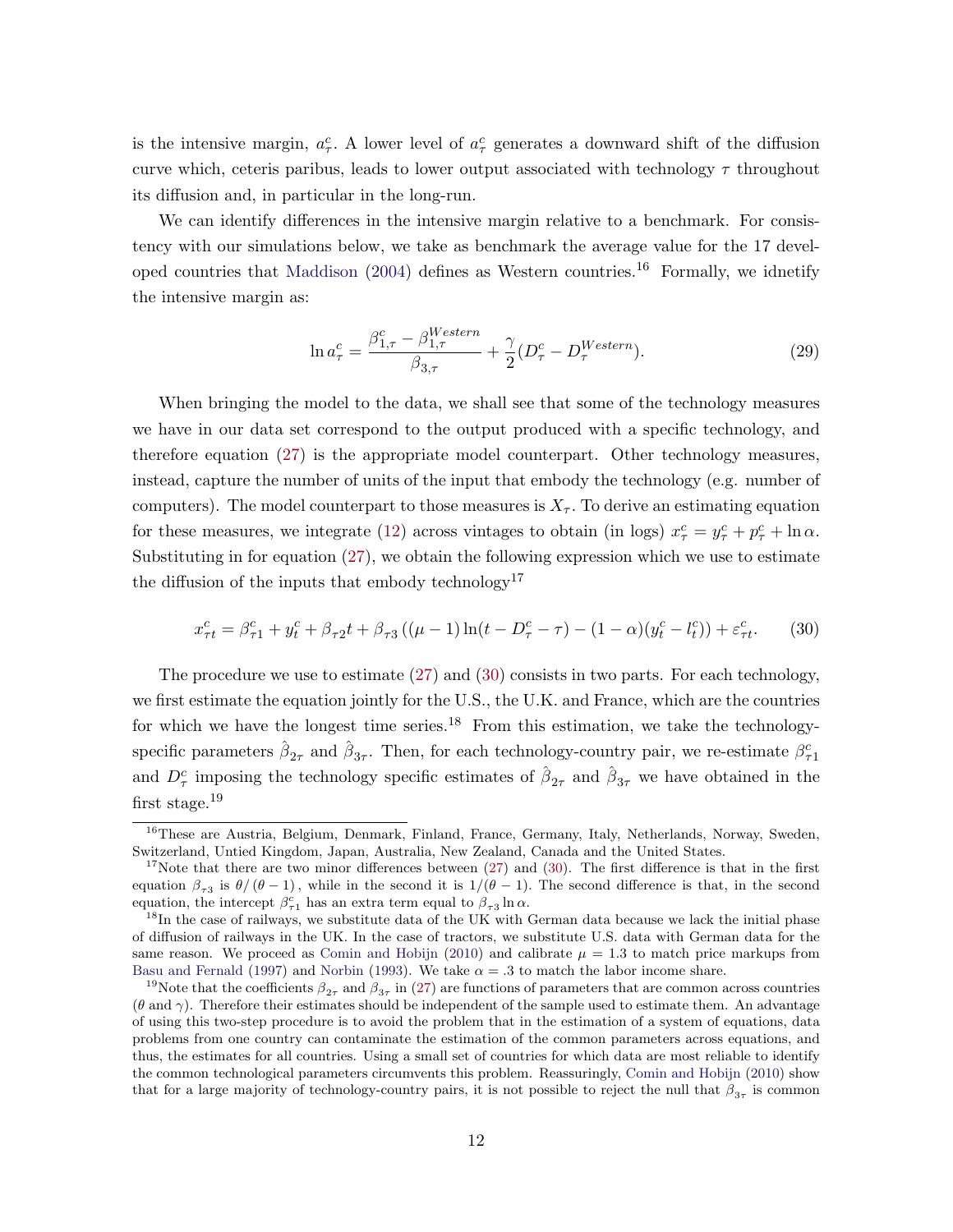<span id="page-14-0"></span>In section [6.2,](#page-30-0) we relax the homotheticity in production implied by equation [\(8\)](#page-8-0) and allow the elasticity of  $y_{\tau t}^c$  with respect to income to differ from one. Our two-step estimation procedure allows to estimate the income elasticity,  $\beta_{\tau y}$ , (along with  $\beta_2$  and  $\beta_3$ ) from the diffusion curve in the baseline countries and then to impose these estimates when estimating the equation for all the technology-country pairs. Effectively, what this means is that we estimate  $\beta_{\tau y}$  from the time series variation in technology and output for the baseline countries and then assume that the slope of the Engel curve is constant across countries. Given that the baseline countries have long time series that for many technologies cover much of its development experience, we consider this to be a reasonable approximation.

#### 3.2 Data, estimation and summary statistics

We implement our estimation procedure using data on the diffusion of technologies from the CHAT data set [\(Comin and Hobijn,](#page-35-0) [2009\)](#page-35-0), and data on income and population from [Maddison](#page-36-0) [\(2004\)](#page-36-0). The CHAT data set covers the diffusion of 104 technologies for 161 countries over the last 200 years. Due to the unbalanced nature of the data set, we focus on a sub-sample of technologies that have a wider coverage over rich and poor countries and for which the data captures the initial phases of diffusion. The 25 technologies that meet these criteria are listed in Appendix [A](#page-44-0) and cover a wide range of sectors in the economy (transportation, communication and IT, industrial, agricultural and medical sectors). Their invention dates also span quite evenly over the last 200 years. It is worthwhile remarking that the specific measures of technology diffusion in CHAT match the dependent variables in specification [\(27\)](#page-12-0) or [\(30\)](#page-13-0). In particular, these measures capture either the amount of output produced with the technology (e.g., tons of steel produced with electric arc furnaces) or the number of units of capital that embody the technology (e.g., number of computers).

We only use in our analysis the estimates of adoption lags that satisfy plausibility and precision conditions.<sup>20</sup> These two conditions are met for the majority of the technology country-pairs (67%). For these technology country-pairs, we find that equation [\(27\)](#page-12-0) provides a good fit for the data with an average detrended  $R^2$  of 0.79 across countries and technologies  $(Table 9).<sup>21</sup>$  $(Table 9).<sup>21</sup>$  $(Table 9).<sup>21</sup>$ 

Tables [1](#page-15-0) and [2](#page-16-0) report summary statistics for the estimates of the adoption lags and the intensive margin for each technology. The average adoption lag across all technologies and countries is 44 years. We find significant variation in average adoption lags across technologies.

across countries when estimated separately country by country.

 $^{20}$ As in [Comin and Hobijn](#page-35-0) [\(2010\)](#page-35-0), plausible adoption lags are those with an estimated adoption date of no less than ten years before the invention date (this ten year window is to allow for some inference error). Precise are those with a significant estimate of adoption lags  $D_{\tau}^{c}$  at a 5% level. Most of the implausible estimates correspond to technology-country cases when our data does not have the initial phases of diffusion. This makes it hard to separately identify the log-linear trend from the logarithmic component of the diffusion curve.

<sup>&</sup>lt;sup>21</sup>To compute the detrended  $R^2$ , we partial out the linear trend component,  $\gamma t$ , of the estimation equation and compute the  $R^2$  of the de-trended data.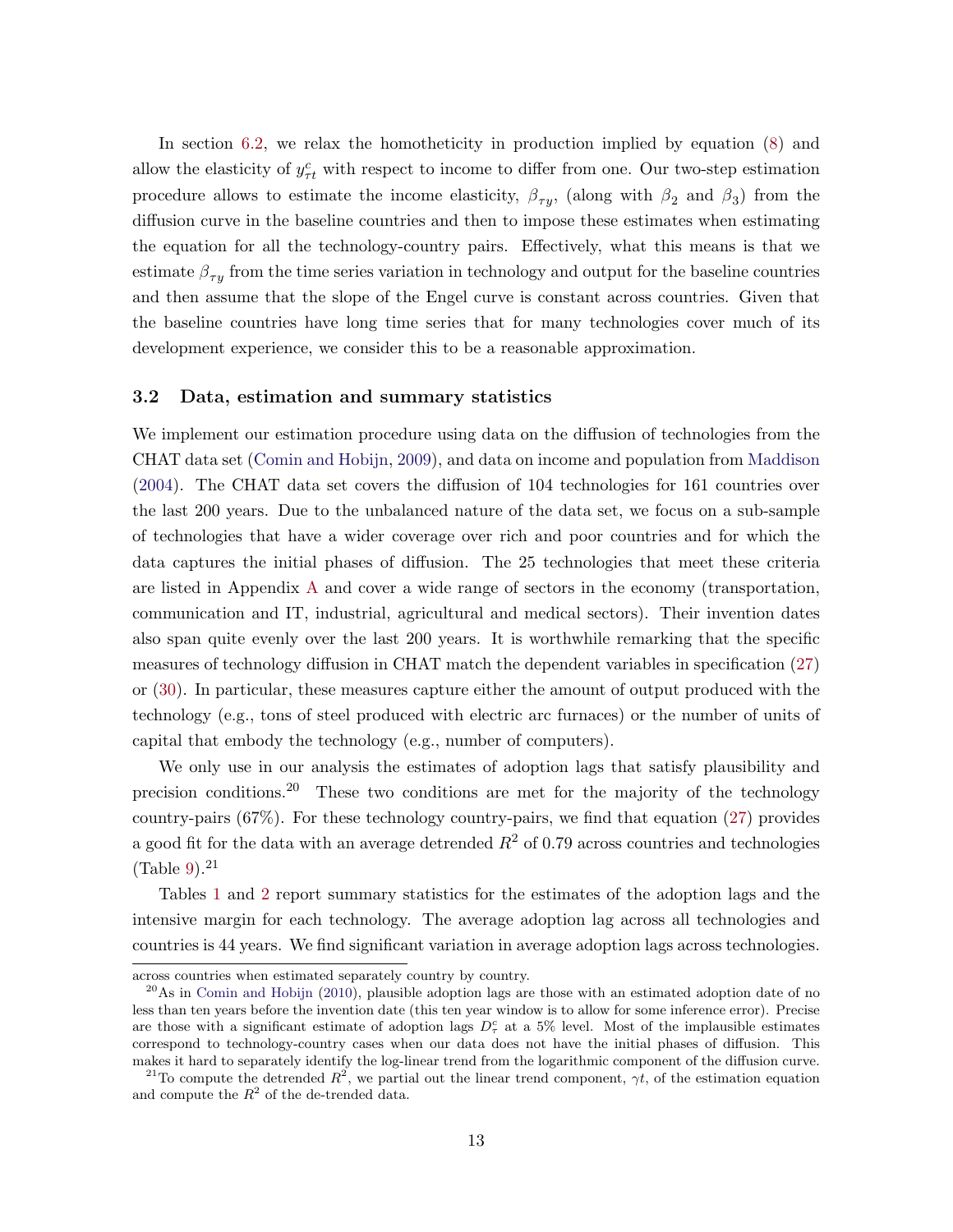<span id="page-15-0"></span>

|                               | Invention |        |                |                  |                  |                 |                 |                  |
|-------------------------------|-----------|--------|----------------|------------------|------------------|-----------------|-----------------|------------------|
|                               | Year      | Obs.   | Mean           | <b>SD</b>        | P10              | P <sub>50</sub> | P <sub>90</sub> | IQR              |
| Spindles                      | 1779      | 31     | 119            | 48               | 51               | 111             | 171             | 89               |
| Steam and Motor Ships         | 1788      | 45     | 121            | 53               | 50               | 128             | 180             | 104              |
| Railways Freight              | 1825      | 46     | 74             | 34               | 31               | 74              | 123             | 50               |
| Railways Passengers           | 1825      | 39     | 72             | 39               | 16               | 70              | 123             | 63               |
| Telegraph                     | 1835      | 43     | 45             | 32               | 10               | 40              | 93              | $43\,$           |
| Mail                          | 1840      | 47     | 46             | 37               | 8                | 38              | 108             | $62\,$           |
| Steel (Bessemer, Open Hearth) | 1855      | 41     | 64             | 34               | 14               | 67              | 105             | 51               |
| Telephone                     | 1876      | $55\,$ | 50             | 31               | 8                | 51              | 88              | 51               |
| Electricity                   | 1882      | 82     | 48             | 23               | 15               | 53              | 71              | 38               |
| Cars                          | 1885      | 70     | 39             | 22               | 11               | 34              | 65              | 36               |
| Trucks                        | 1885      | 62     | 36             | 22               | $\boldsymbol{9}$ | 34              | 62              | 32               |
| Tractor                       | 1892      | 88     | $59\,$         | 20               | 18               | 67              | 69              | 12               |
| Aviation Freight              | 1903      | $43\,$ | 40             | 15               | 26               | 42              | 60              | 19               |
| <b>Aviation Passengers</b>    | 1903      | 44     | 28             | 16               | $\boldsymbol{9}$ | 25              | 52              | 18               |
| Electric Arc Furnace          | 1907      | 53     | 50             | 19               | 27               | 55              | 71              | 34               |
| Fertilizer                    | 1910      | 89     | 46             | 10               | 35               | 48              | 54              | $\overline{7}$   |
| Harvester                     | 1912      | 70     | $38\,$         | 18               | 10               | 41              | 54              | 17               |
| Synthetic Fiber               | 1924      | 48     | 38             | $\bf 5$          | 33               | 39              | 41              | $\overline{2}$   |
| Blast Oxygen Furnace          | 1950      | $39\,$ | 14             | $8\,$            | $\,7$            | 13              | 26              | 11               |
| Kidney Transplant             | 1954      | 24     | 13             | 7                | $\sqrt{3}$       | 13              | 25              | $\bf 5$          |
| Liver Transplant              | 1963      | 21     | 18             | $\boldsymbol{6}$ | 14               | 18              | 24              | 3                |
| <b>Heart Surgery</b>          | 1968      | 18     | 12             | 6                | 8                | 13              | 20              | $\overline{4}$   |
| Cellphones                    | 1973      | 82     | 13             | $\overline{5}$   | $\boldsymbol{9}$ | 14              | 17              | $\,6$            |
| PCs                           | 1973      | 68     | 16             | $\boldsymbol{3}$ | 12               | 15              | 19              | $\boldsymbol{3}$ |
| Internet                      | 1983      | 58     | $\overline{7}$ | $\overline{4}$   | $\mathbf{1}$     | $\overline{7}$  | 11              | 3                |
|                               |           |        |                |                  |                  |                 |                 |                  |
| All Technologies              |           | 1306   | 44             | 35               | $\boldsymbol{9}$ | 38              | 86              | 46               |

Table 1: Estimated Adoption Lags

The range goes from 7 years for the internet to 121 years for steam and motor ships. There is also considerable cross-country variation in adoption lags for any given technology. The range for the cross-country standard deviations goes from 3 years for PCs to 53 years for steam and motor ships.

We also find significant cross-country variation in the intensive margin. The intensive margin is reported as log differences relative to the average adoption of Western countries. To compute the intensive margin we follow [Comin and Mestieri](#page-35-0) [\(2010\)](#page-35-0) and calibrate  $\gamma =$  $(1 - \alpha) \cdot 1\%$ ,  $\alpha = 0.3$ , and use a value of  $\beta_{3,\tau}$  that results from setting the elasticity across technologies,  $\theta$ , to be the mean across our estimates, which is  $\theta = 1.28$ . The average intensive margin is -.62, which implies that the level of adoption of the average country is 54% of the Western countries. More generally, there is significant cross-country dispersion in the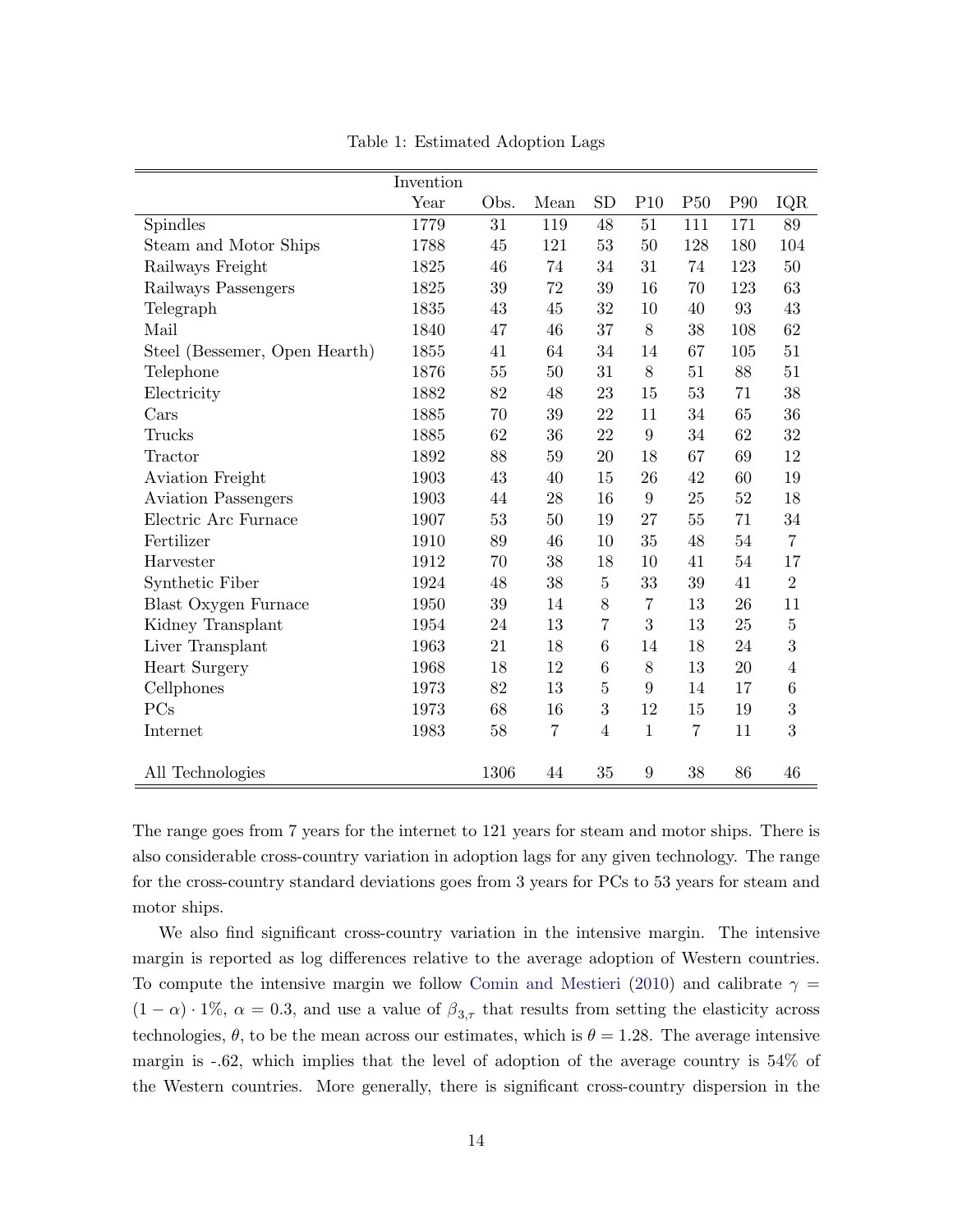<span id="page-16-0"></span>

|                               | Invention |        |         |           |        |                 |                 |         |
|-------------------------------|-----------|--------|---------|-----------|--------|-----------------|-----------------|---------|
|                               | Year      | Obs.   | Mean    | <b>SD</b> | P10    | P <sub>50</sub> | P <sub>90</sub> | IQR     |
| Spindles                      | 1779      | 31     | $-0.02$ | 0.6       | $-0.8$ | $-0.1$          | 0.8             | 0.7     |
| Steam and Motor Ships         | 1788      | $45\,$ | $-0.01$ | 0.6       | $-0.6$ | 0.0             | 0.7             | $0.6\,$ |
| Railways Freight              | 1825      | 46     | $-0.17$ | 0.4       | $-0.6$ | $-0.2$          | 0.4             | 0.6     |
| Railways Passengers           | 1825      | $39\,$ | $-0.24$ | 0.5       | $-0.9$ | $-0.2$          | 0.2             | 0.5     |
| Telegraph                     | 1835      | 43     | $-0.26$ | 0.5       | $-1.0$ | $-0.2$          | 0.3             | 0.7     |
| Mail                          | 1840      | 47     | $-0.19$ | 0.3       | $-0.6$ | $-0.1$          | 0.1             | 0.4     |
| Steel (Bessemer, Open Hearth) | 1855      | 41     | $-0.22$ | 0.4       | $-0.7$ | $-0.1$          | 0.2             | 0.6     |
| Telephone                     | 1876      | $55\,$ | $-0.91$ | 0.9       | $-2.2$ | $-0.8$          | 0.1             | 1.2     |
| Electricity                   | 1882      | 82     | $-0.58$ | 0.6       | $-1.2$ | $-0.5$          | 0.1             | 0.9     |
| Cars                          | 1885      | 70     | $-1.13$ | 1.1       | $-2.1$ | $-1.1$          | 0.1             | 1.6     |
| Trucks                        | 1885      | 62     | $-0.86$ | 1.0       | $-1.7$ | $-0.8$          | 0.1             | 1.1     |
| Tractor                       | 1892      | 88     | $-1.02$ | 0.9       | $-2.3$ | $-0.9$          | 0.1             | 1.5     |
| Aviation Freight              | 1903      | 43     | $-0.39$ | 0.6       | $-1.3$ | $-0.2$          | 0.2             | 0.9     |
| <b>Aviation Passengers</b>    | 1903      | $44\,$ | $-0.45$ | 0.7       | $-1.3$ | $-0.4$          | 0.2             | 0.9     |
| Electric Arc Furnace          | 1907      | $53\,$ | $-0.29$ | 0.5       | $-0.9$ | $-0.2$          | $\rm 0.3$       | 0.8     |
| Fertilizer                    | 1910      | 89     | $-0.83$ | 0.8       | $-1.9$ | $-0.7$          | 0.1             | 1.3     |
| Harvester                     | 1912      | 70     | $-1.10$ | 1.0       | $-2.7$ | $-1.0$          | 0.2             | $1.5\,$ |
| Synthetic Fiber               | 1924      | $48\,$ | $-0.52$ | 0.7       | $-1.6$ | $-0.4$          | $\rm 0.2$       | 0.9     |
| Blast Oxygen Furnace          | 1950      | $39\,$ | $-0.81$ | 0.9       | $-2.3$ | $-0.4$          | 0.1             | 1.8     |
| Kidney Transplant             | 1954      | $24\,$ | $-0.19$ | 0.4       | $-0.8$ | $-0.1$          | 0.1             | 0.3     |
| Liver Transplant              | 1963      | 21     | $-0.33$ | 0.7       | $-1.6$ | $-0.1$          | 0.1             | 0.5     |
| <b>Heart Surgery</b>          | 1968      | 18     | $-0.44$ | 0.8       | $-1.7$ | $-0.1$          | 0.2             | 0.6     |
| Cellphones                    | 1973      | 82     | $-0.75$ | 0.7       | $-1.8$ | $-0.6$          | 0.1             | $1.2\,$ |
| PCs                           | 1973      | 68     | $-0.60$ | 0.6       | $-1.4$ | $-0.6$          | 0.1             | $0.9\,$ |
| Internet                      | 1983      | 58     | $-0.96$ | 1.1       | $-2.1$ | $-0.8$          | 0.1             | 1.5     |
|                               |           |        |         |           |        |                 |                 |         |
| All Technologies              |           | 1306   | $-0.62$ | 0.8       | $-1.7$ | $-0.4$          | 0.2             | 1.0     |

Table 2: Estimated Intensive Margin

intensive margin. The range goes from 0.3 for mail to 1.1 for cars and the internet. These summary statistics for the estimates of adoption lags and the intensive margin of adoption are very consistent with those in [Comin and Hobijn](#page-35-0) [\(2010\)](#page-35-0) and [Comin and Mestieri](#page-35-0) [\(2010\)](#page-35-0) which use smaller technology samples and estimate other versions of diffusion equations [\(27\)](#page-12-0) and [\(30\)](#page-13-0).

### 3.3 Evolution of adoption lags and the intensive margin

To explore the cross-country evolution of the adoption margins, we follow [Maddison](#page-36-0) [\(2004\)](#page-36-0) and divide the countries into two groups: "Western countries", and the rest, labeled "Rest of the World"or, simply, non-Western. Figure [2](#page-18-0) plots, for each technology and country groups,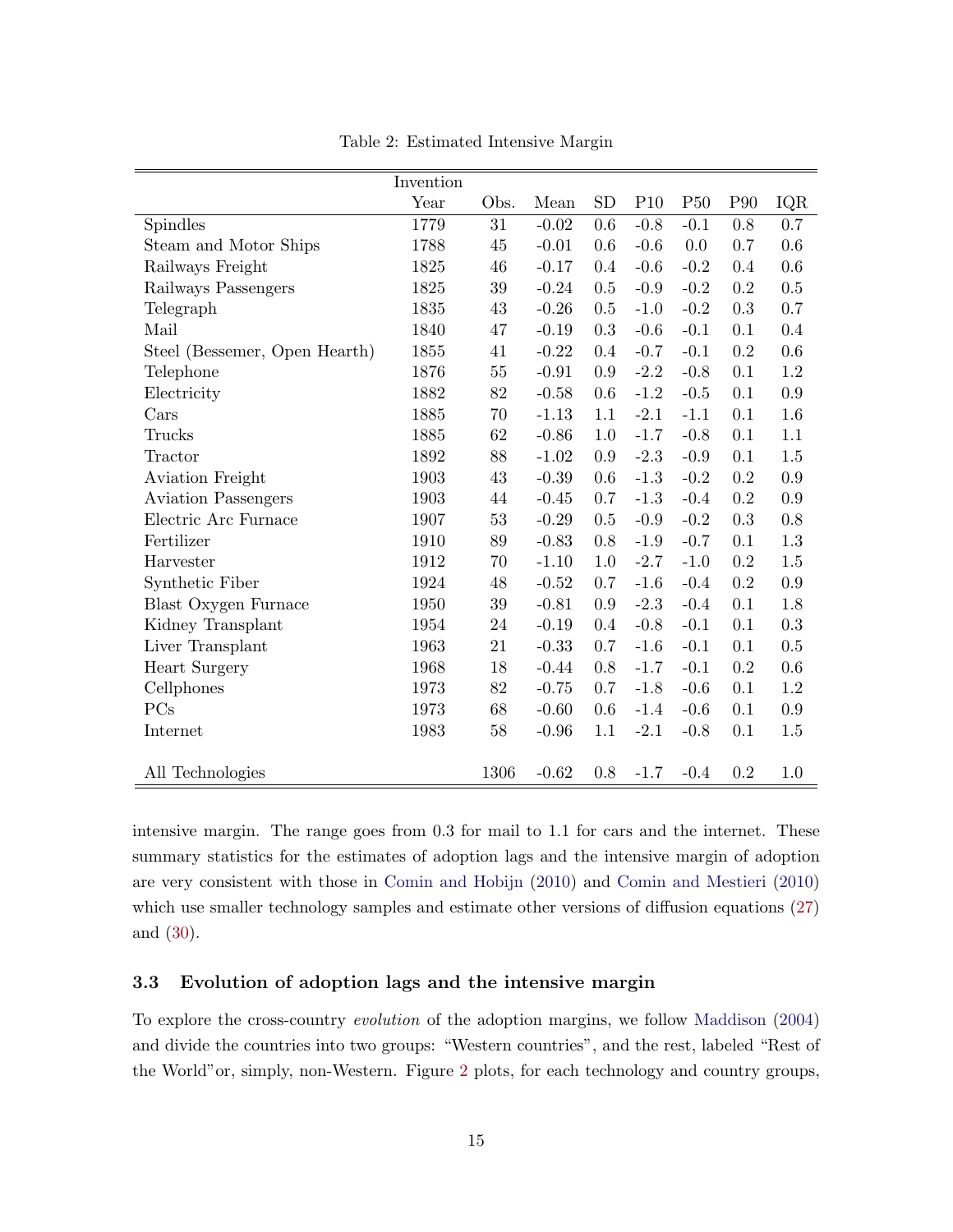<span id="page-17-0"></span>the median adoption lag among Western countries and the rest of the world. This figure suggests that adoption lags have declined over time, and that cross-country differences in adoption lags have narrowed. Table [3](#page-18-0) formalizes these intuitions by regressing (log) adoption lags on their year of invention (and a constant). Column (1) reports this regression for the whole sample of countries. We confirm the finding in [Comin and Hobijn](#page-35-0) [\(2010\)](#page-35-0) that adoption lags have declined with the invention date, on average. Then, we run the same regression separately for the two groups of countries. (See columns 2 and 3.) We find that the rate of decline in adoption lags is almost a 40% higher in non-Western than in Western countries  $(i.e., 1.12\%$  vs.  $.81\%)$ . Hence, there has been *convergence* in adoption lags between Western and non-Western countries.

Do we observe a similar pattern for the intensive margin? To explore this question, Figure [3](#page-19-0) plots, for each technology, the median intensive margin among Western and non-Western countries. This figure suggests that the gap between Western countries and the rest of the world in the intensive margin of adoption was smaller for technologies invented at the beginning of the nineteenth century than for technologies invented at the end of the twentieth century. Table [4](#page-19-0) provides econometric evidence for this finding. It reports the regression of the intensive margin on the invention year and a constant. Column (3) shows that, for non-Western countries, the intensive margin has declined at a .54% annual rate. Recall that we define the intensive margin in equation [\(29\)](#page-13-0) relative to the Western countries. As one would expect, column (2) shows that, for Western countries there is no trend in the intensive margin. Hence, Table [4](#page-19-0) documents the *divergence* in the intensive margin of adoption between Western and non-Western countries over the last 200 years.

## 4 Income Dynamics: Analytic Results

After uncovering new cross-country patterns of technology diffusion, in the remaining of the paper, we study their implications for the evolution of income growth. Given the novelty of the model, we start by providing some analytic intuitions about the growth dynamics in the model. Then, in the next section, we use simulations to quantify the consequences of technology dynamics for income.

Our previous analysis of balanced growth (equation [24\)](#page-11-0) showed that changes in the growth rate of the technology frontier,  $\chi + \gamma$ , generate changes in long-run growth. Moreover, any change in adoption margins is a source of additional transient growth. In this section, we analyze the transitional dynamics that follow from changes in these parameters. For the sake of clarity, we proceed sequentially. First, we study the sources of growth when the growth rate of the technology frontier is constant. Then, we study the transitional dynamics generated after an acceleration in the growth rate of the technological frontier. We conclude our analysis by exploring the effects of a one-time change in the adoption lag and the intensive margin.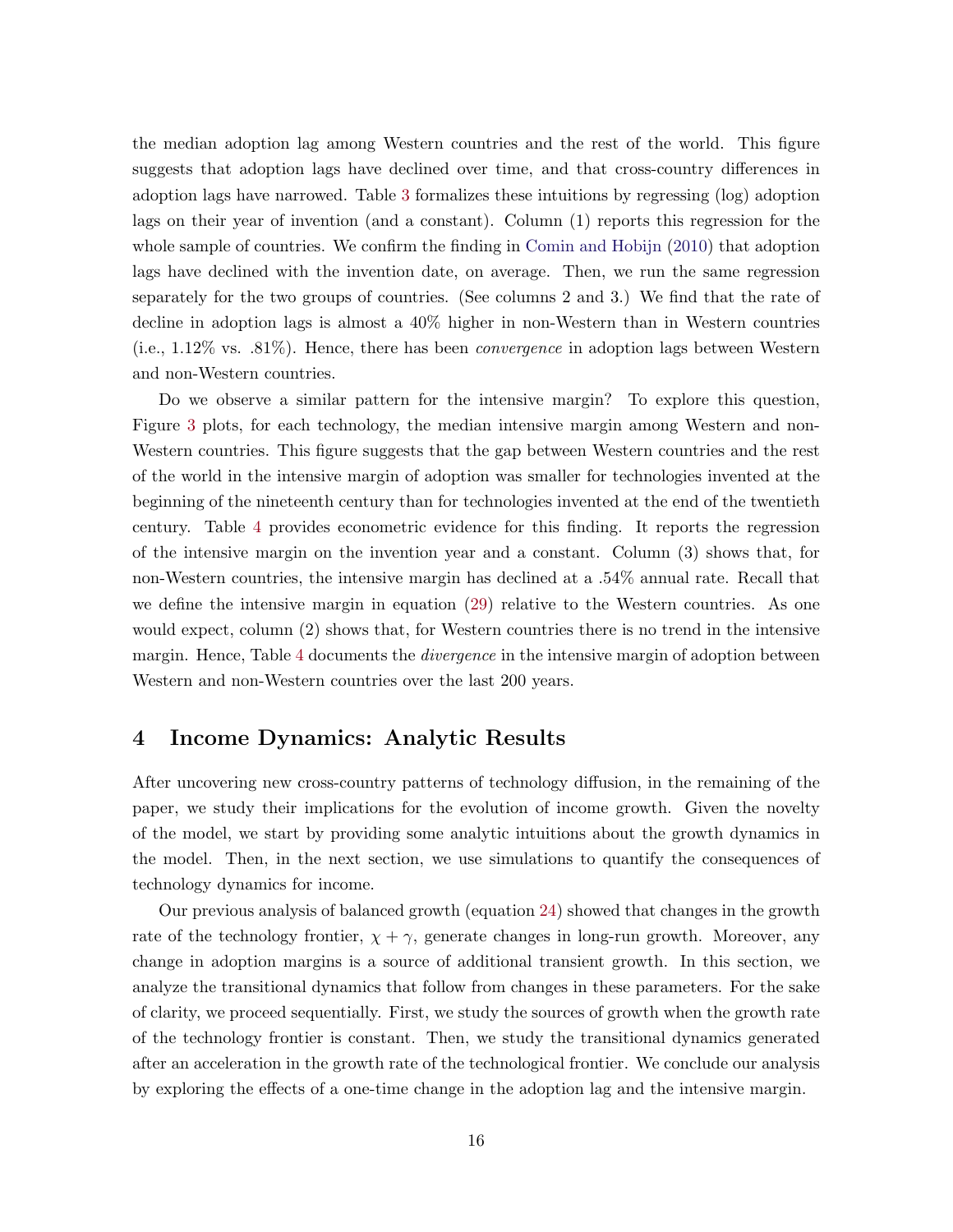

<span id="page-18-0"></span>

|                        | $\left( 1\right)$ | (2)               | $\left( 3\right)$ |
|------------------------|-------------------|-------------------|-------------------|
| Dependent Variable is: | Log(Lag)          | Log(Lag)          | Log(Lag)          |
|                        | World             | Western Countries | Rest of the World |
|                        |                   |                   |                   |
| Year-1820              | $-0.0106$         | $-0.0081$         | $-0.0112$         |
|                        | (0.0004)          | (0.0006)          | (0.0004)          |
| Constant               | 4.27              | 3.67              | 4.48              |
|                        | (0.06)            | (0.07)            | (0.05)            |
| Observations           | 1274              | 336               | 938               |
| R-squared              | 0.45              | 0.34              | 0.53              |

Table 3: Evolution of the Adoption Lag

Note: robust standard errors in parentheses. Each observation is re-weighted so that each technology carries equal weight.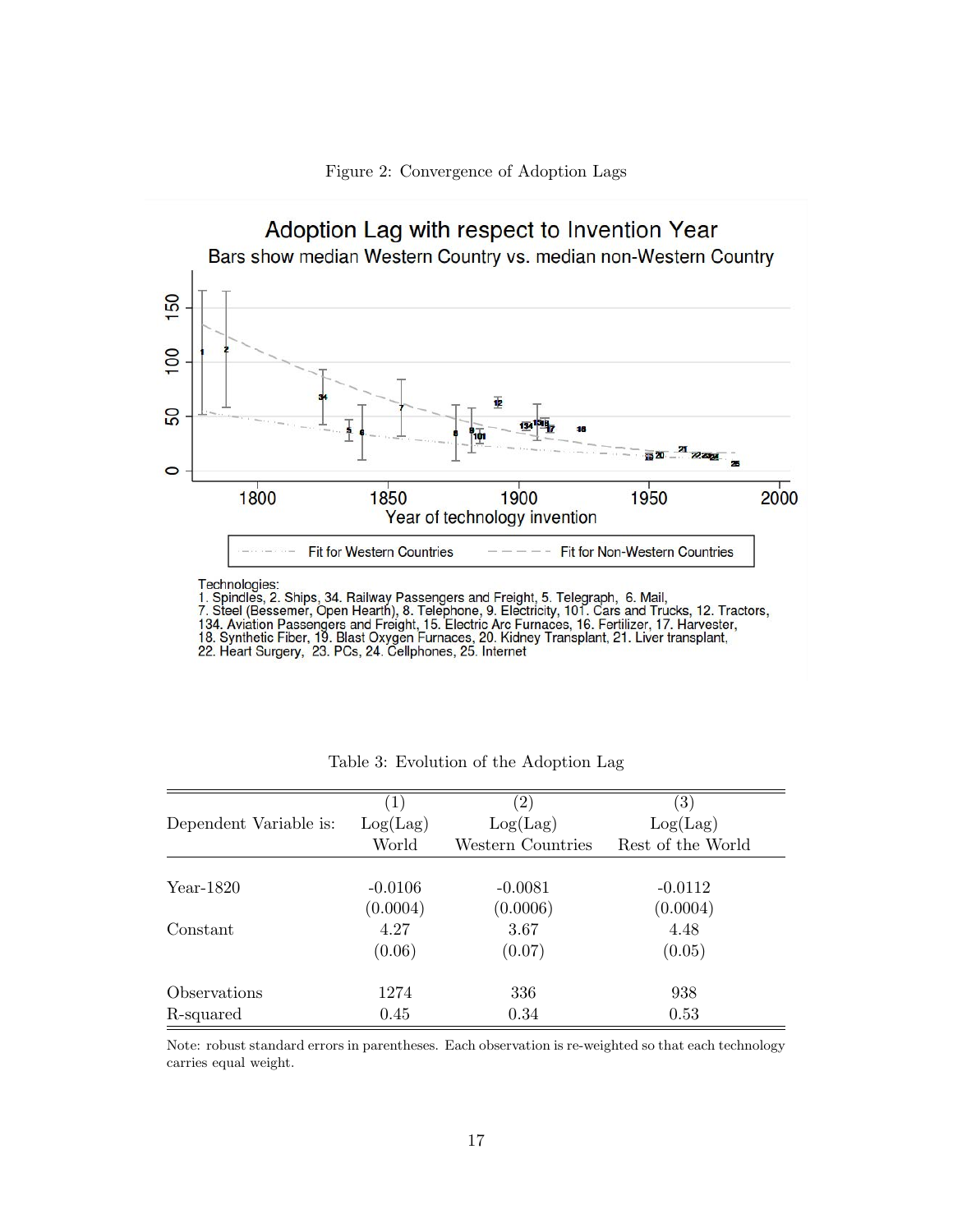<span id="page-19-0"></span>

Figure 3: Divergence of the Intensive Margin

|                        | $\left(1\right)$ | $\left( 2\right)$ | $\left( 3\right)$ |
|------------------------|------------------|-------------------|-------------------|
| Dependent Variable is: | Intensive        | Intensive         | Intensive         |
|                        | World            | Western Countries | Rest of the World |
| Year-1820              | $-0.0029$        | 0.0000            | $-0.0054$         |
|                        | (0.0005)         | (0.0002)          | (0.0005)          |
| Constant               | $-0.32$          | $-0.00$           | $-0.39$           |
|                        | (0.05)           | (0.06)            | (0.07)            |
|                        |                  |                   |                   |
| Observations           | 1306             | 350               | 956               |
| R-squared              | 0.042            | $\boldsymbol{0}$  | 0.13              |

Table 4: Evolution of the Intensive Margin

Note: robust standard errors in parentheses,\*\*\* p<0.01. Each observation is re-weighted so that each technology carries equal weight.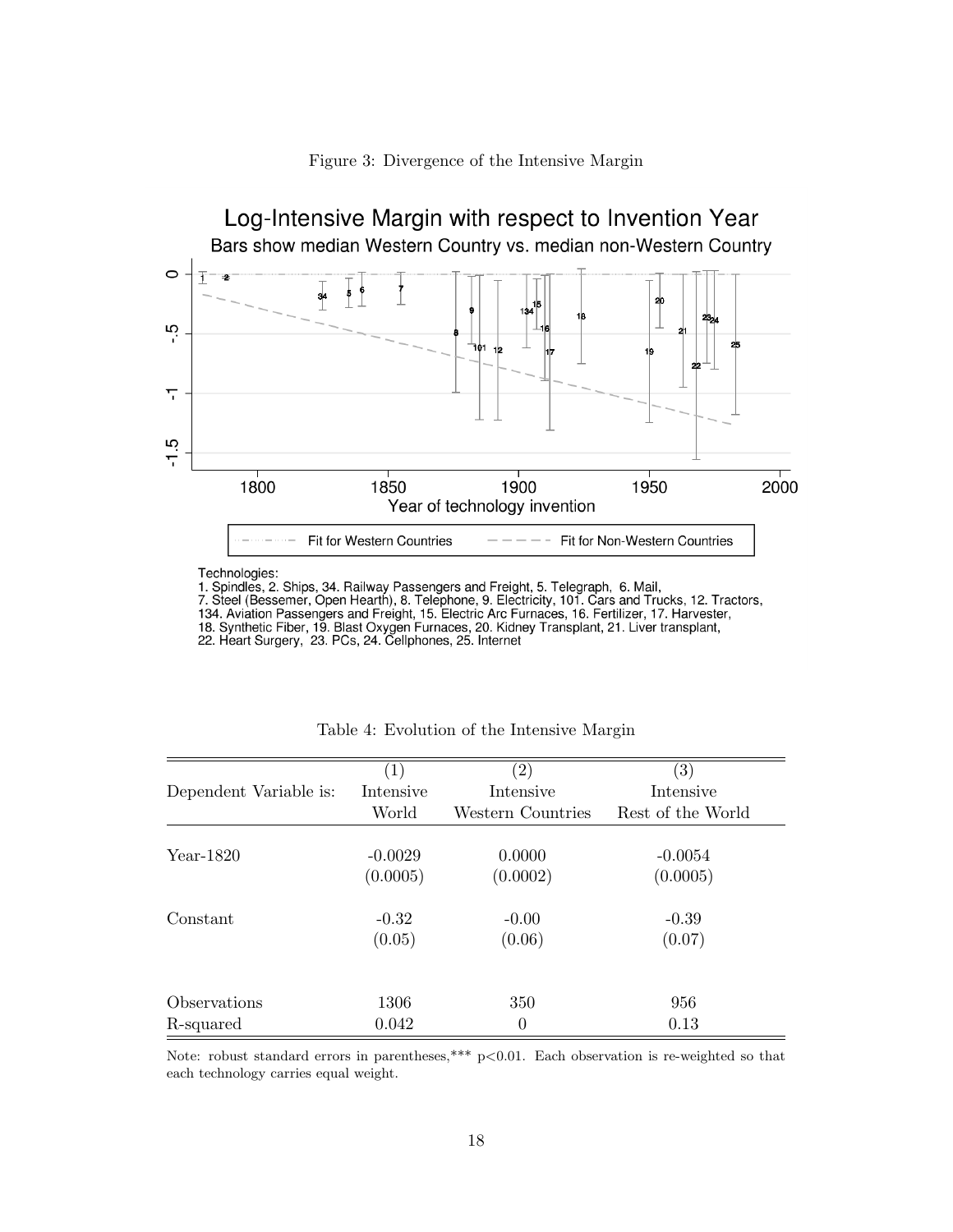#### 4.1 Balanced Growth

As described in Section [2,](#page-6-0) the first vintage of a new technology and a new vintage for all past technologies appear at each instant of time. Thus, the set of technologies available at time t is given by  $[-\infty, t - D_t]$ , and the set of vintages of a given technology is  $[\tau, t - D_\tau]$  where  $\tau$ is time of invention of the technology and  $D_{\tau}$  the corresponding adoption lag. Let a dot and the letter g denote time derivatives and growth rates, respectively. Taking the time derivative of  $(17)$  and using  $(15)$  and  $(18)$ , we find that

$$
(1 - \alpha) g_Y = \underbrace{(\theta - 1) \left(\frac{Z_{t - D_t}}{Y}\right)^{\frac{1}{\theta - 1}} (1 - \dot{D}_t)}_{\text{New Technology}} + \underbrace{\int_{-\infty}^{t - D_t} \left(\frac{Z_{\tau}}{Y}\right)^{\frac{1}{\theta - 1}} g_{Z_{\tau}} d\tau}_{\text{Old Technologies}},
$$
(31)

where

$$
g_{Z_{\tau}} = \gamma \left( 1 + \frac{e^{\frac{-\gamma}{\mu - 1}(t - \tau - D_{\tau})}}{1 - e^{\frac{-\gamma}{\mu - 1}(t - \tau - D_{\tau})}} \right). \tag{32}
$$

The first term in (31) captures the growth imputable to a new technology being introduced in the economy. This term has three parts.  $(1 - \dot{D}_t)$  captures the rate at which new technologies are introduced at instant t. If the adoption lag  $D_t$  does not change (i.e.,  $\dot{D}_t = 0$ ), only one new technology arrives in the economy at instant t. But, if adoption lags decline (i.e.,  $\dot{D}_t < 0$ ), the flow of new technologies in the economy is greater than one. The effect on growth of the arrival of new technologies depends on two factors. The first is the inverse of the elasticity of substitution between technologies  $(\theta - 1)$ . The more substitutable are different technologies, the smaller the gains from having a new technology available for production. The second is the share of the new technologies in output, i.e.,  $(Z_{t-D_t}/Y)^{1/(\theta-1)}$ .<sup>22</sup> The higher the productivity embodied in a technology, the larger the impact of its arrival on GDP growth. Note that, the share of a new technology in GDP depends both on its intensive margin and its vintage  $(t-D_t).$ 

The second term in (31) captures the increases of productivity due to the introduction of new vintages of already adopted technologies. The contribution to overall growth is an average of different sectoral growths  $g_{Z_{\tau}}$  weighted by the sector's share in total output. Note from (32) that the productivity of new technologies grows faster than for older ones because of the larger gains from variety when fewer vintages of a technology have been adopted (i.e., for small  $t-\tau-D_{\tau}$ ). Eventually,  $g_{Z_{\tau}}$  converges to  $\gamma$ , the long-run growth rate of productivity embodied in new vintages.

$$
^{22}\text{Recall from (17) and (18) that }Y_t = \alpha^{\frac{\alpha}{1-\alpha}} \left( \int_{-\infty}^{t-D_t} Z_t^{\frac{1}{\theta-1}} d\tau \right)^{\frac{\theta-1}{1-\alpha}}.
$$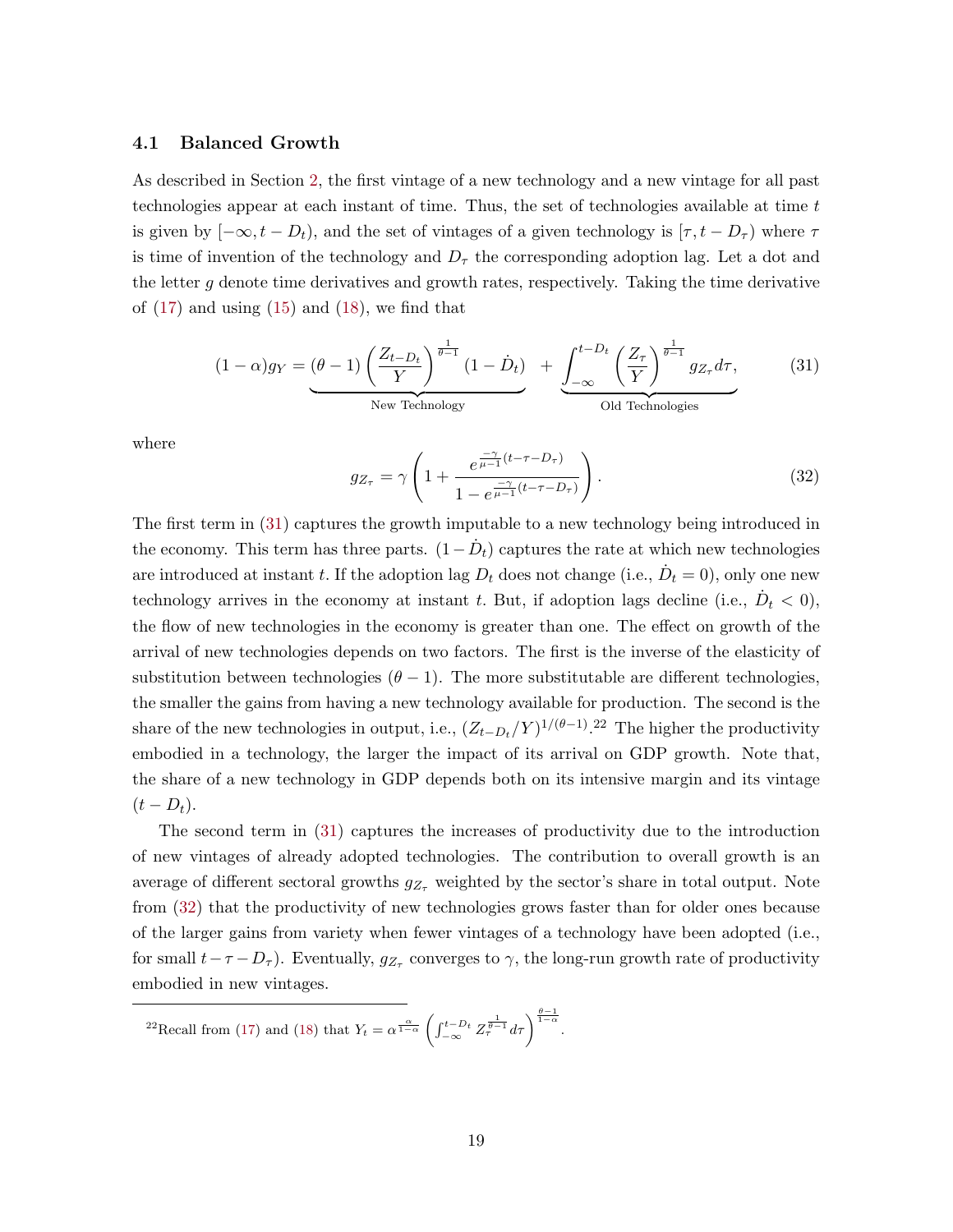#### <span id="page-21-0"></span>4.2 Transitional dynamics after an acceleration in frontier growth

How does the economy respond to a permanent, instantaneous increase in the growth rate of the technology frontier? Let's suppose the growth rate of the frontier increases at time  $T$ from  $g_{Old}$  to  $\gamma + \chi$ . According to [Mokyr](#page-36-0) [\(1990\)](#page-36-0) and [Crafts](#page-35-0) [\(1997\)](#page-35-0), this acceleration in the technology frontier growth captures the Industrial Revolution. For the time being, we keep the adoption margins constant, and denote them, respectively, by  $D$  and  $a$ .

Let's decompose output and output growth as follows

$$
Y(t) = \alpha^{\frac{\alpha}{1-\alpha}} \left( \int_{-\infty}^{T} Z_{\tau}^{\frac{1}{\theta-1}} + \int_{T}^{t-D} Z_{\tau}^{\frac{1}{\theta-1}} \right)^{\frac{\theta-1}{1-\alpha}} \equiv \alpha^{\frac{\alpha}{1-\alpha}} \left( Y_{Old}^{\frac{1}{\theta-1}} + Y_{Modern}^{\frac{1}{\theta-1}} \right)^{\frac{\theta-1}{1-\alpha}}, (33)
$$
\n
$$
(1-\alpha)g_{Y} = (1-s) g_{Old} + s g_{Modern}, \qquad (34)
$$

where  $Y_{Old}$  is the output produced with pre-Industrial technologies, and  $Y_{Modern}$  is the output produced with Modern technologies. Let's denote by s the output share of Modern technologies  $\left(\frac{Y_{Modern}}{Y}\right)^{\frac{1}{\theta-1}}$ , and by  $g_i$  the growth rate of output produced with technologies of type  $i = \{Old, Modern\}.$ 

It is clear from (34) that changes in growth may come from the evolution of the sectoral growth rates,  $g_{Old}$  and  $g_{Modern}$ , or from changes in the output share of the Modern sector, s. The next proposition characterizes the evolution of output produced with Modern and pre-industrial technologies.

**Proposition 1** Modern and pre-Industrial output are given by

$$
Y_{Old}(t) = aA_{Old}e^{g_{Old}(t-D)} \t\t for all t,
$$
\n(35)

$$
Y_{Modern}(t) = \begin{cases} 0 & \text{for } t < T + D, \\ aA_{Modern}e^{(\chi + \gamma)(t - D)}h(t)^{\theta - 1} & \text{for } t \ge T + D, \end{cases}
$$
(36)

where D denotes the adoption lag, a is the intensive margin, and  $A_{Old}$ ,  $A_{Modern}$  are positive constants. h(t) is an S-shaped function; it is increasing, convex for  $t < \frac{\theta - 1}{\gamma} \ln \left( \frac{\chi + \gamma}{\chi} \right)$  $(\frac{+\gamma}{\chi})$  +  $T + D$  and concave thereafter, its initial value is 0 and it reaches a plateau,  $\lim_{t\to\infty} h(t) =$ 1. Moreover, it approaches smoothly to its minimum and maximum values,  $h'(T+D) =$  $\lim_{t\to\infty} h'(t) = \lim_{t\to\infty} h''(t) = 0.23$ 

The output produced using Old technologies grows at rate  $g_{\text{Old}}^{24}$  Modern output, in-

$$
h(t) = \frac{\chi(\chi + \gamma)}{\gamma} \left( \frac{1}{\chi} \left( 1 - e^{-\frac{\chi \Delta t}{\theta - 1}} \right) - \frac{1}{\chi + \gamma} \left( 1 - e^{-\frac{(\chi + \gamma)\Delta t}{\theta - 1}} \right) \right),\tag{37}
$$

where  $\Delta t \equiv t - D - T$ .

<sup>&</sup>lt;sup>23</sup>The expression for  $h(t)$  is

 $24$ Note that here we are assuming that output produced with pre-Modern technologies keeps increasing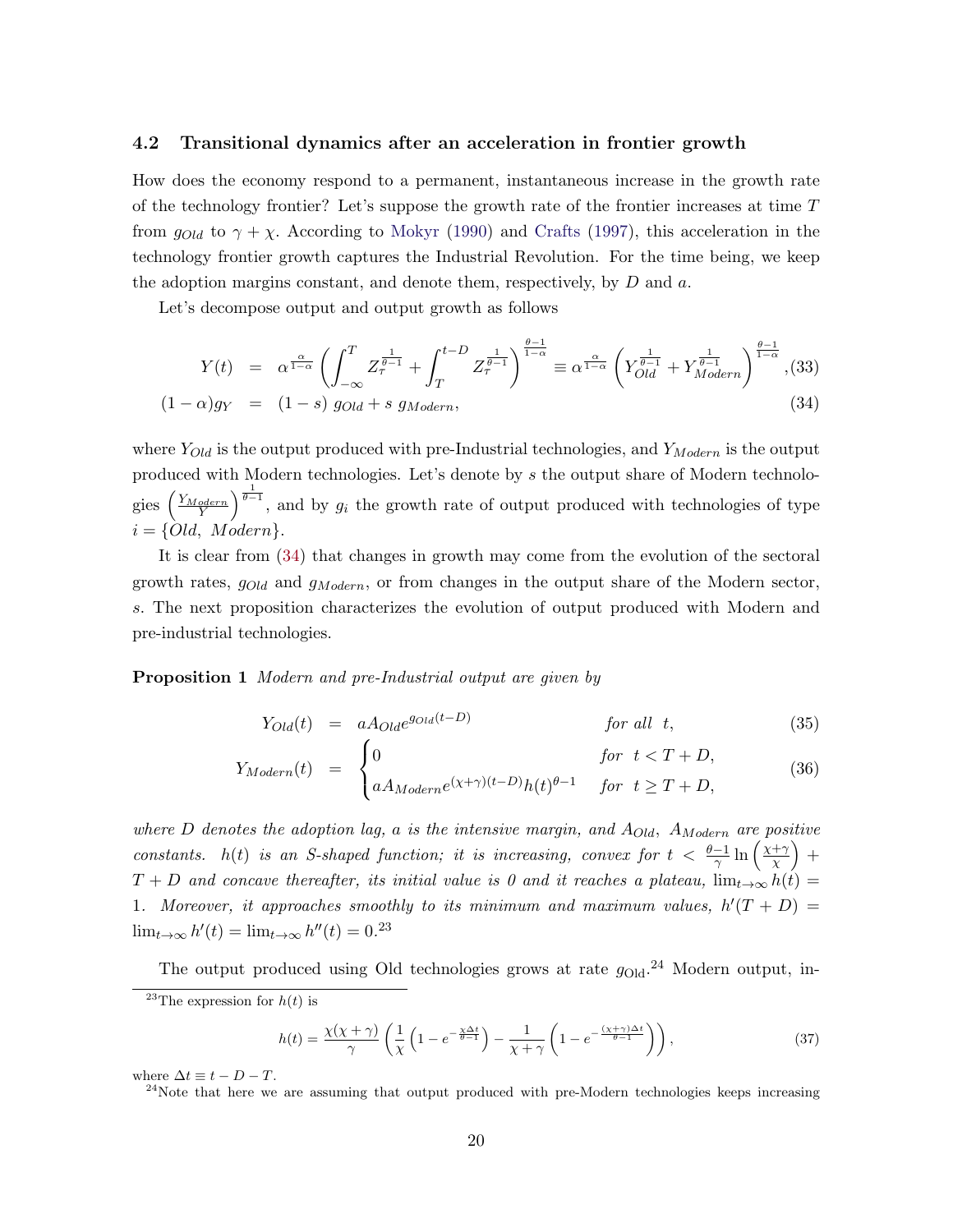<span id="page-22-0"></span>stead, has two components that change over time: a log-linear trend,  $(\chi + \gamma)t$ , and a transient source of growth,  $h(t)$ . The log-linear trend captures the higher productivity embodied in Modern technologies and vintages (embodiment effect). This term drives long-run growth. The transient term  $h(t)$  is S-shaped and eventually reaches a ceiling, so it does not contribute to long-run output growth. This term originates from the gains from variety of having more vintages and more technologies in production. In an initial phase, the increment in productivity from the arrival of Modern vintages is larger due to gains from variety. Hence, the initial convexity of  $h(t)$ . At some point, though, the decreasing marginal gains from variety strike and  $h(t)$  becomes concave and eventually plateaus.

Next we describe the shape of the transition to the new balanced growth path.

**Proposition 2** The transition of the growth rate of aggregate output from the pre-Industrial balanced growth path to the Modern balanced growth path is S-shaped. The growth rate starts the transition from its initial value  $g_{old}$ . It is increasing and convex first, then concave. It approaches asymptotically the long-run growth rate  $(\chi + \gamma)/(1-\alpha)$  from above, thus declining in a convex manner. In the case that  $\gamma = \chi \gg g_{Old}$ , the growth rate is increasing for  $t < t^*$ and decreasing thereafter with inflexion points  $t_{i1}$  and  $t_{i2}$ , such that  $t_{i1} < t^* < t_{i2}$ , where

$$
t^* = T + D + \frac{(\theta - 1)}{\chi} \log \left( \sqrt{2} \sqrt{2\kappa^2 \chi^2 + \kappa \chi} + 2\kappa \chi + 1 \right),\tag{38}
$$

$$
t_{i1} = T + D + \frac{(\theta - 1)}{2\chi} \log(2\kappa \chi + 1), \tag{39}
$$

$$
t_{i2} = T + D + \frac{(\theta - 1)}{\chi} \log \left( \sqrt{2} \sqrt{8\kappa^2 \chi^2 + 3\kappa \chi} + 4\kappa \chi + 1 \right), \tag{40}
$$

with  $\kappa = 2\chi \left(\frac{A_{Old}}{A_{Modern}}\right)^{\frac{1}{\theta-1}} e^{\frac{(2\chi - g_{Old})D}{\theta-1}}$ .

From [\(34\)](#page-21-0), we know that the growth rate in the economy is a weighted average of the growth of the Modern and Old sectors. The weights correspond to the output share of Modern and pre-Modern technologies. Hence, the dynamics of the growth rate are pinned down by the behavior of  $s(t)(g_{Modern}(t) - g_{Old})$ . The intuition for the result is that the share of the Modern sector  $s(t)$  inherits the properties of the transient component  $h(t)$ , so that the weight on Modern output  $s(t)$  is increasing and has an S-shape.

If growth in the Modern sector was only given by the embodiment effect (the log-linear trend,  $\chi + \gamma$ ), Modern output would grow at a constant rate. In this case, output growth would be given by  $(1 - \alpha)g_Y = (1 - s)g_{Old} + s(\chi + \gamma)$ . It follows from this expression that aggregate output growth would be increasing over time reaching  $(\chi + \gamma)/(1 - \alpha)$  asymptotically.

independently from the advent of the Industrial Revolution. Thus, we are assuming that productivity of Old vintages does not increase with the Industrial Revolution. In Appendix [D,](#page-49-0) we analyze the case in which new vintages of Old technologies become also more productive with the Industrial Revolution. The differences that we obtain are qualitatively minor, and quantitatively insignificant for the relevant parameter range.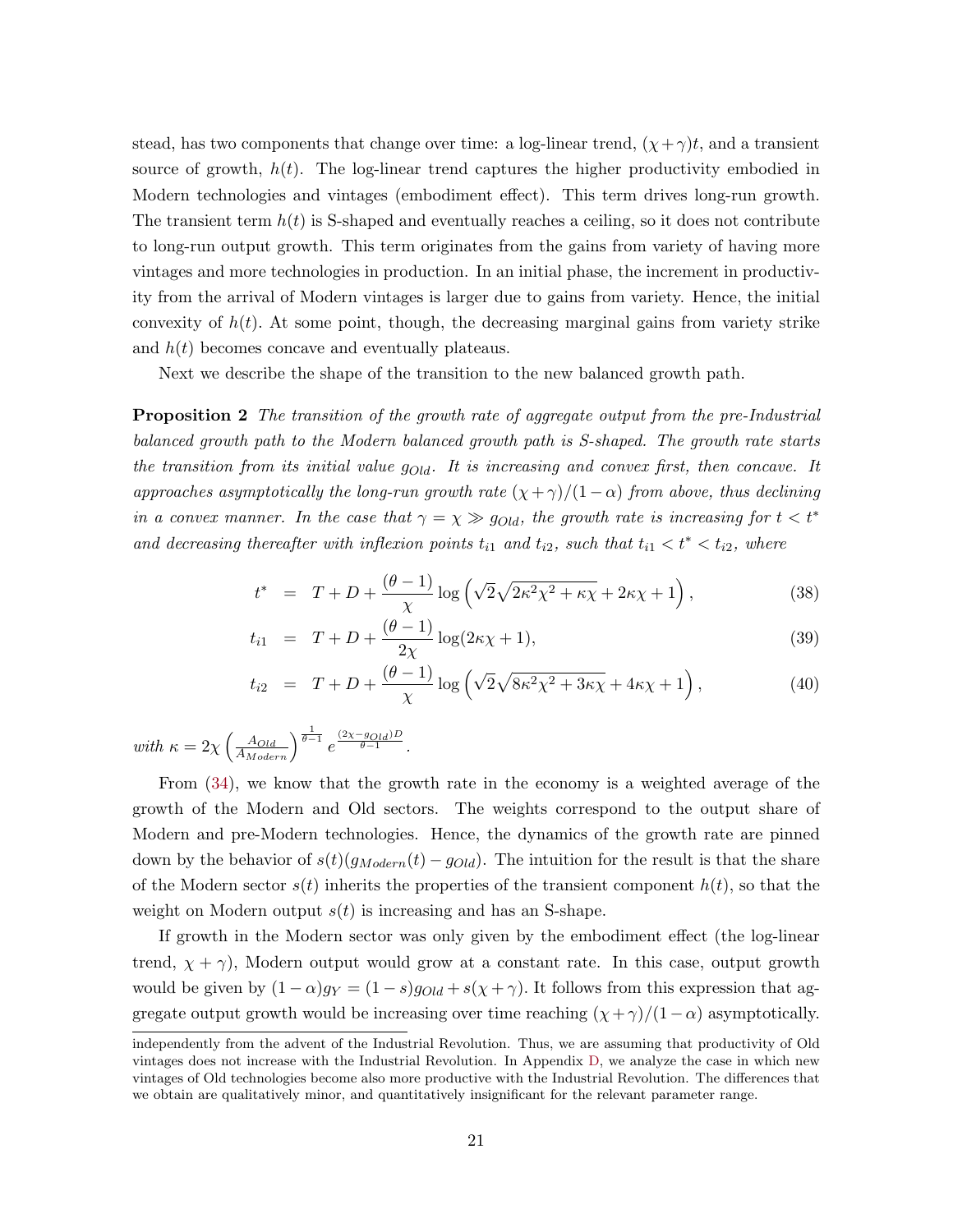<span id="page-23-0"></span>Furthermore,  $g_Y$  would mimic the S-shape of the Modern sector output share, s. However, Modern output grows faster than the log-linear trend because of the transient growth component  $h(t)$ . Thus, aggregate output growth will overshoot its long-run level  $(\chi + \gamma)/(1 - \alpha)$ . Whether this over-shooting is quantitatively important depends on whether when the weight on Modern growth becomes close to one, the growth rate of the Modern sector is substantially higher than  $(\chi + \gamma)/(1 - \alpha)$ . Our simulations, e.g. Figure [4b,](#page-41-0) suggest that this effect is not substantial.

Next, we compute the speed of transition to the new balance growth path to assess the protractedness of the transition.

**Proposition 3** Approximating the transient term  $h(t)$  by its long-run value, the half-life of the output gap and the growth rate are

$$
t_{1/2}^{gap} \simeq D + \frac{1}{\chi + \gamma - g_{Old}} \ln \left( \frac{1}{2^{1-\alpha}} \frac{A_{Old}}{A_{Modern}} \right), \tag{41}
$$

$$
t_{1/2}^{growth} \simeq D + \frac{1}{\chi + \gamma - g_{Old}} \ln \left( \frac{A_{Old}}{A_{Modern}} \right), \tag{42}
$$

where the output gap is defined as the ratio of output in the Modern balanced growth path relative to current output.

The first term in both equations captures the fact that there is a lag between the advent of the Industrial Revolution and when a country starts adopting Modern technologies (i.e., the extensive margin). The second term captures the evolution of the transition conditional on having started to adopt Modern technologies. In particular, the term inside the brackets reflects the ratio of the productivity of pre-Modern output at the time of the Industrial Revolution to the Modern sector (and, hence, long-term level of output). Intuitively, if the output produced with pre-Modern technologies is "high", it takes longer for Modern output to become the major driver of output per capita. This slows down the transition to the new balanced growth path. On the other hand, this effect is mitigated if the difference between the new and old growth rates  $\chi + \gamma - g_{Old}$  is large.

#### 4.3 Changes in Adoption Margins

Next, we study how changes in the adoption lag and intensive margin affect the transitional dynamics. Perhaps surprisingly, we show that qualitatively our analytic results continue to hold.

We consider a one-period, permanent change of adoption lags and the intensive margin from its pre-Modern levels to their average Modern levels.<sup>25</sup> Formally, we pose the following

 $^{25}$ In Appendix [B,](#page-46-0) we extend the results to the case where these margins evolve linearly over time, and show that the same qualitative results remain.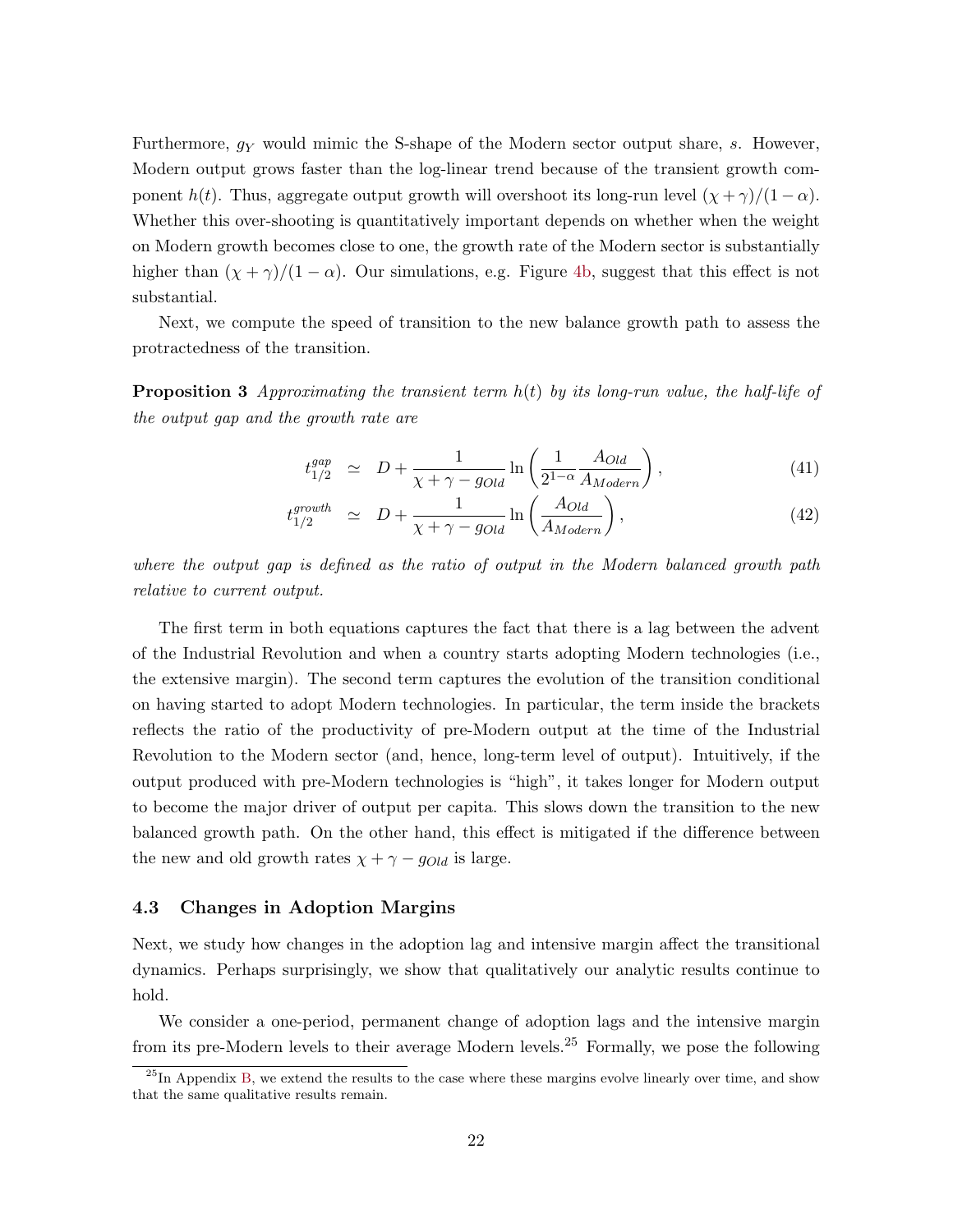<span id="page-24-0"></span>one-shot changes,

$$
D_{\tau} = \begin{cases} D_{Old} & \text{for } \tau < T \\ D_{Modern} & \text{for } \tau \ge T \end{cases} \qquad a_{\tau} = \begin{cases} a_{Old} & \text{for } \tau < T \\ a_{Modern} & \text{for } \tau \ge T \end{cases} \tag{43}
$$

where T denotes the time when the first Modern technology appears.

**Proposition 4** Let the evolution of the adoption lag and the intensive margin be given by (43), then pre-Industrial and Modern output are

$$
Y_{Old}(t) = a_{Old} A_{Old} e^{g_{Old}(t - D_{Old})}
$$
 for all t, (44)  
for  $t < T + D_{Modern}$ , (45)

$$
Y_{Modern}(t) = \begin{cases} 0 & \text{for } t < 1 + D_{Modern}, \\ a_{Modern} A_{Modern}(x+\gamma)(t-D_{Modern})h(t)^{\theta-1} & \text{for } t \ge T + D_{Modern}, \end{cases} \tag{45}
$$

where  $A_{Old}$ ,  $A_{Modern}$  and  $h(t)$  are as in in Proposition [1.](#page-21-0) In particular,  $h(t)$  is S-shaped: increasing, initially convex and concave thereafter, reaching a plateau.<sup>26</sup> The transition of the growth rate of aggregate output from the pre-Industrial balanced growth path to the Modern growth path is S-shaped as in Proposition [2.](#page-22-0) The characterization of the S-shape transition from equations [\(38\)](#page-22-0), [\(39\)](#page-22-0) and [\(40\)](#page-22-0) holds with

$$
\kappa = 2\chi \left( \frac{a_{Old} A_{Old}}{a_{Modern} A_{Modern}} \right)^{\frac{1}{\theta - 1}} e^{\frac{2\chi D_{Modern} - g_{Old} D_{Old}}{\theta - 1}}.
$$
\n(46)

Approximating the transient term  $h(t)$  by its long-run value, the half-lives of the system's output gap and growth rate are

$$
t_{1/2}^{gap} \simeq D_{Modern} - \frac{g_{Old} D_{Old}}{\chi + \gamma - g_{Old}} + \frac{1}{\chi + \gamma - g_{Old}} \ln \left( \frac{1}{2^{1-\alpha}} \frac{a_{Old} A_{Old}}{a_{Modern} A_{Modern}} \right), \quad (47)
$$

$$
t_{1/2}^{growth} \simeq D_{Modern} - \frac{g_{Old} D_{Old}}{\chi + \gamma - g_{Old}} + \frac{1}{\chi + \gamma - g_{Old}} \ln \left( \frac{a_{Old} A_{Old}}{a_{Modern} A_{Modern}} \right). \tag{48}
$$

Note the similarity of these results with the previous propositions, where we only allowed for an acceleration of the frontier growth. This is the case for two reasons. First, changes in the adoption margins do not affect the pre-Modern sector. Second, up to a re-scaling of adoption lags, growth in the Modern sector does not depend on whether the adoption margins are the same before and after the Industrial Revolution. Hence, the shape of the transition to the Modern growth era is not affected by the changes introduced in (43). However, the changes in the adoption margins have a quantitative impact on the transitional dynamics.

<sup>&</sup>lt;sup>26</sup>More precisely,  $h(t)$  is increasing, convex for  $t < \frac{\theta - 1}{\gamma} \ln\left(\frac{\chi + \gamma}{\chi}\right) + T + D_{Modern}$  and concave thereafter,  $h(T + D_{Modern}) = 0$ ,  $\lim_{t \to \infty} h(t) = 1$ ,  $h'(T + D_{Modern}) = \lim_{t \to \infty} h'(t) = \lim_{t \to \infty} h''(t) = 0$ .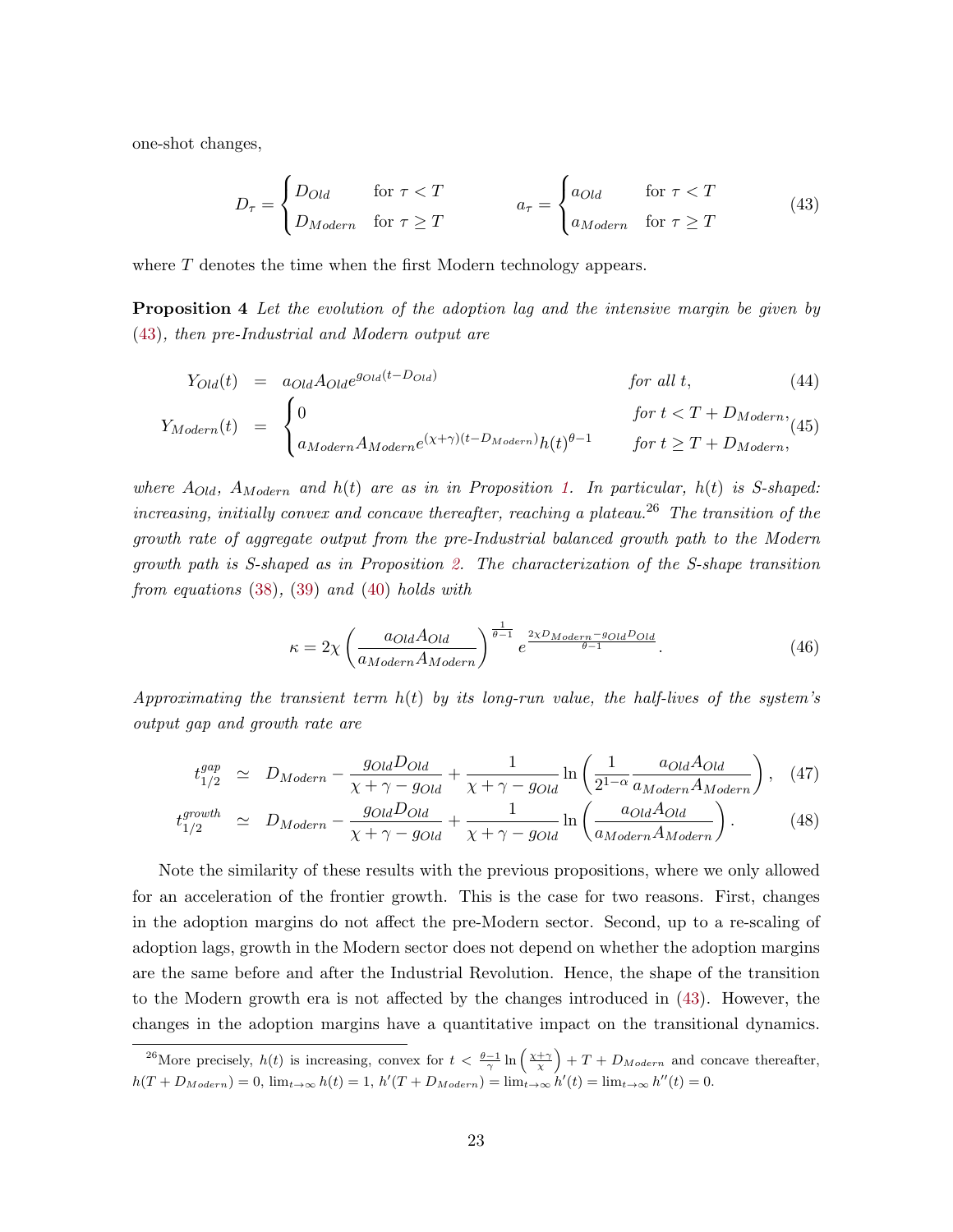<span id="page-25-0"></span>This can be seen in expressions [\(47\)](#page-24-0) and [\(48\)](#page-24-0) for the half-lives, which depend on both Old and Modern levels of adoption.

To assess the protractedness of the model's transitional dynamics, we use Proposition [4](#page-24-0) to calculate the half-lives during the transition to the new steady state. We calibrate  $D$  and  $a$ using information on the averages of both margins from our estimates from Tables [3](#page-18-0) and [4.](#page-19-0)<sup>27</sup> The first two terms in the expressions for the half-lives [\(47\)](#page-24-0) and [\(48\)](#page-24-0) capture the extensive margin of adoption. The sum of these terms is approximately 40 years in our calculation (which almost coincides with the sample average lag of 44 years). The last term in the halflife expressions reflects output dynamics once adoption has started. Our calculations yield a value for this last term of 86 years for the half life of the output gap and 124 years for the half life of the growth rate. Hence, the resulting half-lives are 125 years for the half-life of the output gap and 163 for the half-life of the growth rate, showing how protracted dynamics are.

## 5 Income Dynamics: Simulation Results

We use our model to evaluate quantitatively the effects of dynamics in technology diffusion on the cross-country evolution of economic growth. We explore three questions:  $(i)$  The model's ability to generate pre-industrial income differences,  $(ii)$  the protractedness of the model's transitional dynamics, and (iii) the model's account of the Great Divergence.

Calibration.– To simulate the model we need to calibrate four parameters. First, we take  $\alpha = 0.3$  to match the labor income share. Second, we need to specify the path for the world technology frontier. Prior to year  $T = 1765$  (year in which James Watt developed his steam engine), we assume that the technology frontier grew at 0.2%. This is the growth rate of Western Europe according to [Maddison](#page-36-0) [\(2004\)](#page-36-0) from 1500 to 1800.<sup>28</sup> After 1765, the frontier growth rate,  $\chi + \gamma$ , equals  $(1 - \alpha) \cdot 2\%$  per year. This ensures that Modern growth along the balanced growth path is 2%. The literature has not determined what fraction of frontier growth comes from increases in productivity due to new technologies  $(\chi)$  and new vintages  $(\gamma)$ . In our baseline simulation, we split evenly the sources of growth in the frontier between  $\gamma$  and  $\chi$  and conduct robustness checks to show the robustness of our findings.

Finally, we need to calibrate the elasticities of substitution between technologies, which we assume are the same and equal to  $1/(\theta - 1)$ . We back out the value of  $\theta$  from the estimates of  $\beta_{\tau_3}$ . The average value we estimate for  $\theta$  is 1.28, which is very similar to the values implied by the estimates of price markups from [Basu and Fernald](#page-35-0) [\(1997\)](#page-35-0) and [Norbin](#page-36-0) [\(1993\)](#page-36-0). Thus, we set  $\theta = 1.28$ .

<sup>&</sup>lt;sup>27</sup>The rest of the parameters we take from our baseline calibration, which is explained in Section 5. These parameters are  $\chi = \gamma = 1\%$ ,  $\theta = 1.28$ . We take the estimated adoption levels in 1820 as proxies for the Old margins of adoption, and the Old growth  $g_{Old} = .2\%$ . In Appendix [F,](#page-64-0) we show the details of the calculation.

<sup>&</sup>lt;sup>28</sup>Alternatively, we can set, without any significant change to our findings, the beginning of the Industrial Revolution at 1779, year of invention of the first technology in our sample, the mule spindle.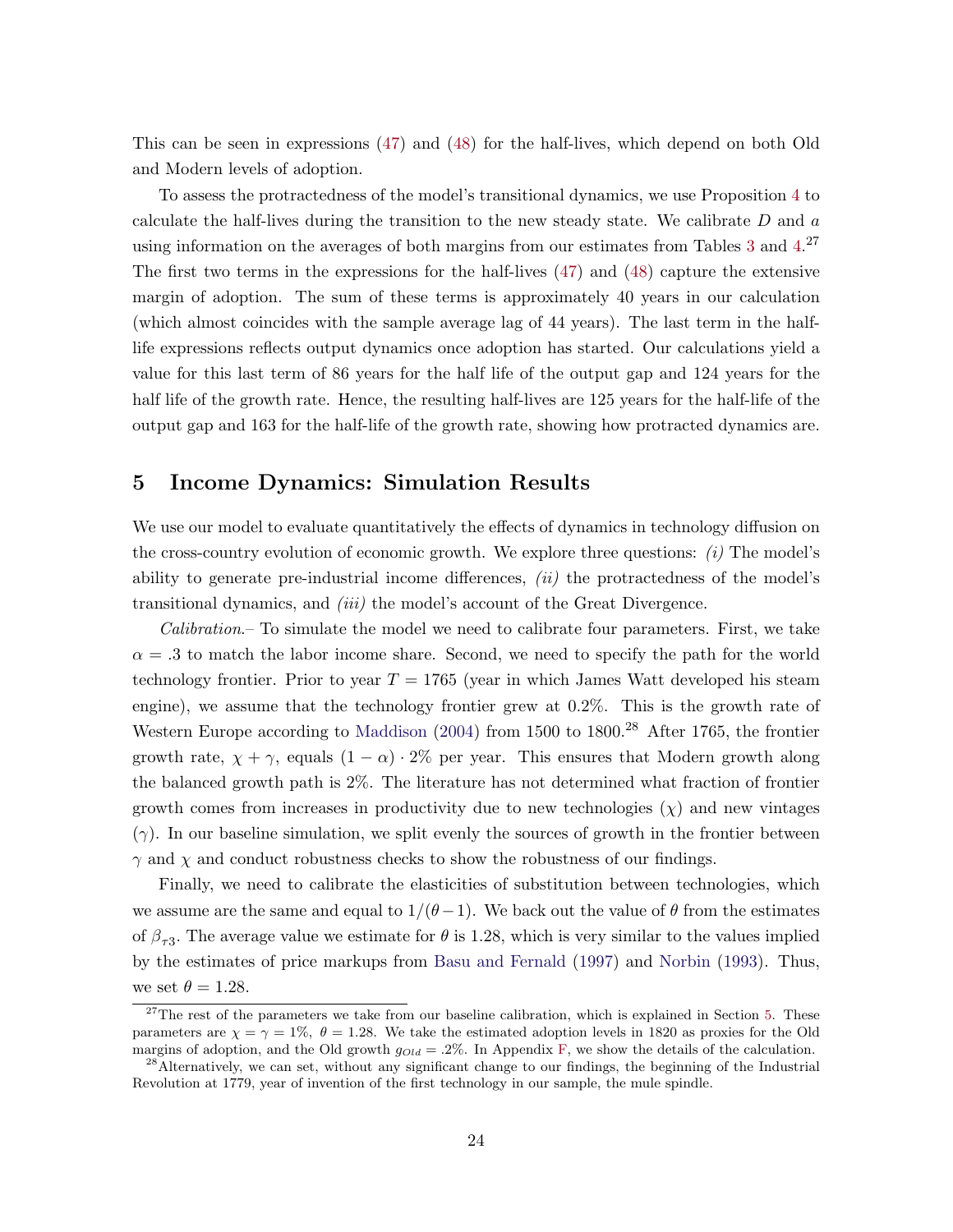Initial income differences.– In our model, differences in productivity along the pre-industrial balanced growth path are due to differences in adoption lags and in the intensive margin in the pre-Modern era. Since pre-Modern growth was roughly constant (e.g., [Maddison,](#page-36-0) [2004\)](#page-36-0), we assume that pre-Modern levels of adoption were constant and coincide with th adoption levels that we estimate for the beginning of our sample. Our estimates from Tables [3](#page-18-0) and [4](#page-19-0) imply that the difference between the average adoption lag in the sample of Western countries and the rest of the world is 49 years in 1820. The average gap in the (log) intensive margin is 0.39. With this assumption and using Maddison's estimates of pre-industrial growth in Western Europe (0.2%) to calibrate the pre-industrial growth rate of the world technology frontier, equation [\(24\)](#page-11-0) implies an income gap between Western countries and the rest of the world of 90%.<sup>29</sup> This is in line with the results from [Maddison](#page-36-0) [\(2004\)](#page-36-0), who reports an income gap of the same magnitude. Hence, the pre-industrial income differences generated by our model account for those observed in the data.

Protracted dynamics.– Next, we explore the protractedness of the model transitional dynamics. To this end, we consider the average country in our sample, and suppose that there is a one time permanent increase in the growth of the world technology frontier  $(\gamma + \chi)$  like the one we observed in the Industrial Revolution (so that the balanced growth rate increases from 0.2% to 2%). The average country is parametrized so that its adoption lag and its degree of penetration rate are constant and equal to the average adoption lag and intensive margin across countries over our sample of technologies. In particular, the resulting D is 44 years and the intensive margin is 54% of the Western level. Figure [4](#page-41-0) plots the transition of the output gap and income growth rate for this representative economy. The output gap is defined as the ratio of output in the Modern balanced growth path relative to current output. In the figure, we can see that the model generates a very slow convergence to the new balanced growth path. The half-life of the output gap relative to the Modern balanced growth path is 117 years, while for output growth it is 145 years. These half-lives are an order of magnitude higher than the typical half-life in neoclassical growth models (e.g., [Barro and Sala-i-Martin,](#page-35-0) [2003\)](#page-35-0).

There are three reasons why our model generates such protracted dynamics. First, the long adoption lags (44 years) imply that it takes this amount of time for the new technologies (which embody the higher productivity gains) to arrive to the economy. Until then, there is no effect whatsoever in output growth. Second, for a given growth in the Modern sector output, its impact in GDP depends on the share of the Modern sector (see equation [34\)](#page-21-0). Since the Modern sector's share increases slowly, so does aggregate output. Third, the growth rate of the Modern sector is initially very small and grows progressively (see Proposition [1\)](#page-21-0).

Cross-country evolution of income growth.– To evaluate the model's power to account for the Great Divergence, we simulate the evolution of output for Western countries and the rest

<sup>&</sup>lt;sup>29</sup>That is,  $\exp(.2\% \cdot 49 + .39/(1 - \alpha)) = 1.9$ .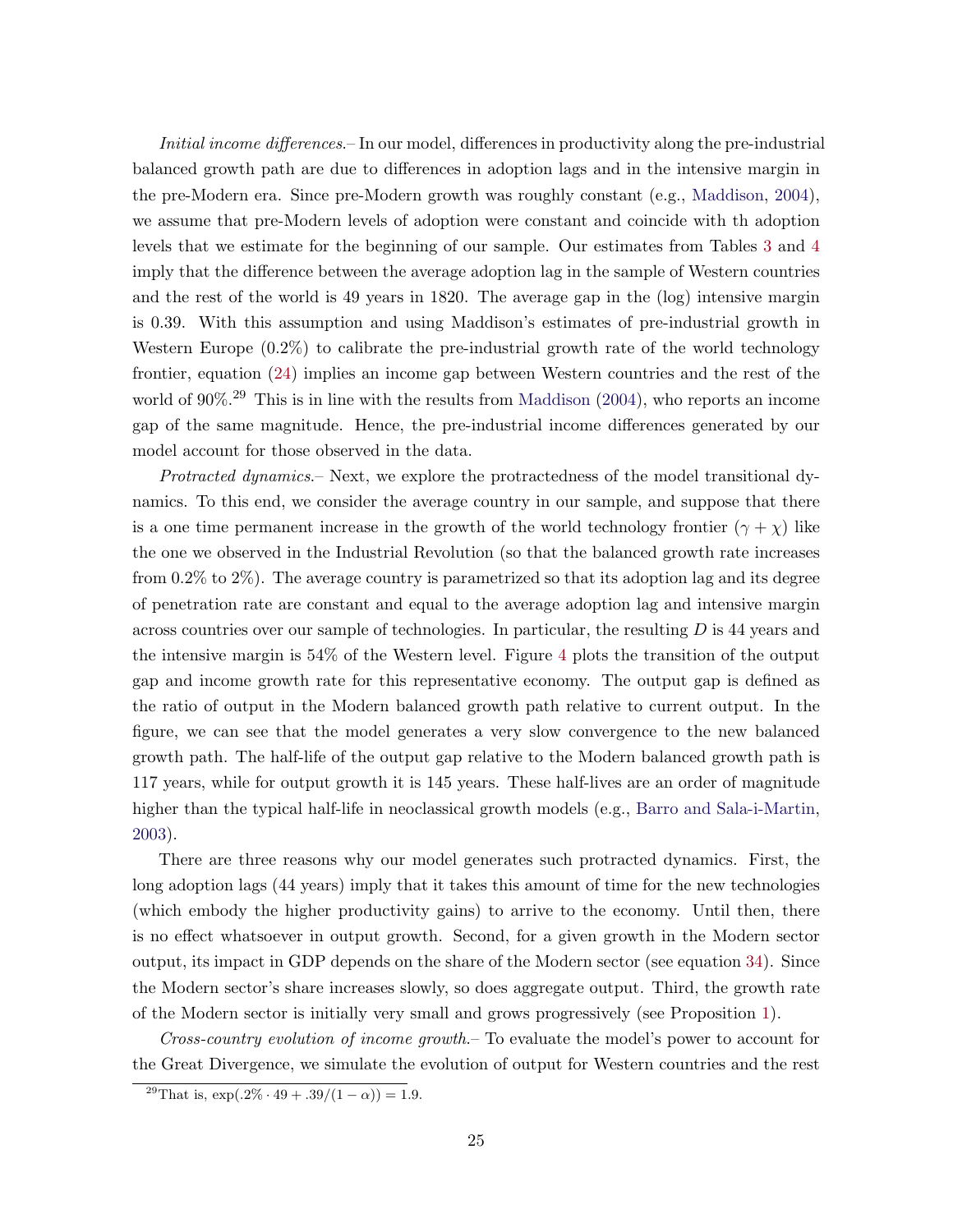|            |                      |           | Time Period |           |
|------------|----------------------|-----------|-------------|-----------|
|            |                      | 1820-2000 | 1820-1913   | 1913-2000 |
| Simulation | Western Countries    | 1.47\%    | $.84\%$     | 2.15%     |
|            | Rest of the World    | $.82\%$   | $.35\%$     | 1.31%     |
|            | Difference West-Rest | $.65\%$   | $.49\%$     | $.84\%$   |
| Maddison   | Western Countries    | $1.61\%$  | $1.21\%$    | 1.95%     |
|            | Rest of the World    | $.86\%$   | $.63\%$     | 1.02%     |
|            | Difference West-Rest | $.75\%$   | $.58\%$     | .93%      |

#### Table 5: Growth rates of GDP per capita

Notes: Simulation results and median growth rates from [Maddison](#page-36-0) [\(2004\)](#page-36-0). We use 1913 instead of 1900 to divide the sample because there are more country observations in [Maddison](#page-36-0) [\(2004\)](#page-36-0). The growth rates reported from Maddison for the period 1820-1913 for non-Western countries are computed imputing the median per capita income in 1820 for those countries with income data in 1913 but missing observations in 1820. These represent 11 observations out of the total 50. We do the same imputation for computing the growth rate for non-Western countries for 1820-2000. This represents 106 observations out of 145. For the 1913-2000 growth rate of non-Western countries, we impute the median per capita income in 1913 to those countries with income per capita data in 2000 but missing observations in 1913. These represent 67 observations out of the total 145.

of the world after feeding in a (common) one time permanent increase in frontier growth and the estimated evolutions for adoption lags and the intensive margin for each group of countries reported in Tables [3](#page-18-0) and [4.](#page-19-0) <sup>30</sup> The results from this exercise are reported in Figure [5](#page-41-0) and Table 5.

The model generates sustained differences in the growth rates of Western and non-Western countries for long periods of time. Output growth starts to accelerate at the beginning of the nineteenth century in the Western economy, converging to the steady state growth of 2% in the early twentieth century. For the non-Western country, instead, growth does not increase from the pre-industrial rate until the end of the nineteenth century. Growth in the non-Western country slowly accelerates, but it is still around 1.5% by year 2000. The gap in growth between both countries is considerable. Annual growth rates differ by more than 0.7% for over 100 years. The peak gap is reached around 1915 at 1.1%. From then, the gap declines monotonically until reaching around 0.6% by 2000. Table 5 reports the average growth and growth gaps of our simulation comparing it to [Maddison](#page-36-0) [\(2004\)](#page-36-0). The patterns and levels in our data trace quite well Maddison's.

The sustained cross-country gap in growth produced by the model leads to a substantial gap in income per capita. In particular, our model generates a 3.2 income gap between the Western countries and the rest of the world. [Maddison](#page-36-0) [\(2004\)](#page-36-0) reports an actual income widening by a factor of 3.9 between Western countries and the rest of the world since the

 $30\,\text{We assume that after the last technology invented in our sample (the internet, in 1983), the estimated$ margins remain constant at their 1983 values. This ensures that both groups of countries exhibit the same long-run growth. This assumption is quantitatively inconsequential, as it only affects the dynamics of the last ten years of our simulations. If anything, it tends to understate the effect of technology dynamics.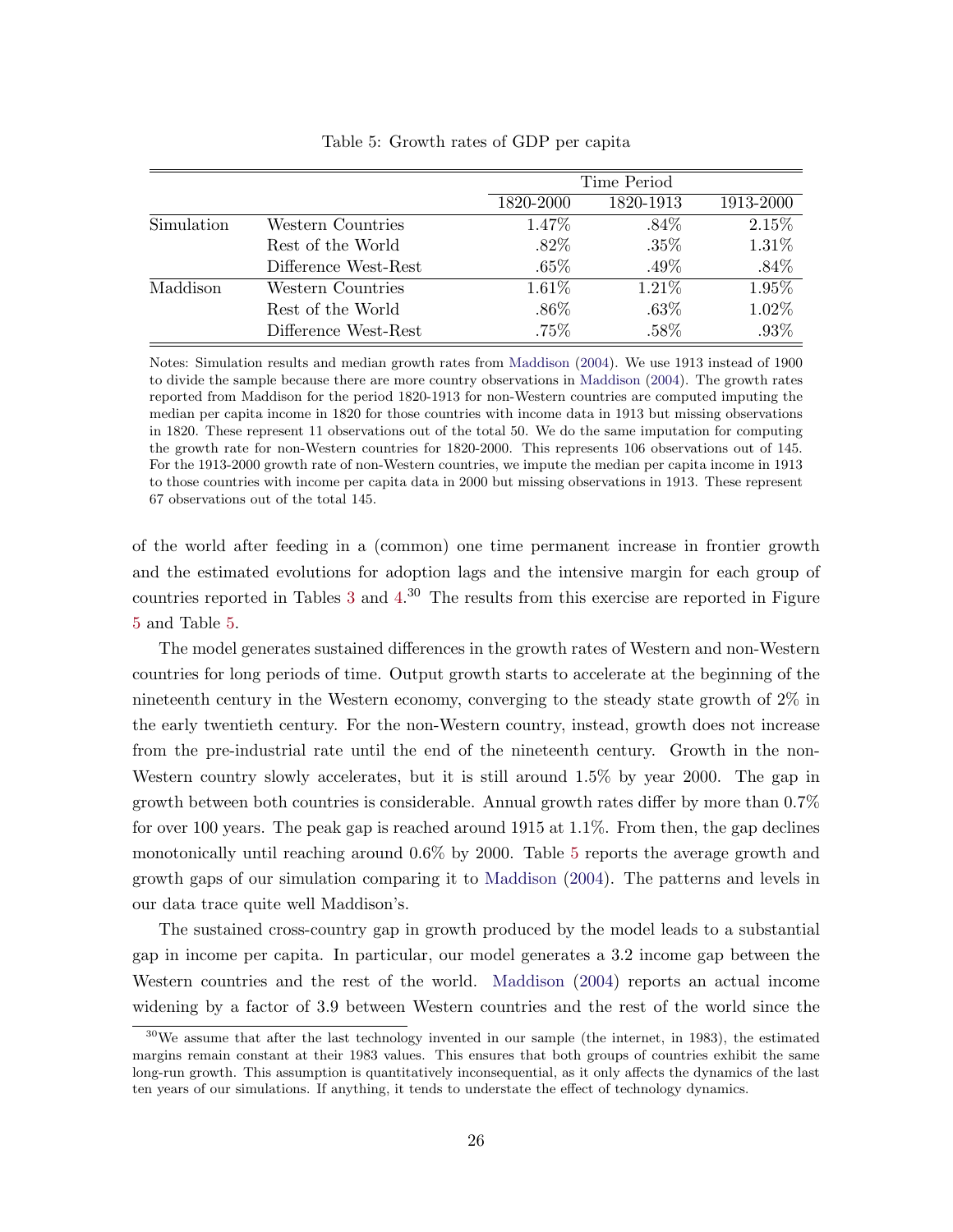Industrial Revolution. Hence, most of the variation (82%) in the income gap between Western and non-Western countries in the last two centuries is accounted for.

The simulation does also well in replicating the time series income evolution of each country group separately. For Western countries, [Maddison](#page-36-0) [\(2004\)](#page-36-0) reports a 18.5-fold increase in income per capita between 1820 and 2000. Approximately 19% of this increase occurred prior to 1913. In our simulation, we generate a 14-fold increase over the same period, and 16% of this increase is generated prior to 1913. For non-Western countries, [Maddison](#page-36-0) [\(2004\)](#page-36-0) reports an almost 5-fold increase, with around 37% of the increase being generated prior to 1913. Our simulation generates a 4.3-fold increase in the 1820-2000 period with 32% of this increase occurring in pre-1913. The fact that we underpredict the time series increase in output reflects, in our view, that we are not accounting for the accumulation of factors of production over this time period (e.g., human capital), which also contributed to income growth.

The role of initial conditions and changes in adoption lags.– After showing that the model does a remarkable job in reproducing the cross-country dynamics of income growth over the last two centuries, we dissect the mechanisms at work. We start this task by simulating the dynamics of our model after a common acceleration of the technology frontier for both countries. To this end, we keep constant at their initial level the adoption lags and intensive margin in each country. Figure [6](#page-42-0) shows that these initial conditions are an important source of cross-country income divergence. In particular, longer adoption lags in the non-Western country imply a delay of 80 years to start benefiting from the productivity gains of the Industrial Revolution. As a result, the income gap increases by a factor of 2.3 by year 2000.

Of course, this estimate does not provide an accurate assessment of the contribution of adoption lags to the Great Divergence because adoption lags did not remain constant over the last 200 years. As we have shown in Section [3.2,](#page-14-0) cross-country differences in adoption lags have declined. To assess more precisely the role of adoption lags in cross-country growth dynamics, we simulate the evolution of our two model economies after a common acceleration in frontier growth, allowing for the evolution of adoption lags that we estimated from the data. The intensive margins are kept constant at pre-industrial levels. Figure [7a](#page-42-0) presents the results from this simulation. It is clear that cross-country differences in adoption lags are a key driver of income divergence during the nineteenth century. In particular, prior to the non-Western countries starting to adopt Modern technologies, the income gap reaches a level of 2.1. However, after that, the faster reduction in adoption lags in non-Western countries induces higher growth rates in this group of countries than in Western countries during the twentieth century. As a result, during the twentieth century income converges, and the relative income between the two countries is almost equalized at pre-industrial levels by 2000.

The role of the intensive margin.– The income dynamics induced by adoption lags suggest that the evolution of the intensive margin may be necessary to explain why the Great Di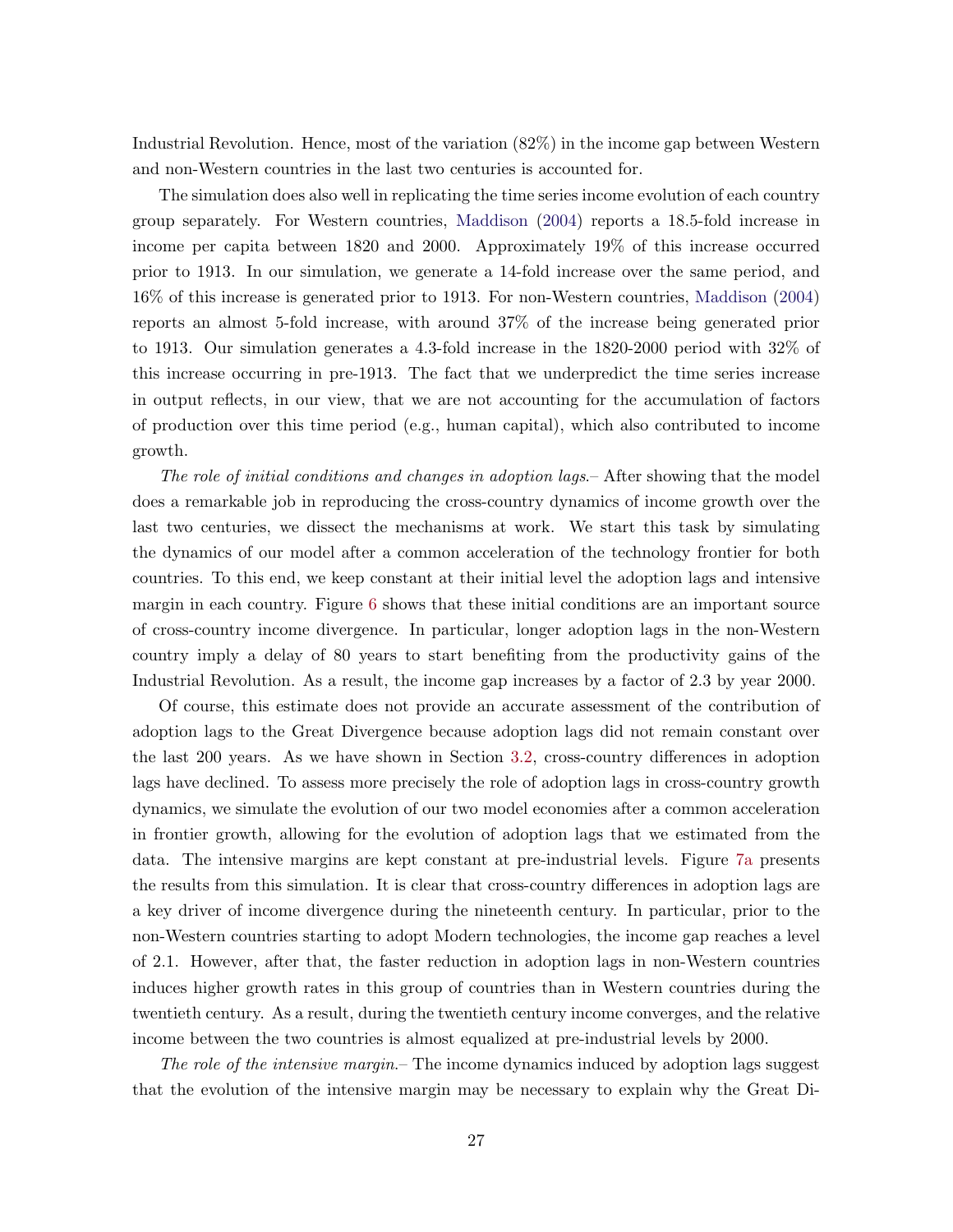vergence continued during the twentieth century. To study this hypothesis, we simulate the evolution of the two economies following the acceleration of the common technology frontier, and feeding in the estimated dynamics of the intensive margin. In this simulation, we keep adoption lags constant at their pre-industrial levels.

Figure [7b](#page-42-0) presents the dynamics of income growth in each country. The first observation is that the divergence in the intensive margin of technology generates a very significant divergence in income growth between Western countries and the rest of the World. In this simulation, the growth acceleration in non-Western countries starts much later than in the baseline (Figure [5\)](#page-41-0). This is a consequence of omitting the productivity gains from a reduction in adoption lags in non-Western countries. Another perspective on this same issue is that the decline in the intensive margin reduces productivity growth by a magnitude that, initially, is equivalent to the gains brought by the industrial revolution to non-Western countries.

We also see in Figure [7b](#page-42-0) that Western countries grow less than in the baseline, especially during the nineteenth century. This is a reflection of the productivity gains brought by the reduction in adoption lags for Western countries. Furthermore, as shown in the bottom panel of Figure [7b,](#page-42-0) the growth gap between the two groups of countries during the nineteenth century is smaller when we omit the evolution of the adoption lags. Despite that, the growth rate of non-Western countries falls behind during the first half of the twentieth century. This gap does not begin to close until the second half of the twentieth century. In this simulation, the income gap between Western countries and the rest of the world has increased by a factor of 3.8 by year 2000.

To sum up, the findings from our simulations are as follows:

- 1. The model is capable of generating a Great Divergence. Income per capita of Western countries relative to the rest of the world increases by a factor of 3.2 over the last 200 years. This represents 80% of the actual increase in the income gap observed in the data.
- 2. Our model generates very protracted transitional dynamics due to the length of the adoption lags and to the time it takes for new technologies to become significant in aggregate output.
- 3. Large cross-country differences in adoption lags explain much of the income divergence during the nineteenth century between Western countries and the rest of the world.
- 4. The Great Divergence continued during the twentieth century because of the divergence in penetration rates (i.e., intensive margin of adoption) between Western countries and the rest of the world.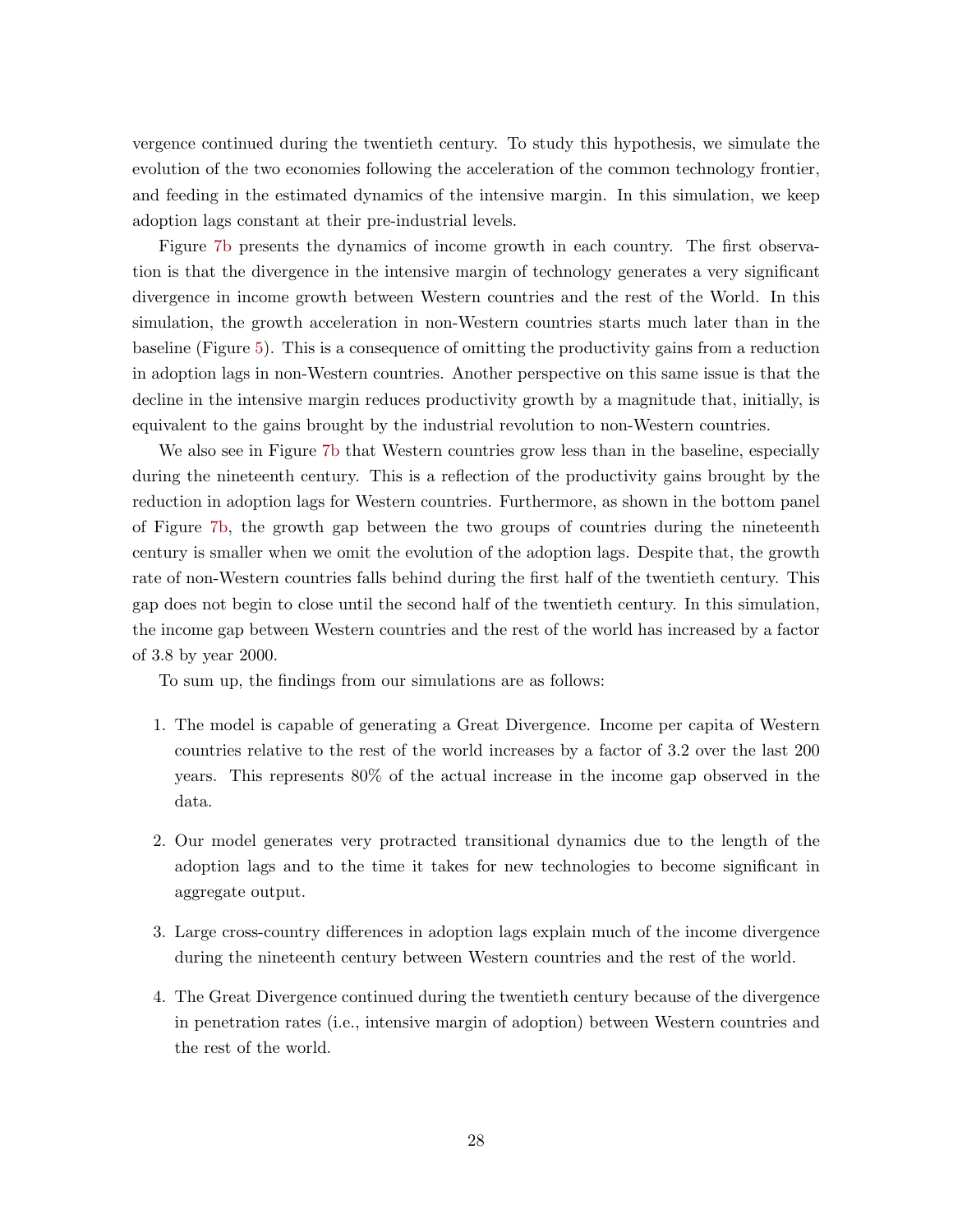### <span id="page-30-0"></span>6 Extensions

Next, we show that the findings from the previous section are robust to alternative  $(i)$  calibrations,  $(ii)$  assumptions about the income elasticity of technology, and  $(iii)$  definitions of the samples of rich and poor countries.

### 6.1 Calibration of  $\gamma$  and  $\chi$

The results discussed above assumed that the productivity growth after the Industrial Revolution was equally shared between the productivity growth of new technologies  $(\chi)$  and of new vintages  $(\gamma)$ . Given the difficulty of calibrating the contribution of these two sources of growth, we study the robustness of our findings to the relative contributions of new technologies and new varieties to balanced growth. To this end, we redo our baseline simulation under two polar assumptions. Figure [8a](#page-43-0) depicts the dynamics of productivity growth when balanced growth comes only from the development of better vintages (i.e.,  $\chi = 0$ ), while [8b](#page-43-0) shows the polar case, in which all productivity growth comes from the adoption of new technologies (i.e.,  $\gamma = 0$ ).

We draw two conclusions from this exercise. First, the main findings of the paper are robust quantitatively and qualitatively to the source of long-run growth. In particular, the income gap between Western and non-Western increases by a similar magnitude as in the benchmark (2.9 when growth comes from  $\gamma$ , 3.6 when it comes from  $\chi$ , and 3.2 in the benchmark). Second, the income gap between Western and non-Western countries is larger when growth comes only from the adoption of new technologies. Intuitively, in this case, for a given technology, all vintages have the same productivity. Hence, the marginal gains from expanding the range of varieties for a given technology are decreasing over time. This implies that the gains from convergence in adoption lags (i.e., vintages of new technologies being adopted at the same rate between Western and non-Western countries) are less important in this case.

#### 6.2 Non-homotheticities in production

Next, we explore the robustness of the dynamics of adoption margins once we allow for nonhomotheticities in the production function. Non-homotheticities alter our baseline estimating equation [\(27\)](#page-12-0) by introducing an income elasticity in the demand for technology,  $\beta_{\tau y}$ , potentially different from one,

$$
y_{\tau t}^c = \beta_{\tau 1}^c + \beta_{\tau y} y_t^c + \beta_{\tau 2} t + \beta_{\tau 3} \left( (\mu - 1) \ln(t - D_{\tau}^c - \tau) - (1 - \alpha)(y_t^c - l_t^c) \right) + \varepsilon_{\tau t}^c. \tag{49}
$$

To estimate (49), we use the same strategy as in the main specification. We first use the time series variation in the diffusion curves of the United States, the United Kingdom and France to estimate the elasticity parameter  $\beta_{\tau y}$  (jointly with  $\beta_{\tau 2}$ ,  $\beta_{\tau 3}$ ). However, by relaxing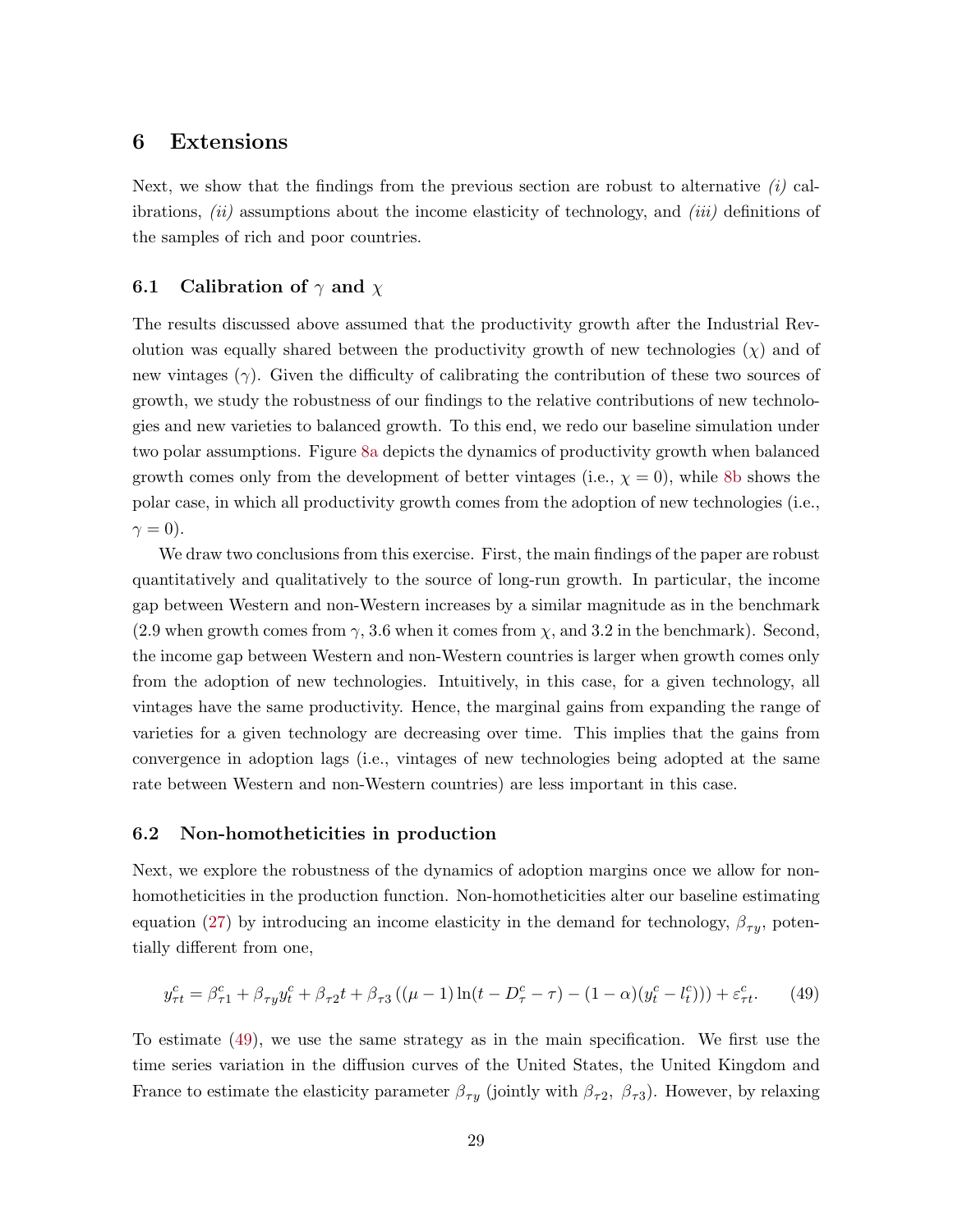|             |               |           | Period    |               |
|-------------|---------------|-----------|-----------|---------------|
|             | $pre-1850$    | 1850-1900 | 1900-1950 | $post-1950$   |
| $\rho_{Ty}$ | 1.58          | 1.99      | 1.88      | 1.75          |
|             | $.02^{\circ}$ | .02)      | .02)      | $.02^{\circ}$ |

Table 6: Income Elasticities by Period

Note: Standard errors are shown in parenthesis.

the theoretical constraint that  $\beta_{\tau y} \neq 1$ , we encounter a potential collinearity of income and the time trend. In practice, we can identify the income elasticity if we group technologies by their invention date in four groups: pre-1850, 1850-1900, 1900-1950 and post-1950. Then, we perform a non-linear version of seemingly unrelated regressions. We estimate jointly [\(49\)](#page-30-0) for all technologies in a given time period with the restriction that the income elasticity has to be common across technologies of the same period. This allows us to identify four elasticity terms,  $\beta_{T_u}$ , where T indexes the four periods in which we have divided the sample. Table 6 reports the elasticities we find. They range from 1.58 in the pre-1850 period to 1.99 in the 1850-1900 period.

Once we have obtained the estimates for the income elasticity, we proceed as in the baseline estimation, but instead of using an income elasticity of one, we use the income elasticity that we have estimated. $31$  We estimate for each country

$$
y_{\tau t}^c = \beta_{\tau 1}^c + \bar{\beta}_{T y} y_t^c + \bar{\beta}_{\tau 2} t + \bar{\beta}_{\tau 3} ((\mu - 1) \ln(t - D_{\tau}^c - \tau) - (1 - \alpha)(y_t^c - l_t^c)) + \varepsilon_{\tau t}^c.
$$
 (50)

where  $\bar{\beta}_{\tau 2}$ ,  $\bar{\beta}_{\tau 3}$  and  $\bar{\beta}_{\tau y}$  are the values of  $\beta_{\tau 2}$ ,  $\beta_{\tau 3}$  and  $\beta_{\tau y}$  estimated in the first step.

To compute the intensive margin, we proceed as in the baseline model and calibrate the intermediate goods share to  $\alpha = .3$  and the embodied productivity growth to be  $\gamma = (1-\alpha) \cdot 1\%$ (i.e., half of the long-run productivity growth). Finally, for the elasticity of substitution across technologies, we use the average value we estimated,  $\theta = 1.24$ .

The summary of our estimates by technology of the intensive and the extensive margin are reported in Tables [10](#page-38-0) and [11.](#page-39-0) The estimates obtained allowing for non-homotheticities are similar to our baseline estimates. The correlation between the adoption lags estimated allowing for non-homotheticities and the baseline model is 98%. For the intensive margin, the correlation is 89%. More importantly, the patterns of convergence of adoption lags and divergence of the intensive margin remain. Tables [12](#page-40-0) and [13](#page-40-0) show the evolution of adoption lags and intensive margin. We see that the convergence rate (measured as the difference between the coefficients of Western and non-Western countries) is -.44% per year, while in the baseline

<sup>&</sup>lt;sup>31</sup>That is, given the income elasticity of a technology  $\beta_{Ty}$ , we first estimate the common technological parameters of [49](#page-30-0) for each technology using the U.S., the U.K. and France. Note that this means that we re-estimate  $\beta_{\tau^2}$ ,  $\beta_{\tau^3}$  for each technology instead of using the estimates from the joint estimation. This is to allow the estimation to be the most flexible possible.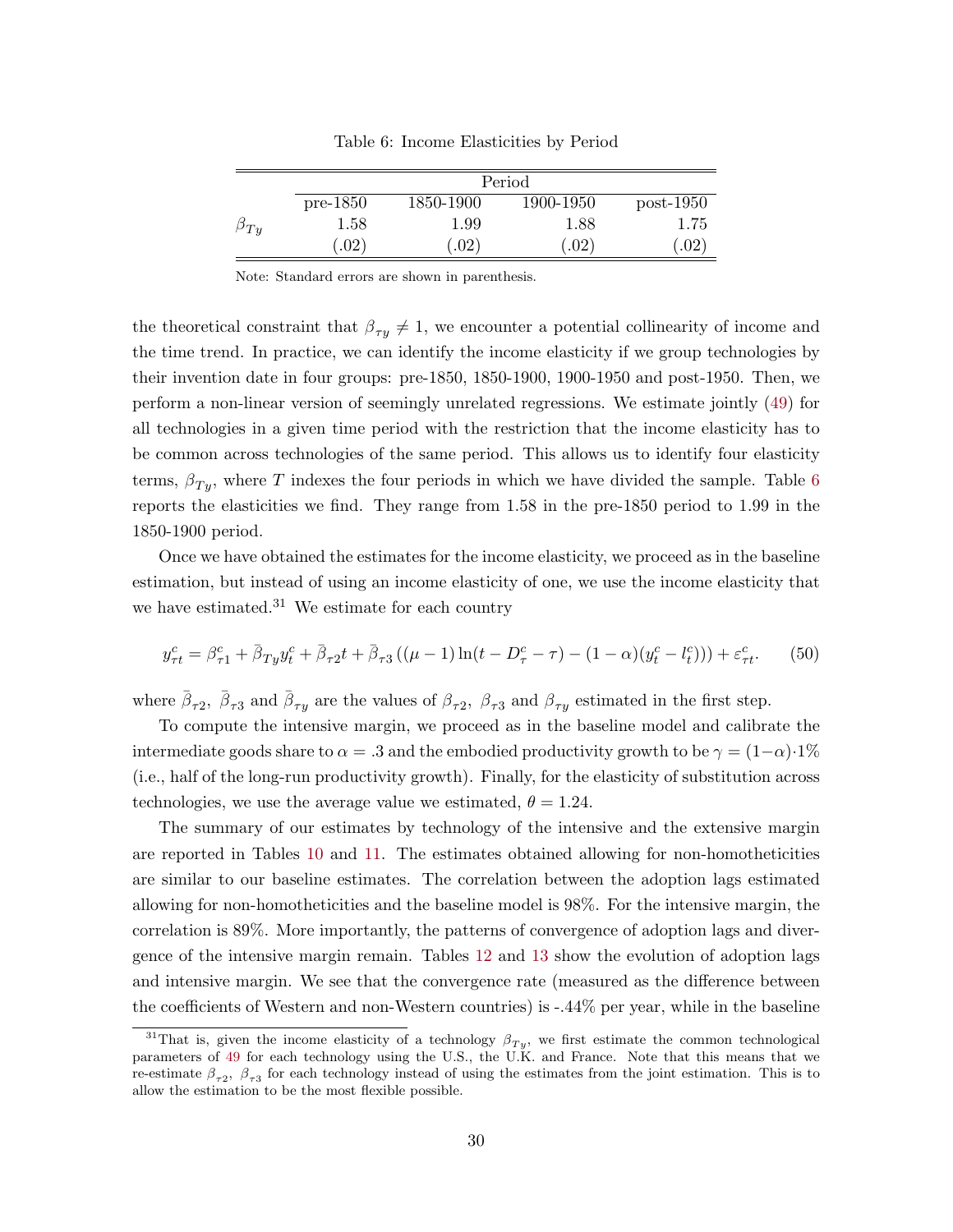case it was -.31% per year. Hence, if anything, adoption lags close faster. The divergence rate in the intensive margin is reduced by 19% when allowing for non-homotheticities relative to the baseline model (the regression coefficient estimated on the time trend is −.44%, versus −.54% in the baseline model). However, the divergence is still very significant. After feeding these trends, we observe that the productivity gap between Western and non-Western countries increases by a factor of 2.6 over the last 200 years, which accounts for 67% of the Great Divergence. We conclude that our findings are robust to allowing for non-homotheticities in demand.<sup>32</sup>

#### 6.3 Alternative definitions of non-Western

Finally, we extend the analysis to alternative country classifications to Maddison's Western/non-Western. We conduct two exercises. First, we focus on the countries that were in the bottom 25th and 10th percentile of the income distribution in year 2000. We also report the model predictions for the evolution of productivity growth for various continents.

Table [7](#page-33-0) shows that initial technology adoption patterns accounted for cross-country differences in productivity circa 1820 in the world's poorest economies (see the first row of Table [7\)](#page-33-0). For example, in 1820, based on the observed differences in technology adoption between Western countries and those in the bottom 10%, the model predicts that the average income in Western countries should be 2.9 times the average income of the bottom 10% countries. In Maddison's data we observe that the actual income ratio is 2.8.

Technology dynamics are also important to account for the evolution of income between 1820 and 2000 for the two new country groupings (see the second row Table [7\)](#page-33-0). For example, our model predicts an accumulated income gap between Western countries and the bottom 10th of 17.2, while in the data the actual gap was 17.6.

Table [8](#page-33-0) reports the results from a similar exercise after grouping countries by continent. This table shows that technology dynamics in each continent have induced income dynamics that resemble closely those observed in the data over the last two centuries. As in the baseline case, the model tends to underpredict the average growth rates during the nineteenth century. However, the correlation between the actual growth rates across continents between 1820 and 1913 and those predicted by the model is 0.99. For the period 1913-2000, the correlation between actual and predicted income growth is 0.94. We conclude that technology dynamics account well for income dynamics when looking at narrower country groupings either based on income levels or on geographical locations.

<sup>&</sup>lt;sup>32</sup> Another robustness check that we have performed is to group technologies by sector rather than invention dates to compute the income elasticity. These categories are listed in Appendix [A.](#page-44-0) The results in this case are also very similar to our baseline results and we do not report them.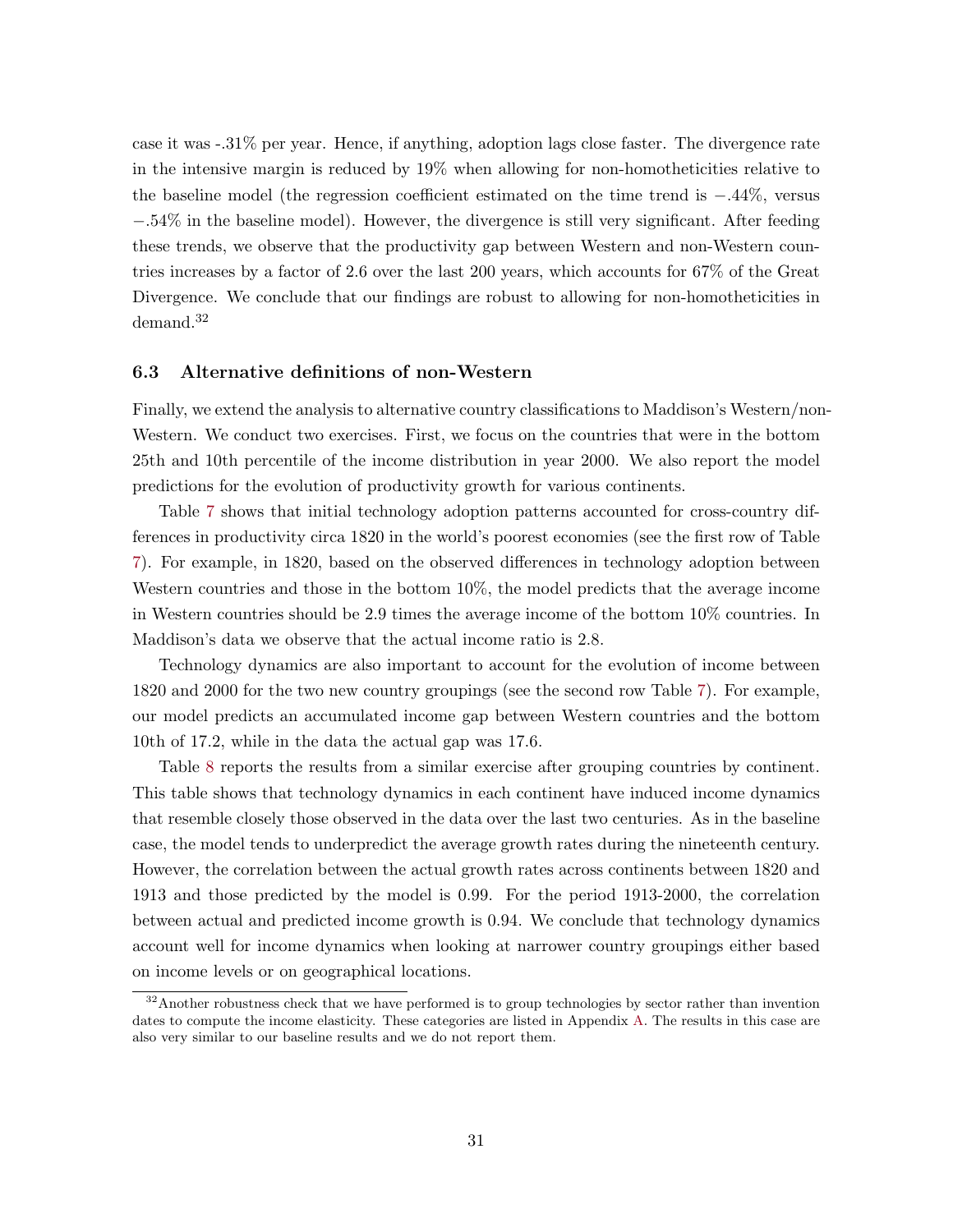<span id="page-33-0"></span>

|            |          | Income gap of the West relative to |      |                                |          |              |  |  |  |
|------------|----------|------------------------------------|------|--------------------------------|----------|--------------|--|--|--|
| Period     |          | Non-Western                        |      | Bottom 25th                    |          | Bottom 10th  |  |  |  |
|            | Maddison |                                    |      | Simulation Maddison Simulation | Maddison | - Simulation |  |  |  |
| Pre 1820   | 1.9      | 1.9                                |      | 2.3                            | 2.8      | 2.9          |  |  |  |
| 1820-2000  | 3.9      | 3.2                                | 5.4  | 4.5                            | 6.3      | 5.8          |  |  |  |
| Cumulative | 72       | 6.2                                | 10.3 | 10.3                           | 17 6     | 17.2         |  |  |  |

Table 7: Evolution of the Income Gap for different groups of countries

Note: The Maddison column refers to the raw data provided in [Maddison](#page-36-0) [\(2004\)](#page-36-0). The data reported for each time period is done using the maximal amount of data available to compute it. The only exception is for the calculation of the pre-1820 bottom 10th countries, for which we have imputed the minimum subsistence level estimated by Maddison to missing income per capita data in 1820. This means that the line 1820-2000 reports relative income gap only for countries with 1820 data, while the Cumulative line uses data for all countries with data in 2000. If Maddison's data were balanced, the accumulated value in 2000 should equal to the product of the gap generated prior to 1820 and from 1820 to 2000.

Table 8: Annual Growth rates of GDP per capita by regions.

|                |           | Simulation |           | Maddison  |  |  |
|----------------|-----------|------------|-----------|-----------|--|--|
|                | 1820-1913 | 1913-2000  | 1820-1913 | 1913-2000 |  |  |
| USA & Canada   | $.77\%$   | $2.05\%$   | $1.63\%$  | 1.90%     |  |  |
| Western Europe | $.62\%$   | 1.91%      | 1.29%     | 2.16%     |  |  |
| Africa         | $.26\%$   | .75%       | $.36\%$   | $.90\%$   |  |  |
| Asia           | $.34\%$   | 1.37%      | $.49\%$   | 1.70%     |  |  |
| Latin America  | .37%      | 1.28%      | .59%      | 1.50%     |  |  |

Note: Annual Growth rates of GDP per capita by regions. Simulation results and growth rates from [Maddison](#page-36-0) [\(2004\)](#page-36-0). We use 1913 instead of 1900 because there are more country observations in [Maddison](#page-36-0) [\(2004\)](#page-36-0). For the missing income per capita values in 1820 and 1913, we have imputed the minimal within group income reported in that year.

## 7 Conclusions

In what has now become a classic paper, Klenow and Rodríguez-Clare [\(1997\)](#page-36-0) show that factor accumulation accounts for 10% of cross-country variation in productivity growth between 1960 and 1985 leaving for the TFP residual a staggering 90% of the variation in income growth. What drives variation in income growth over the long-term?

In this paper we have explored one potential driver: the dynamics of technology adoption. Using a stylized model of adoption that fits well diffusion curves for individual technologies, we have identified two margins of adoption: adoption lags and the penetration rates. Analyzing the panel of adoption lags and penetration rates for 25 technologies and 132 countries, we have uncovered two new facts. Adoption lags have converged across countries over the last 200 years, while penetration rates have diverged. Feeding in these patterns into the aggregate representation of our model economy we have evaluated the effects of the cross-country evolution of adoption patterns on the cross-country evolution of income growth.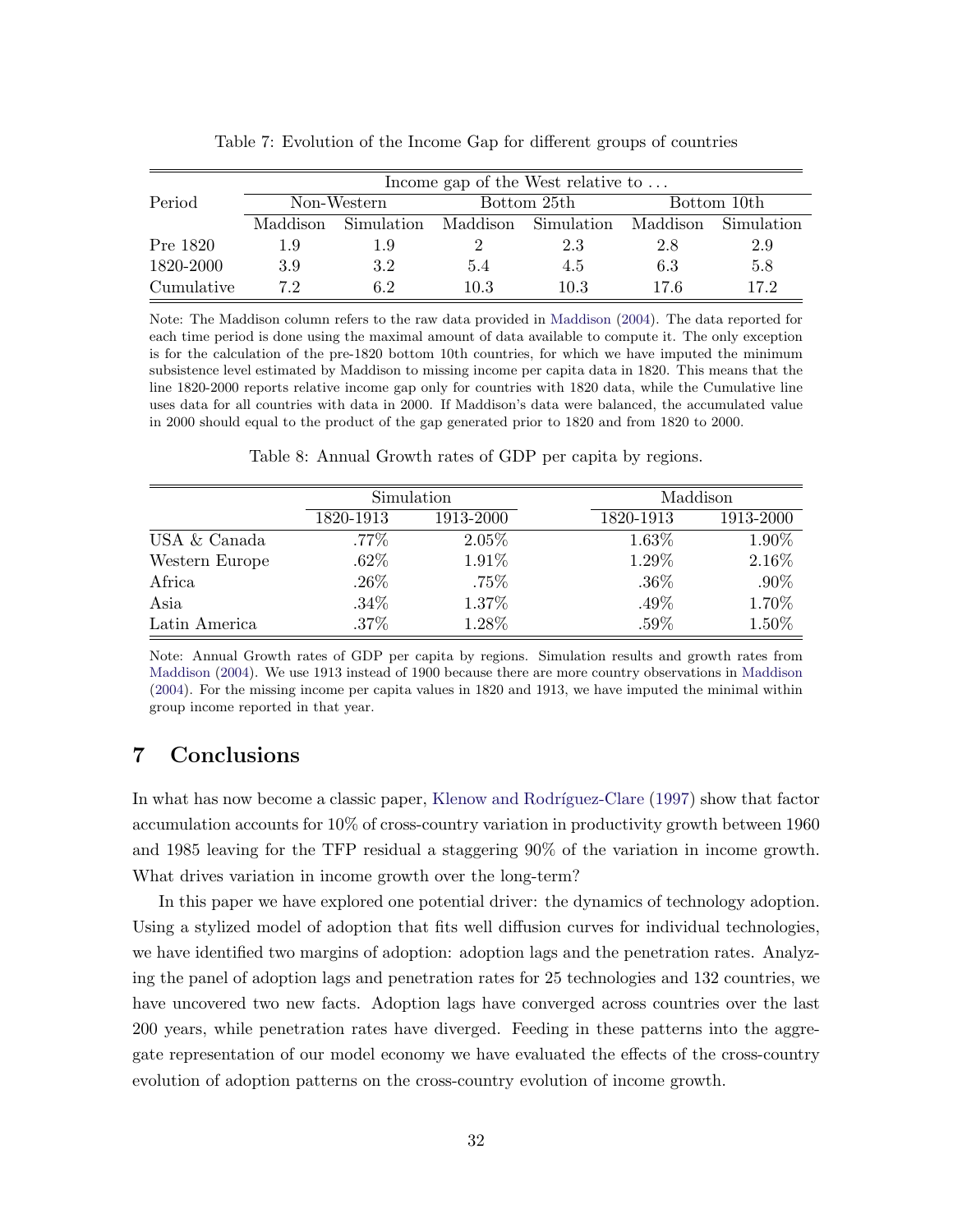The main finding of the paper is that the evolution of adoption patterns accounts for the vast majority of cross-country evolution of income growth for many country groupings. Hence, this shows that adoption dynamics are at the core of the Great Divergence that has taken place over the last two centuries.

Our findings motivate some new questions that we plan to pursue in future research. Probably the main one is why has the intensive margin of adoption diverged. Future work shall formulate hypotheses about the nature, drivers and sources of dynamics for the intensive margin of adoption. These explorations will complement our analysis towards a fuller understanding of cross-country income dynamics.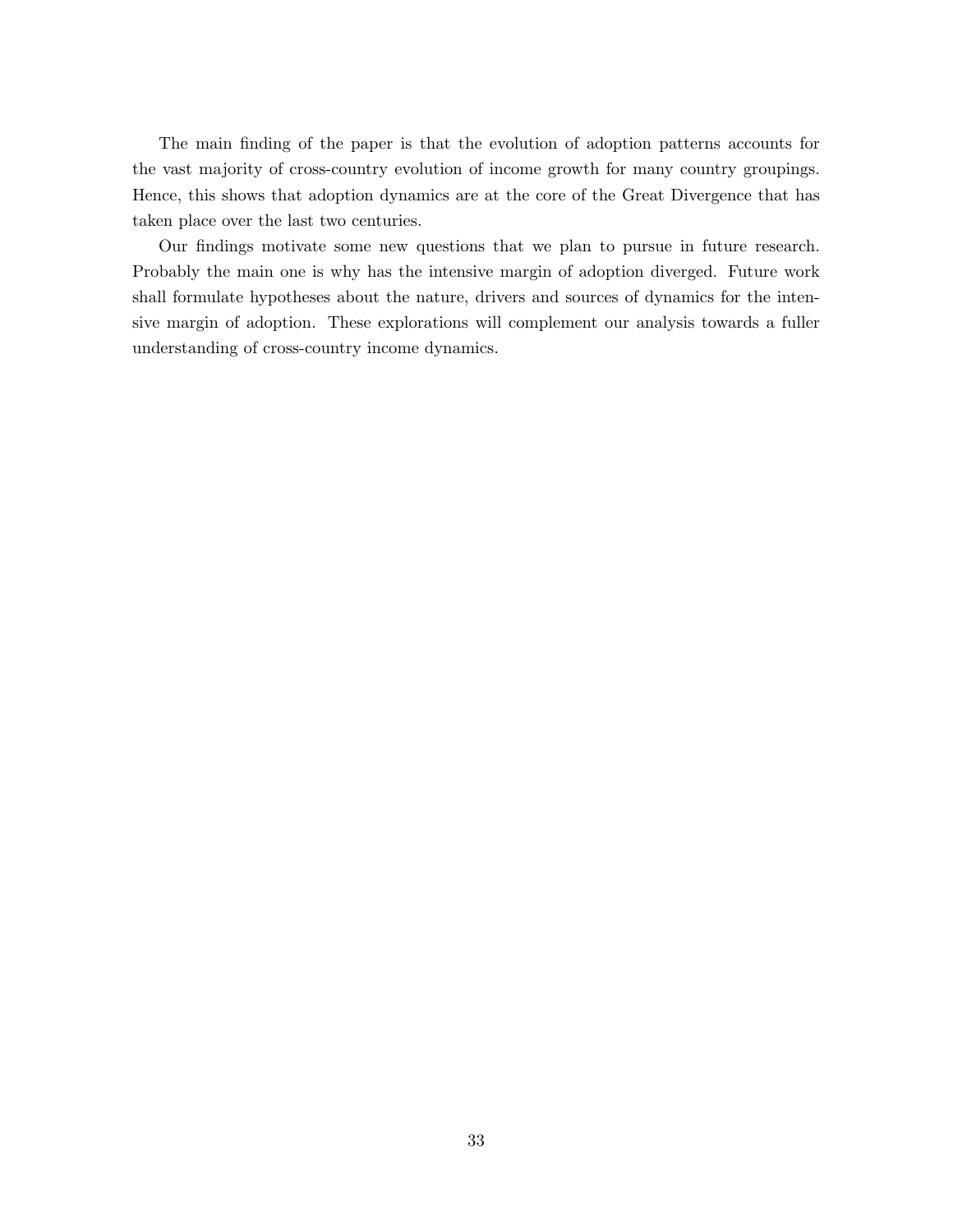## <span id="page-35-0"></span>References

- Barro, R. J. and Sala-i-Martin, X. (1997). Technological diffusion, convergence, and growth. Journal of Economic Growth,  $2(1)$ , 1–26.
- and Sala-i-Martin, X. (2003). Economic Growth, 2nd Edition. The MIT Press.
- Basu, S. and Fernald, J. G. (1997). Returns to scale in u.s. production: Estimates and implications. Journal of Political Economy,  $105$  (2), 249–283.
- Clark, G. and Feenstra, R. C. (2003). Technology in the great divergence. In Globalization in Historical Perspective, NBER Chapters, National Bureau of Economic Research, Inc, pp. 277–322.
- Comin, D. and Hobijn, B. (2004). Cross-country technology adoption: making the theories face the facts. Journal of Monetary Economics, 51 (1), 39–83.
- and (2009). The CHAT Dataset. Working Paper 15319, National Bureau of Economic Research.
- $-$  and  $-$  (2010). An exploration of technology diffusion. American Economic Review, 100 (5), 2031–59.
- —, and Rovito, E. (2008). A new approach to measuring technology with an application to the shape of the diffusion curves. The Journal of Technology Transfer, 33 (2), 187–207.
- and MESTIERI, M. (2010). An intensive exploration of technology adoption. NBER Working Paper 16379.
- CRAFTS, N. (1997). Endogenous growth: Lessons for and from economic history. In D. Kreps and K. F. Wallis (eds.), Advances in Economics and Econometrics: Theory and Applications, vol. 2, CUP, pp. 38–78.
- DHOLAKIA, R. D., N and KSHETRI, N. (2003). Internet diffusion. In H. Bidgoli (ed.), The Internet Encyclopedia, Wiley.
- Easterly, W. and Levine, R. (2002). Its not factor accumulation: Stylized facts and growth models. In N. Loayza, R. Soto, N. L. S. Editor) and K. S.-H. S. Editor) (eds.), Economic Growth: Sources, Trends, and Cycles, Central Banking, Analysis, and Economic Policies Book Series, vol. 6, 3, Central Bank of Chile, pp. 061–114.
- GALOR, O. and MOUNTFORD, A. (2006). Trade and the great divergence: The family connection. American Economic Review, 96 (2), 299-303.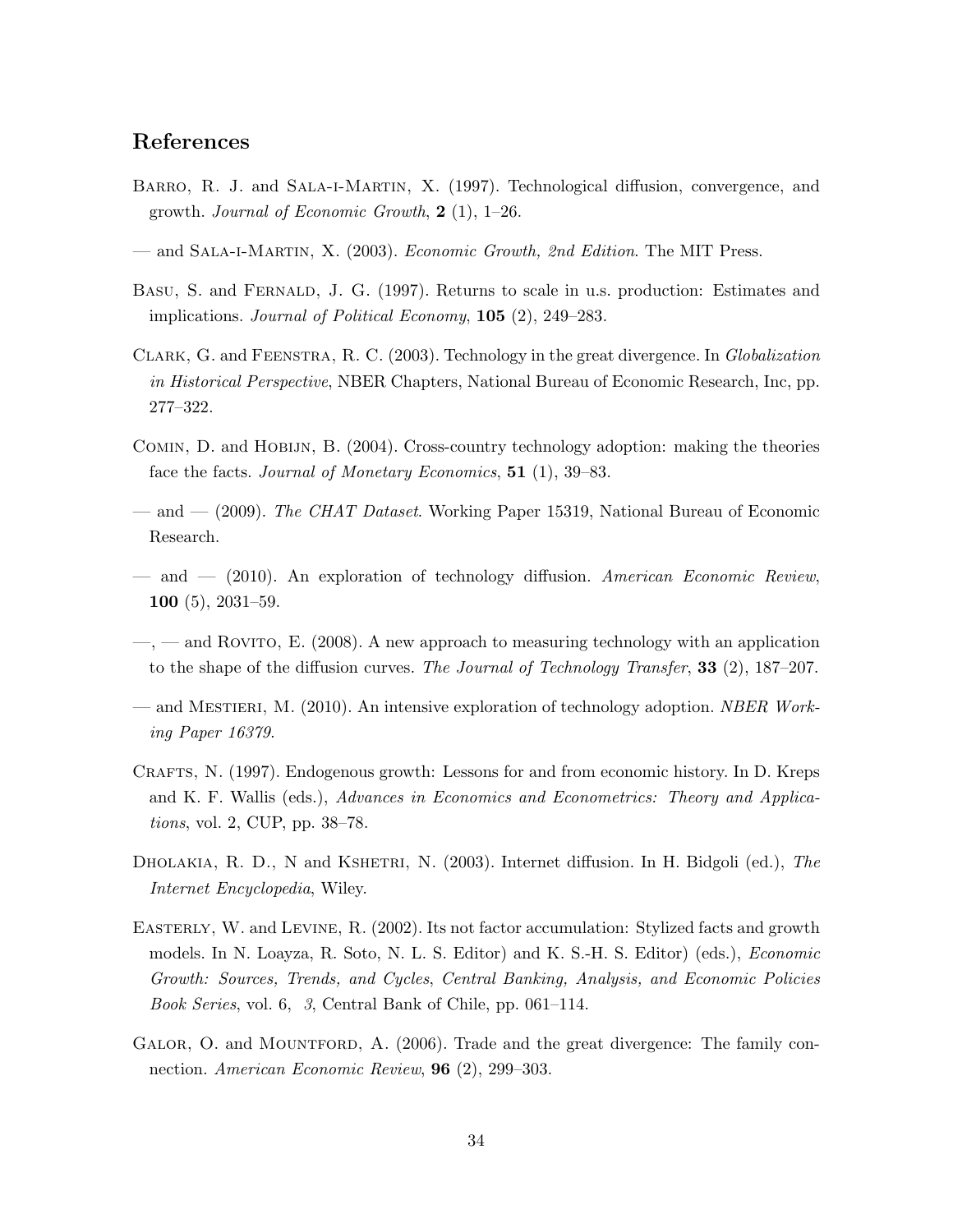- <span id="page-36-0"></span>— and Weil, D. N. (2000). Population, technology, and growth: From malthusian stagnation to the demographic transition and beyond. American Economic Review, **90** (4), 806–828.
- HANSEN, G. D. and PRESCOTT, E. C. (2002). Malthus to solow. American Economic Review, 92 (4), 1205–1217.
- Khalba, K. (2007). The Adoption of Mobile Phones in Emerging Markets: Global Diffusion and the Rural Challenge. Tech. rep., 6th Annual Global Mobility Roundtable 2007 Center for Telecom Management Marshall School of Business, University of Southern California.
- KLENOW, P. and RODRÍGUEZ-CLARE, A.  $(1997)$ . The neoclassical revival in growth economics: Has it gone too far? In *NBER Macroeconomics Annual 1997, Volume 12*, NBER Chapters, National Bureau of Economic Research, Inc, pp. 73–114.
- Lucas, R. E. (2000). Some macroeconomics for the 21st century. Journal of Economic Perspectives, **14** (1), **159–168**.
- MADDISON, A. (2004). Contours of the world economy and the art of macro-measurement 1500-2001. Ruggles Lecture.
- Mokyr, J. (1990). The Lever of Riches: Technological Creativity and Economic Progress. Oxford paperbacks, Oxford University Press, USA.
- (2002). The Gifts of Athena: Historical Origins of the Knowledge Economy. Princeton University Press.
- NORBIN, S. (1993). The relation between price and marginal cost in u.s. industry: A contradiction. Journal of Political Economy,  $101$  (6), 1149–64.
- O'Rourke, K. H., Rahman, A. S. and Taylor, A. M. (2012). Trade, Technology and the Great Divergence. Departmental Working Papers 35, United States Naval Academy Department of Economics.
- Pomeranz, K. (2000). The Great Divergence: China, Europe, and the Making of the Modern World Economy. Princeton University Press.
- PRITCHETT, L. (1997). Divergence, big time. *Journal of Economic Perspectives*, 11 (3), 3–17.
- TAMURA, R. (2002). Human capital and the switch from agriculture to industry. *Journal of* Economic Dynamics and Control, 27 (2), 207–242.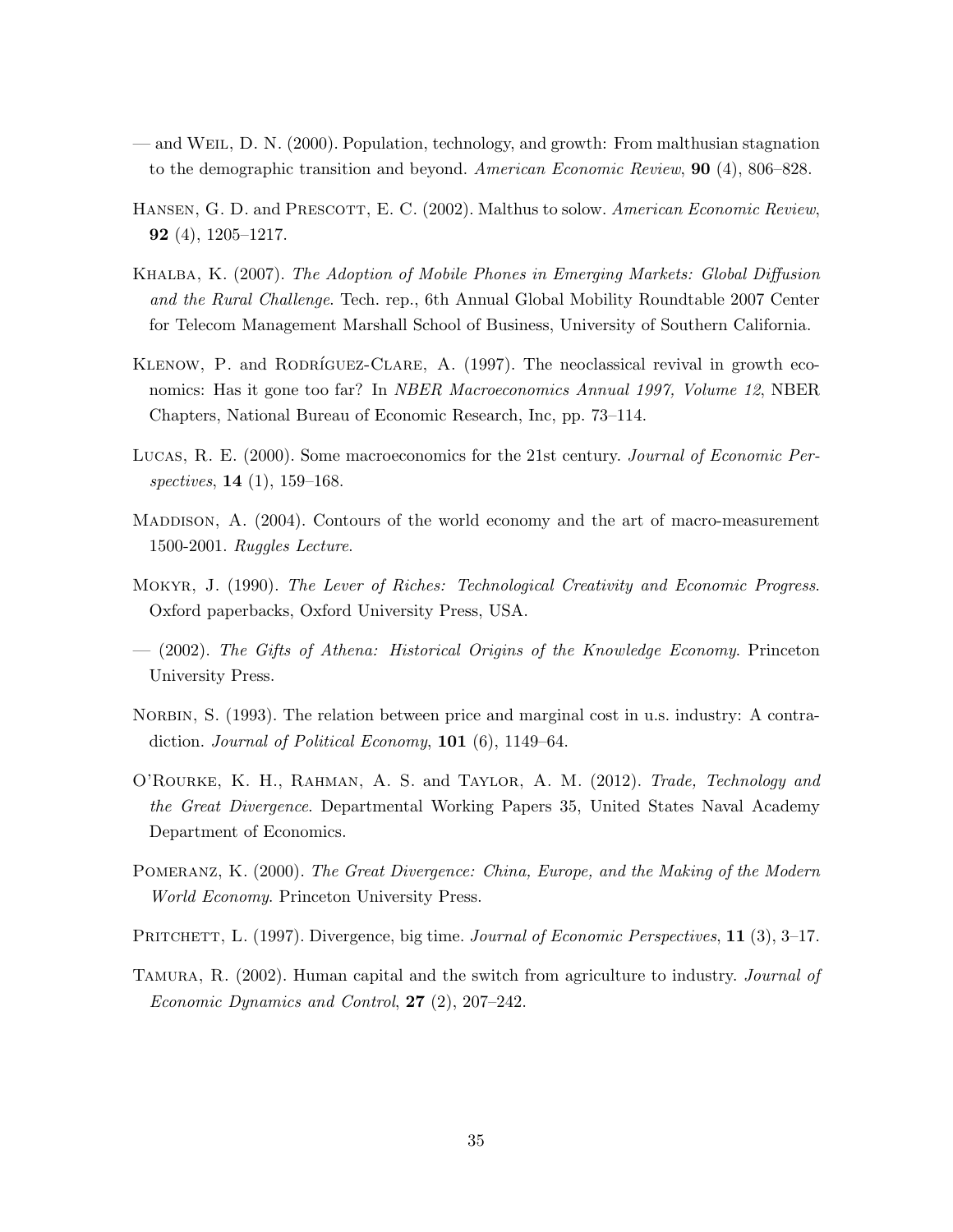<span id="page-37-0"></span>

| Technology                                | Invention                                                                                              |                                                             |                             |           |                     |                                 |                              | Detrended $R^2$ |      |
|-------------------------------------------|--------------------------------------------------------------------------------------------------------|-------------------------------------------------------------|-----------------------------|-----------|---------------------|---------------------------------|------------------------------|-----------------|------|
|                                           | Year                                                                                                   | Total                                                       | Implausible                 | Imprecise | Precise             | Precise<br>$8^{\circ}$          | $\circ$<br>$\wedge$<br>$R^2$ | Mean            | GS   |
| Spindles                                  | 1779                                                                                                   |                                                             |                             |           | $\overline{31}$     |                                 |                              | 0.57            | 0.25 |
| Steam and Motor Ships                     | 1788                                                                                                   |                                                             | ന $\Xi$                     |           | $\frac{45}{4}$      |                                 | 26                           |                 |      |
| Railways Freight                          | 1825                                                                                                   |                                                             | 39                          |           | $\frac{4}{6}$       |                                 | $\frac{6}{4}$                |                 |      |
| Railways Passengers                       |                                                                                                        |                                                             |                             |           | 39                  |                                 | 30 <sub>3</sub>              |                 |      |
| Telegraph                                 | 1825<br>1835                                                                                           | ส ๘ ๘ ๘ ๘ ๘ ๘ ฉี ฉี ฉี ๘ ๘ ๘ ๘ ๘ ๘ ฉี ฉี ฉี ฉี ฉี ๘ ๘ ๘ ๑ ๑ | $\frac{1}{4}$ $\frac{1}{2}$ |           | $\ddot{4}$          | 9 2 3 3 4 5 6 7 8 9 8 9 8 7 8 9 |                              |                 |      |
| $\rm Mail$                                | 1840                                                                                                   |                                                             |                             |           | $\ddot{4}$          |                                 | $\overline{47}$              |                 |      |
| Steel (Bessemer, Open Hearth)             | 1855                                                                                                   |                                                             |                             |           | $\overline{41}$     |                                 | $\overline{41}$              |                 |      |
| Telephone                                 | 876                                                                                                    |                                                             |                             |           | ξq                  |                                 |                              |                 |      |
| Electricity                               | 1882<br>1885<br>1892                                                                                   |                                                             | 31333499                    |           | 82                  |                                 | 528253                       |                 |      |
| Cars                                      |                                                                                                        |                                                             |                             |           | $\beta$             |                                 |                              |                 |      |
| Trucks                                    |                                                                                                        |                                                             |                             |           | 62                  |                                 |                              |                 |      |
| Tractor                                   |                                                                                                        |                                                             |                             |           | 88                  |                                 |                              |                 |      |
| Aviation Freight                          |                                                                                                        |                                                             | PS                          |           | 43                  |                                 |                              |                 |      |
| Aviation Passengers                       | $\begin{array}{l} 1903 \\ 1903 \\ 1910 \\ 1911 \\ 1912 \\ 1913 \\ 1950 \\ 1954 \\ 1954 \\ \end{array}$ |                                                             | 223                         |           | $\ddot{4}$          | 46                              | $\overline{4}$               |                 |      |
| Electric Arc Furnace                      |                                                                                                        |                                                             |                             |           | <u>ິ</u> 53         |                                 | 46                           |                 |      |
| Fertilizer                                |                                                                                                        |                                                             |                             |           |                     | <b>SE &amp; &amp; &amp; 337</b> | 76945                        |                 |      |
| Harvester                                 |                                                                                                        |                                                             | $\frac{23}{10}$             |           | 5 \$                |                                 |                              |                 |      |
| Synthetic Fiber                           |                                                                                                        |                                                             |                             |           |                     |                                 |                              |                 |      |
|                                           |                                                                                                        |                                                             |                             |           | 39                  |                                 | $30\,$                       |                 |      |
| Blast Oxygen Furnace<br>Kidney Transplant |                                                                                                        |                                                             | ಌ                           |           | $\mathbb{Z}^4$      |                                 | $^{24}$                      |                 |      |
| Liver Transplant                          | .963                                                                                                   |                                                             | $\circ$ $\circ$             |           | $\overline{\Omega}$ |                                 | $\Omega$                     |                 |      |
| Heart Surgery                             | 968                                                                                                    |                                                             |                             |           | $\frac{8}{10}$      |                                 |                              |                 |      |
| Cellphones                                | $\frac{973}{973}$                                                                                      |                                                             | $\sim$                      |           | 82                  | 98                              | 82                           |                 |      |
| PCs                                       |                                                                                                        |                                                             |                             |           | 8 <sup>o</sup>      | 99                              | 8 <sup>o</sup>               |                 |      |
| Internet                                  | 983                                                                                                    |                                                             |                             |           | $\frac{8}{2}$       | 98                              | 38                           | 0.96            |      |
| All Technologies                          |                                                                                                        | 1957                                                        | 643                         | $\infty$  | 1306                | 79                              | 1233                         | 0.79            | 0.21 |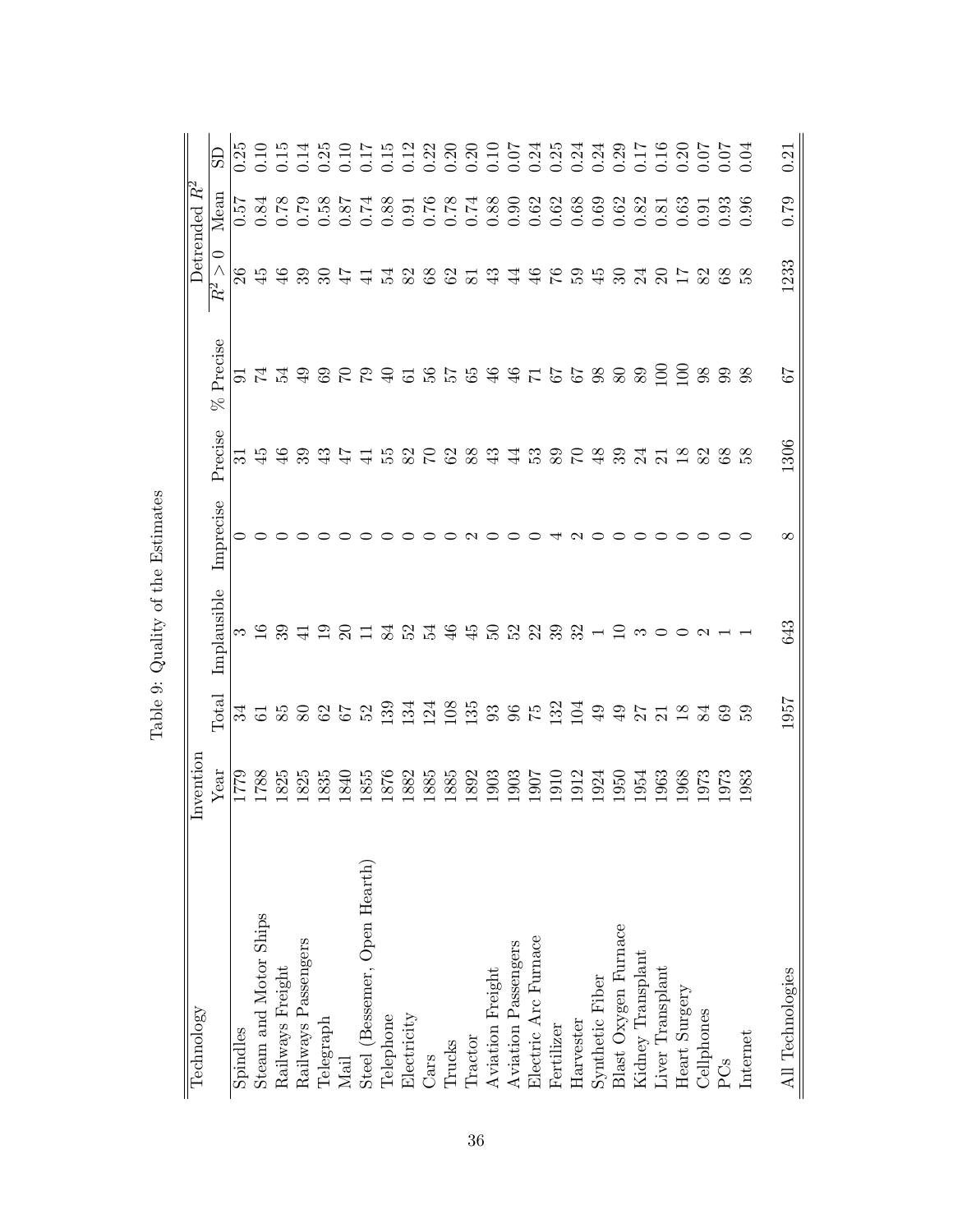<span id="page-38-0"></span>

| <b>Technology Name</b>        | Invention | Obs. | Mean           | Sd               | p10             | p50            | p90 | iqr              |
|-------------------------------|-----------|------|----------------|------------------|-----------------|----------------|-----|------------------|
|                               | Year      |      |                |                  |                 |                |     |                  |
| Spindles                      | 1779      | 28   | 114            | 49               | 49              | 108            | 170 | 94               |
| Steam and Motor Ships         | 1788      | 36   | 121            | 56               | 47              | 145            | 179 | 111              |
| Railways Freight              | 1825      | 34   | 71             | 30               | 31              | 74             | 117 | 47               |
| Railways Passengers           | 1825      | 23   | 64             | 37               | 15              | 63             | 116 | 61               |
| Telegraph                     | 1835      | 32   | 48             | 30               | 18              | 39             | 94  | 33               |
| Mail                          | 1840      | 31   | 44             | 39               | $6\phantom{.}6$ | 33             | 104 | 78               |
| Steel (Bessemer, Open Hearth) | 1855      | 40   | 61             | 36               | 13              | 61             | 106 | 57               |
| Telephone                     | 1876      | 35   | 49             | 33               | 6               | 47             | 91  | 56               |
| Electricity                   | 1882      | 56   | 44             | 25               | 12              | 41             | 69  | 37               |
| Cars                          | 1885      | 47   | 40             | 23               | 14              | 33             | 64  | 33               |
| Trucks                        | 1885      | 53   | 36             | 20               | 14              | 33             | 63  | $\,29$           |
| Tractor                       | 1892      | 55   | 57             | 20               | 29              | 63             | 79  | 15               |
| Aviation Freight              | 1903      | 32   | 47             | 14               | 32              | 47             | 65  | 22               |
| <b>Aviation Passengers</b>    | 1903      | 30   | 31             | 16               | 16              | 26             | 53  | 24               |
| Electric Arc Furnace          | 1907      | 28   | 53             | 21               | 22              | 59             | 78  | 37               |
| Fertilizer                    | 1910      | 74   | 42             | 11               | 26              | 43             | 52  | 13               |
| Harvester                     | 1912      | 67   | 37             | 17               | 17              | 42             | 50  | 23               |
| Synthetic Fiber               | 1924      | 46   | 38             | $\overline{4}$   | 33              | $39\,$         | 41  | $\overline{2}$   |
| <b>Blast Oxygen Furnace</b>   | 1950      | 37   | $15\,$         | $8\,$            | $8\,$           | 13             | 28  | 10               |
| Kidney Transplant             | 1954      | 24   | 13             | $\overline{7}$   | $\overline{4}$  | 13             | 25  | $\overline{4}$   |
| Liver Transplant              | 1963      | 18   | 18             | $\boldsymbol{3}$ | 15              | 18             | 24  | $\boldsymbol{3}$ |
| Heart Surgery                 | 1968      | 16   | 12             | 3                | 9               | 12             | 17  | $\boldsymbol{3}$ |
| PCs                           | 1971      | 69   | 16             | 3                | 12              | 16             | 19  | 3                |
| Cellphones                    | 1975      | 82   | 13             | 4                | 9               | 14             | 17  | $\bf 5$          |
| Internet                      | 1983      | 50   | $\overline{7}$ | 3                | $\overline{2}$  | $\overline{7}$ | 10  | $\overline{4}$   |
|                               |           |      |                |                  |                 |                |     |                  |
| All Technologies              |           | 1043 | 41             | 35               | 10              | 34             | 82  | 41               |

Table 10: Adoption Lags with Non-homotheticities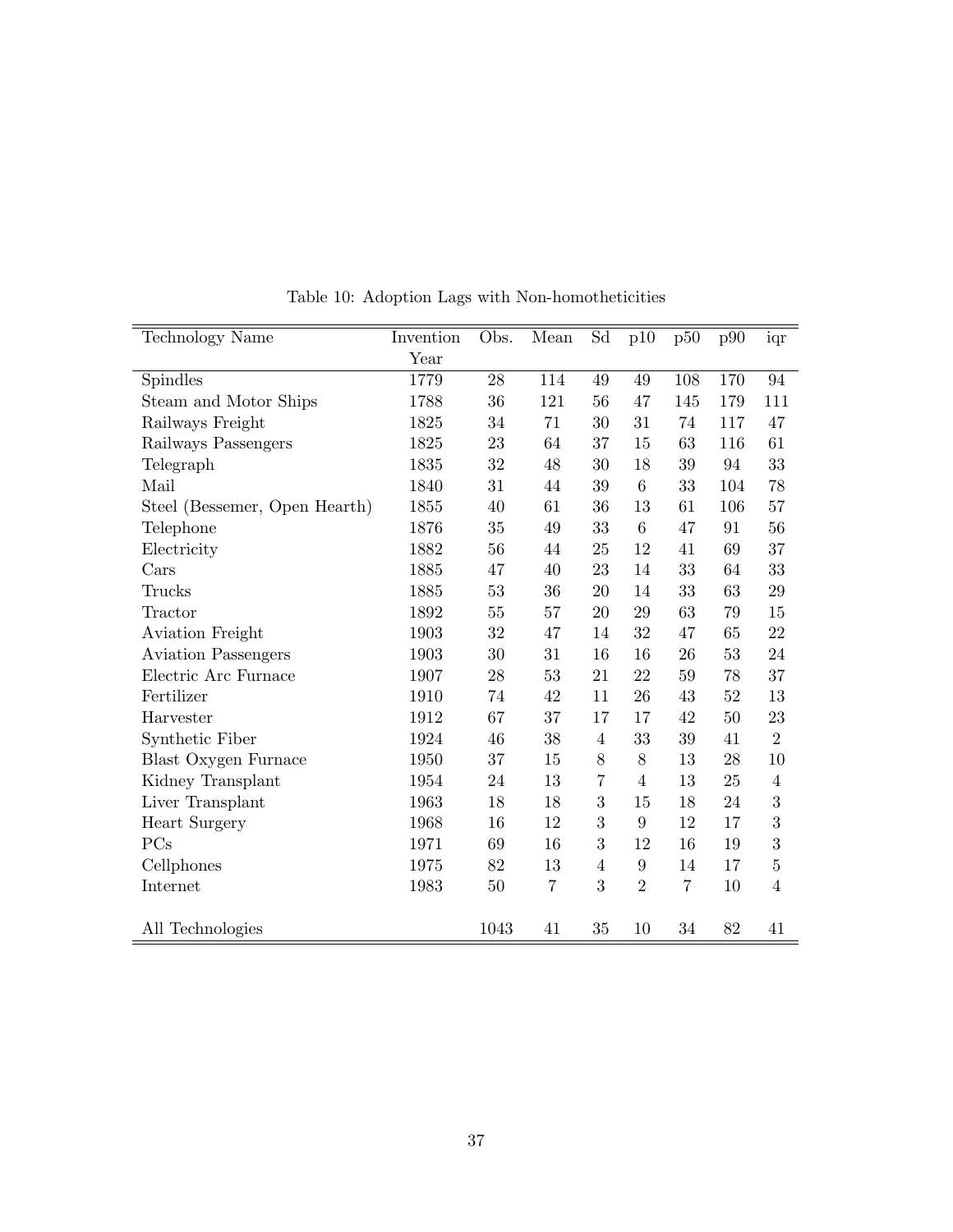<span id="page-39-0"></span>

| <b>Technology Name</b>        | Invention | Obs.   | Mean   | sd  | p10    | p50    | p90       | iqr       |
|-------------------------------|-----------|--------|--------|-----|--------|--------|-----------|-----------|
|                               | Year      |        |        |     |        |        |           |           |
| Spindles                      | 1779      | 28     | 0.1    | 0.8 | $-1.6$ | 0.1    | 1.6       | 1.0       |
| Steam and Motor Ships         | 1788      | 36     | 0.0    | 0.8 | $-2.1$ | 0.1    | 1.6       | $0.8\,$   |
| Railways Freight              | 1825      | 34     | 0.0    | 0.4 | $-0.7$ | $-0.1$ | 0.8       | 0.5       |
| Railways Passengers           | 1825      | 23     | 0.1    | 0.4 | $-0.6$ | 0.1    | 0.6       | 0.5       |
| Telegraph                     | 1835      | 32     | $-0.1$ | 0.5 | $-1.2$ | $-0.1$ | 0.8       | $0.5\,$   |
| Mail                          | 1840      | 31     | $-0.1$ | 0.4 | $-1.1$ | 0.0    | 0.6       | $0.5\,$   |
| Steel (Bessemer, Open Hearth) | 1855      | 40     | $-0.1$ | 0.6 | $-1.3$ | 0.0    | 0.6       | 0.7       |
| Telephone                     | 1876      | 35     | $-0.2$ | 0.9 | $-1.9$ | $-0.1$ | 0.9       | 1.0       |
| Electricity                   | 1882      | 56     | $-0.2$ | 0.6 | $-1.4$ | $-0.2$ | 0.8       | 0.9       |
| Cars                          | 1885      | 47     | $-0.4$ | 0.8 | $-1.7$ | $-0.4$ | 0.5       | 1.2       |
| Trucks                        | 1885      | 53     | $-0.3$ | 0.7 | $-1.6$ | $-0.2$ | 0.7       | 0.7       |
| tractor                       | 1892      | 55     | $-0.6$ | 0.9 | $-1.9$ | $-0.7$ | 0.7       | 1.3       |
| <b>Aviation Freight</b>       | 1903      | 32     | 0.0    | 0.4 | $-0.6$ | 0.0    | 0.8       | 0.5       |
| <b>Aviation Passengers</b>    | 1903      | 30     | $-0.1$ | 0.6 | $-0.9$ | 0.0    | 1.0       | 0.7       |
| Electric Arc Furnace          | 1907      | 28     | 0.1    | 0.4 | $-0.6$ | 0.2    | 0.8       | 0.6       |
| fertilizer                    | 1910      | 74     | $-0.5$ | 0.7 | $-1.4$ | $-0.5$ | 0.4       | 0.9       |
| harvester                     | 1912      | 67     | $-0.6$ | 0.8 | $-1.8$ | $-0.6$ | 0.8       | 1.0       |
| Synthetic                     | 1924      | $46\,$ | $-0.2$ | 0.6 | $-1.1$ | $-0.1$ | 0.5       | 0.6       |
| <b>Blast Oxygen Furnace</b>   | 1950      | 37     | $-0.6$ | 0.8 | $-2.1$ | $-0.3$ | 0.3       | 1.1       |
| Kidney Transplant             | 1954      | 24     | $-0.1$ | 0.4 | $-0.8$ | $-0.1$ | 0.3       | 0.5       |
| Liver Transplant              | 1963      | 18     | $-0.2$ | 0.5 | $-1.6$ | $-0.1$ | 0.2       | $\rm 0.3$ |
| Heart Surgery                 | 1968      | 16     | $-0.3$ | 0.7 | $-2.1$ | $-0.1$ | $\rm 0.3$ | 0.4       |
| PCs                           | 1971      | 69     | $-0.3$ | 0.5 | $-1.2$ | $-0.3$ | 0.4       | 0.7       |
| Cellphones                    | 1975      | 82     | $-0.5$ | 0.6 | $-1.6$ | $-0.3$ | 0.4       | 0.9       |
| Internet                      | 1983      | $50\,$ | $-0.7$ | 0.9 | $-2.6$ | $-0.4$ | 0.4       | 1.1       |
|                               |           |        |        |     |        |        |           |           |
| All Technologies              |           | 1043   | $-0.3$ | 0.7 | $-1.6$ | $-0.2$ | 0.6       | 0.8       |

Table 11: Intensive Margin with Non-homotheticities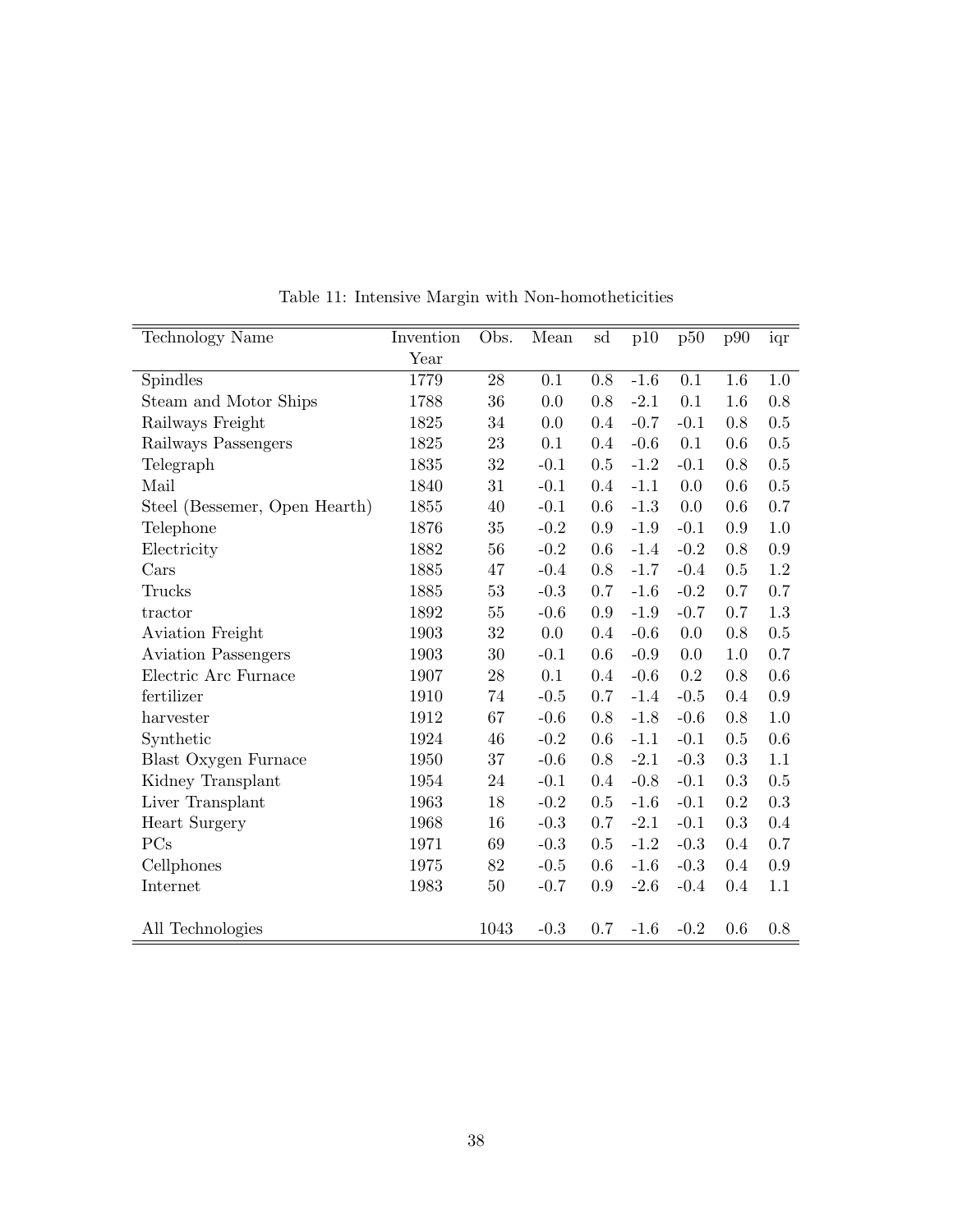<span id="page-40-0"></span>

|                        | (1)         | $\left( 2\right)$ | $\left( 3\right)$ |
|------------------------|-------------|-------------------|-------------------|
| Dependent Variable is: | Intensive   | Intensive         | Intensive         |
|                        | World       | Western Countries | Rest of the World |
|                        |             |                   |                   |
| Year-1820              | $-0.011***$ | $-0.0076$ ***     | $-0.012***$       |
|                        | (0.0005)    | (0.0007)          | (0.0004)          |
| Constant               | $4.23***$   | $3.58***$         | $4.53***$         |
|                        | (0.08)      | (0.08)            | (0.06)            |
|                        |             |                   |                   |
| Observations           | 1027        | 314               | 713               |
| R-squared              | 0.43        | 0.28              | 0.58              |

Note: robust standard errors in parentheses,\*\*\* p<0.01. Each observation is re-weighted so that each technology carries equal weight.

| Table 13: Evolution of the Intensive Margin with Non-homotheticities |  |  |  |  |  |  |  |  |
|----------------------------------------------------------------------|--|--|--|--|--|--|--|--|
|----------------------------------------------------------------------|--|--|--|--|--|--|--|--|

|                        | $\left( 1\right)$ | $\left( 2\right)$ | $\left( 3\right)$ |  |  |
|------------------------|-------------------|-------------------|-------------------|--|--|
| Dependent Variable is: | Intensive         | Intensive         | Intensive         |  |  |
|                        | World             | Western Countries | Rest of the World |  |  |
|                        |                   |                   |                   |  |  |
| $Year-1820$            | $-0.0025***$      | $\Omega$          | $-0.0044***$      |  |  |
|                        | (0.0005)          | (0.0002)          | (0.0006)          |  |  |
|                        |                   |                   |                   |  |  |
| Constant               | $-0.04$           | $\theta$          | $-0.04$           |  |  |
|                        | (0.08)            | (0.07)            | (0.1)             |  |  |
|                        |                   |                   |                   |  |  |
| Observations           | 1043              | 323               | 720               |  |  |
|                        |                   |                   |                   |  |  |
| R-squared              | 0.04              | $\theta$          | 0.10              |  |  |

Note: robust standard errors in parentheses,\*\*\* p<0.01. Each observation is re-weighted so that each technology carries equal weight.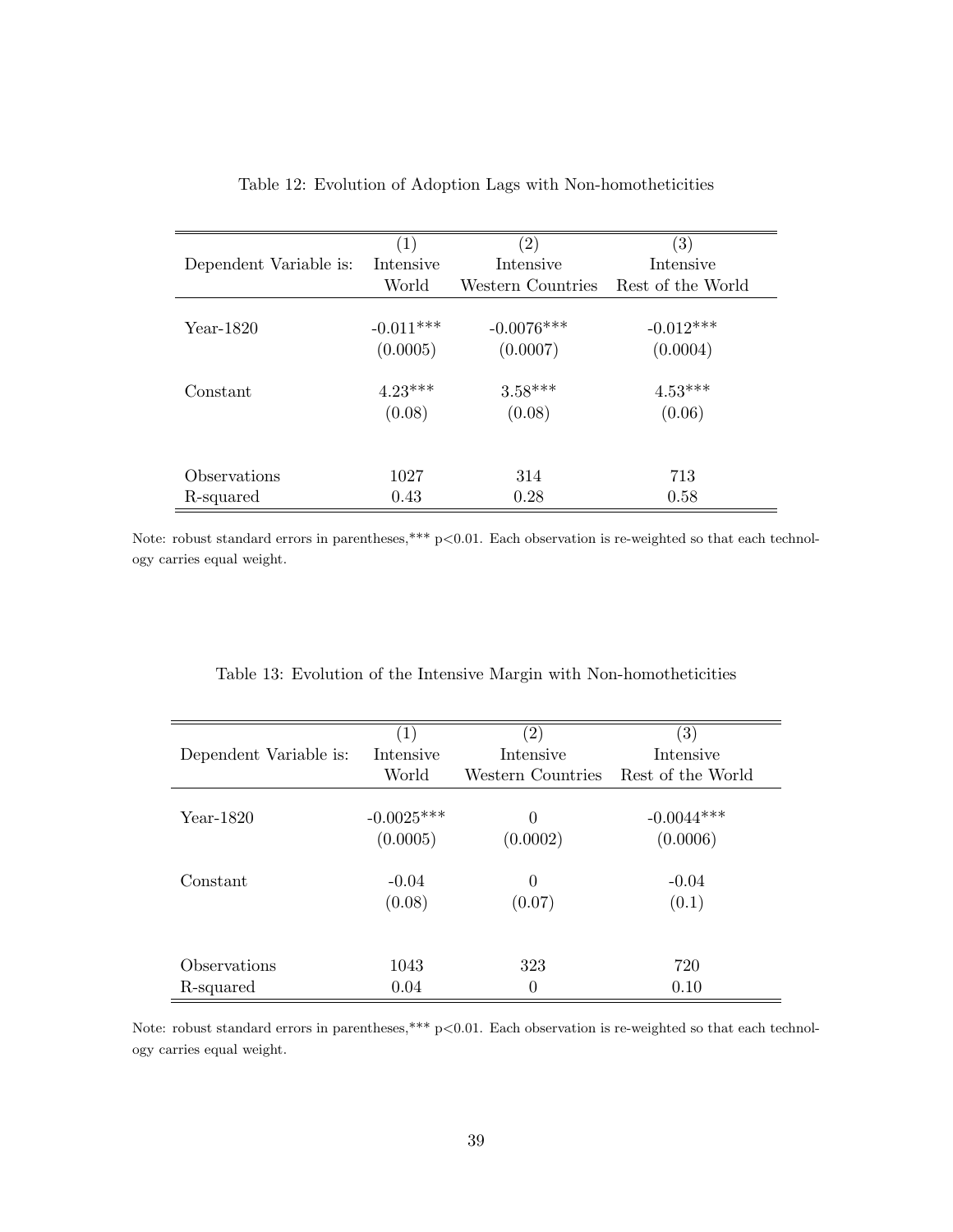

<span id="page-41-0"></span>

This simulation corresponds to the transition to the new balanced growth path after an acceleration of the technological frontier from  $.2\%$  to  $2\%$  for a country with a constant lag as the average lag in our sample (44 years) and average intensive margin (54% of the U.S. productivity level). The star \* denotes the half-life.



Figure 5: Growth of Western and non-Western countries imputing the estimated evolution of the intensive and extensive margins.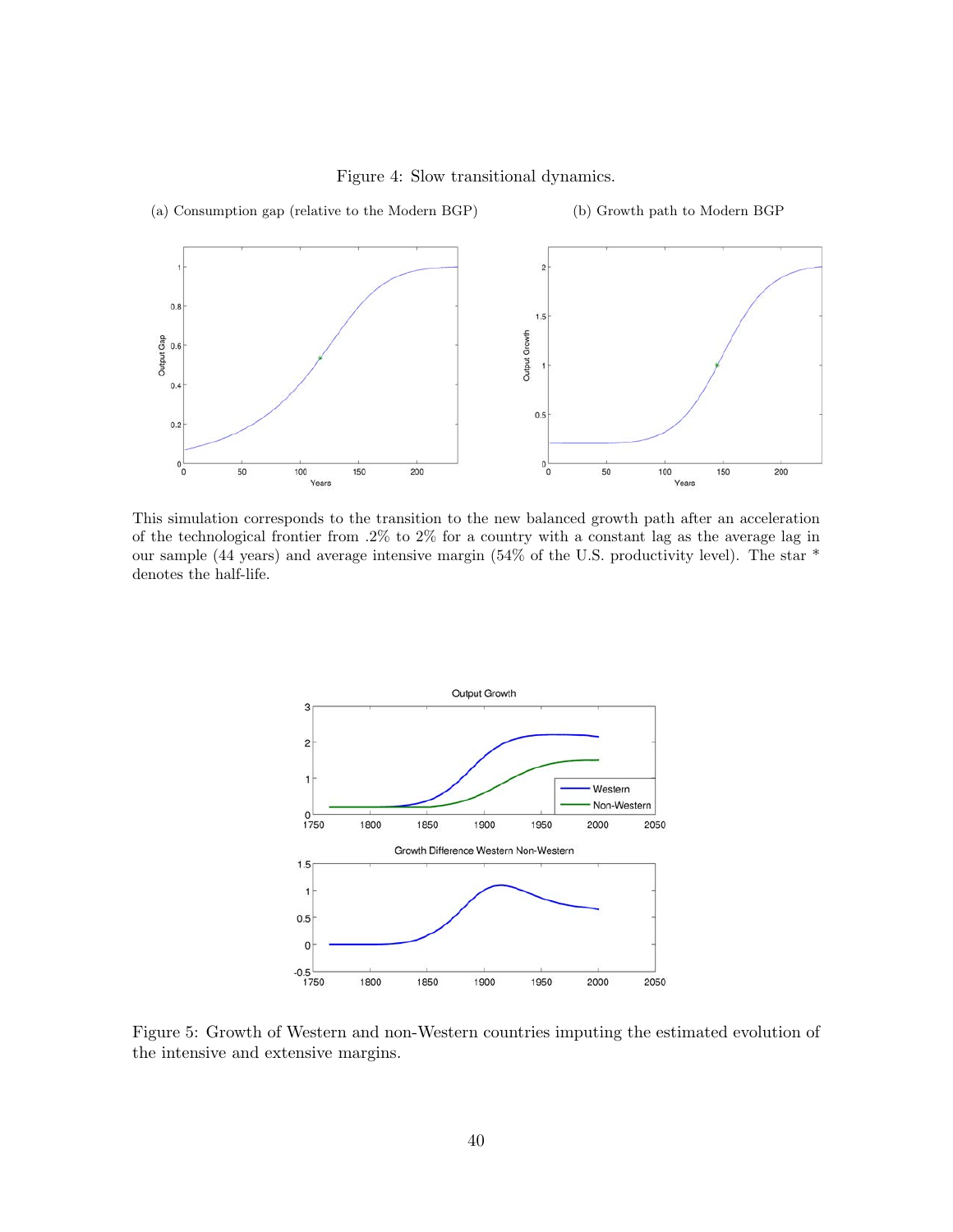<span id="page-42-0"></span>

Figure 6: Growth of Western and non-Western countries with only an acceleration of the technology frontier. Both margins of adoption are held constant.



(a) Dynamics due only to a decline in lags. (b) Dynamics due to the divergence in the intensive margin.

Figure 7: Role played by the different margins of adoption.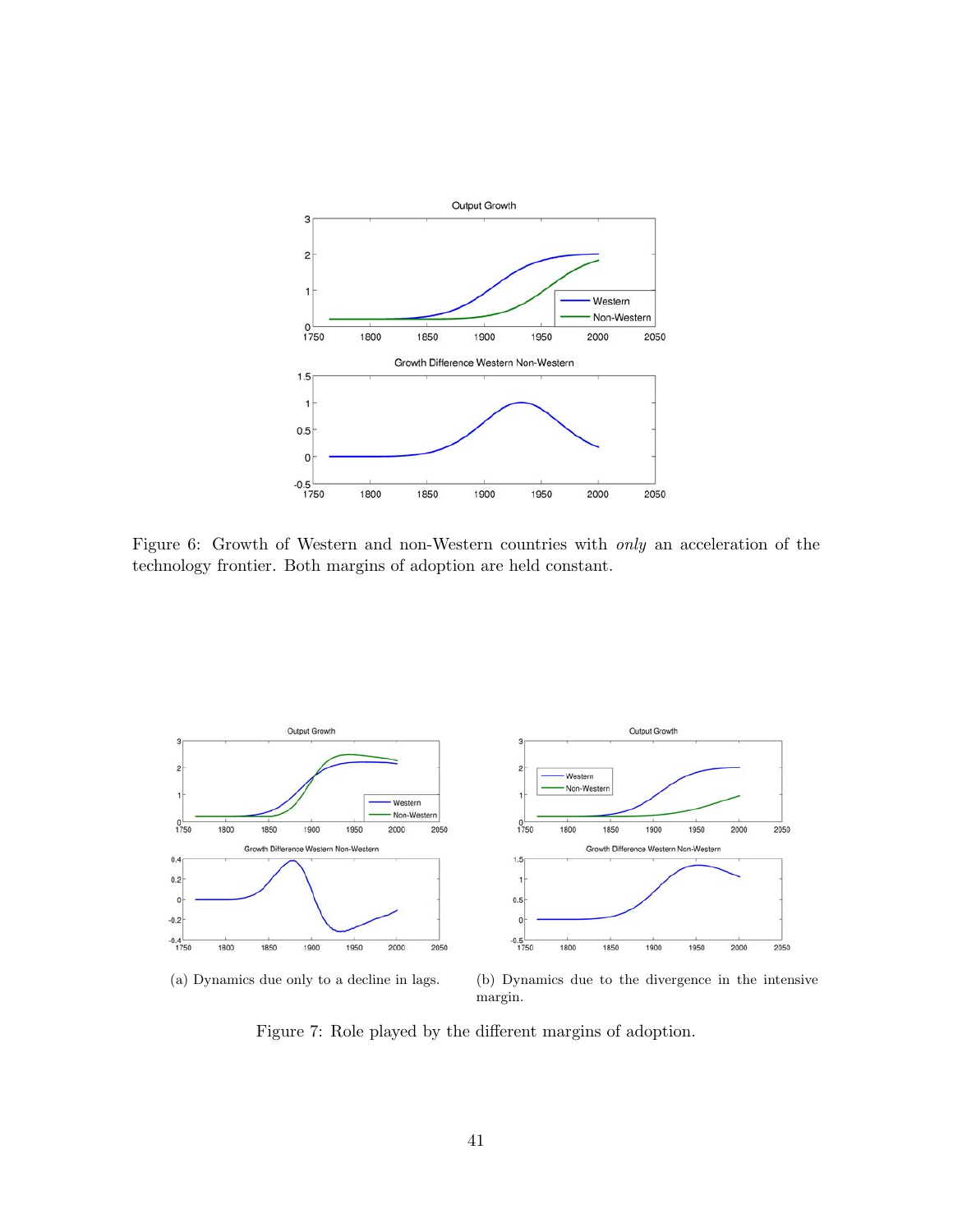<span id="page-43-0"></span>

(a) Dynamics with productivity gains from new vari-(b) Dynamics with productivity gains from new techeties only. nologies only.

Figure 8: Role played by the different margins of productivity gains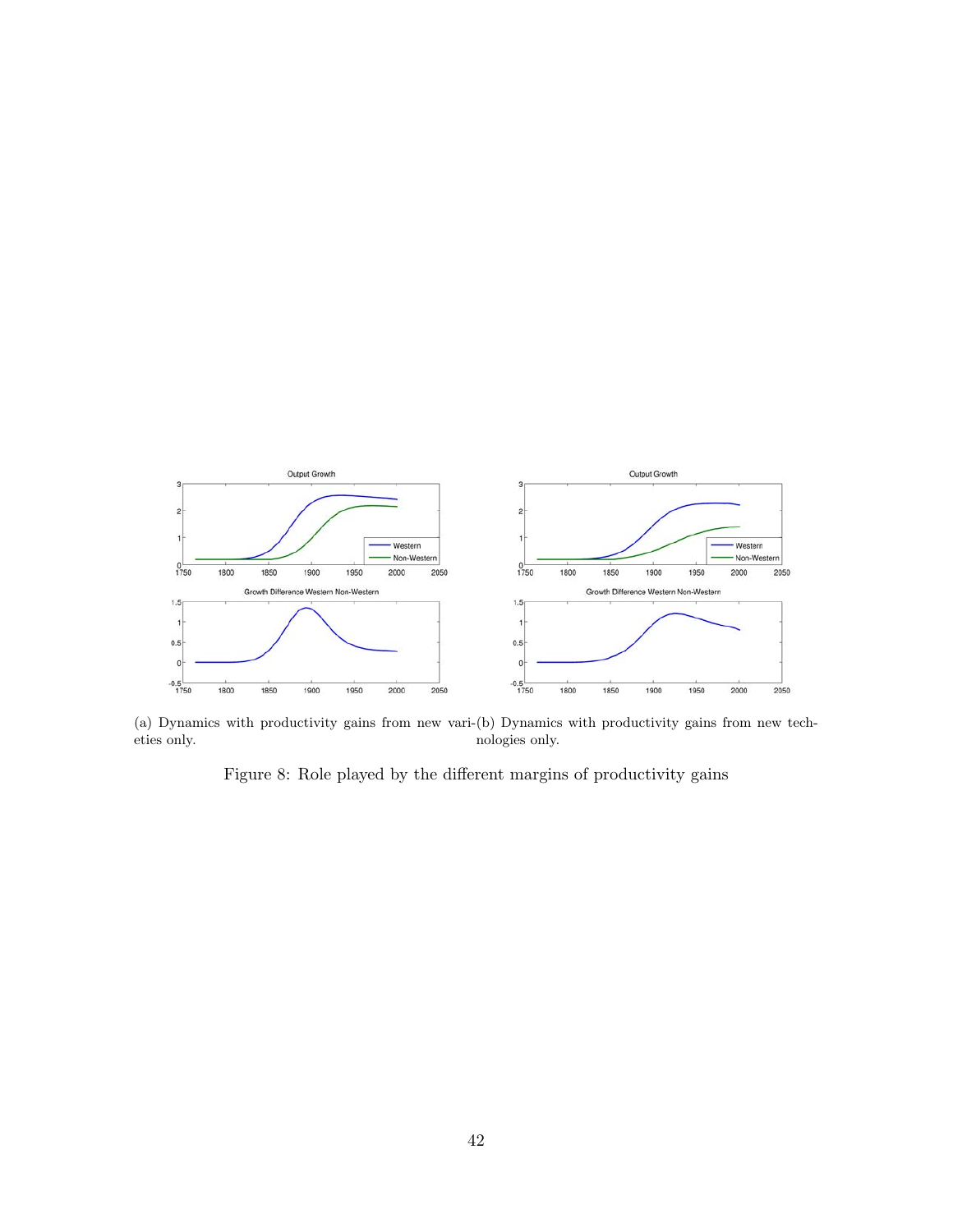## <span id="page-44-0"></span>A Data Description

The twenty-five particular technology measures used in the paper, organized by broad category (transportation, communication, IT, industrial, agricultural and medical) are described below.

## Transportation

- 1. Steam and motor ships: Gross tonnage (above a minimum weight) of steam and motor ships in use at midyear. *Invention year:* 1788; the year the first (U.S.) patent was issued for a steam boat design.
- 2. Railways Passengers: Passenger journeys by railway in passenger-KM. Invention year: 1825; the year of the first regularly schedule railroad service to carry both goods and passengers.
- 3. Railways Freight: Metric tons of freight carried on railways (excluding livestock and passenger baggage). Invention year: 1825; same as passenger railways.
- 4. Cars: Number of passenger cars (excluding tractors and similar vehicles) in use. Invention year: 1885; the year Gottlieb Daimler built the first vehicle powered by an internal combustion engine.
- 5. Trucks: Number of commercial vehicles, typically including buses and taxis (excluding tractors and similar vehicles), in use. Invention year: 1885; same as cars.
- 6. Tractor: Number of wheel and crawler tractors (excluding garden tractors) used in agriculture. Invention year: 1892; John Froelich invented and built the first gasoline/petrolpowered tractor.
- 7. Aviation Passengers: Civil aviation passenger-KM traveled on scheduled services by companies registered in the country concerned. Invention year: 1903; The year the Wright brothers managed the first successful flight.
- 8. Aviation Freight: Civil aviation ton-KM of cargo carried on scheduled services by companies registered in the country concerned. Invention year: 1903; same as aviation - passengers.

Communication and IT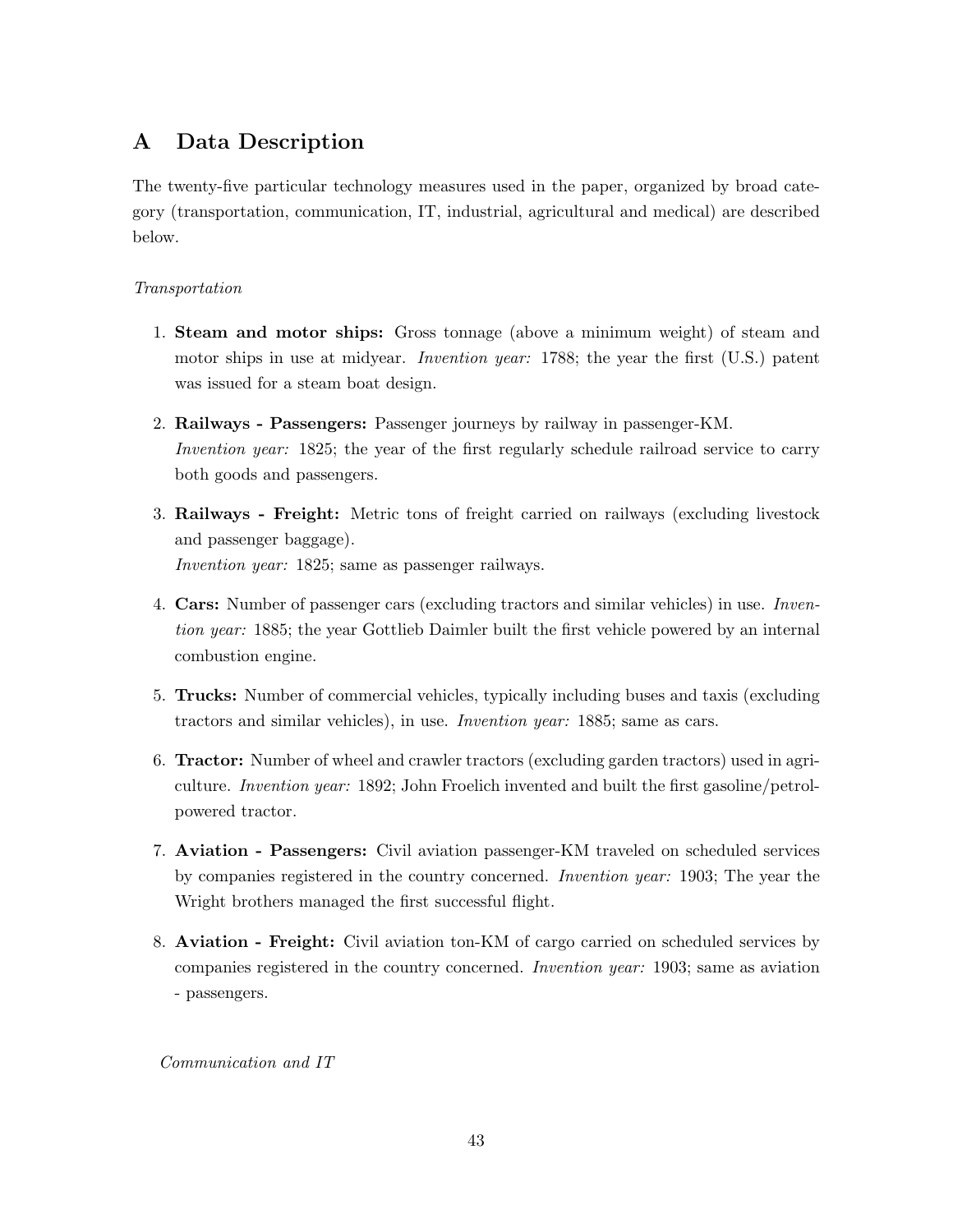- 9. Telegraph: Number of telegrams sent. Invention year: 1835; year of invention of telegraph by Samuel Morse at New York University.
- 10. Mail: Number of items mailed/received, with internal items counted once and crossborder items counted once for each country. Invention year: 1840; the first modern postage stamp, Penny Black, was released in Great Britain.
- 11. Telephone: Number of mainline telephone lines connecting a customer's equipment to the public switched telephone network. Invention year: 1876; year of invention of telephone by Alexander Graham Bell.
- 12. Cellphone: Number of users of portable cell phones. Invention year: 1973; first call from a portable cellphone.
- 13. Personal computers: Number of self-contained computers designed for use by one person. Invention year: 1973; first computer based on a microprocessor.
- 14. Internet users: Number of people with access to the worldwide network. Invention year: 1983; introduction of TCP/IP protocol.

#### Industrial

- 15. Spindles: Number of mule and ring spindles in place at year end. Invention year: 1779; spinning mule invented by Samuel Crompton.
- 16. Synthetic Fiber: Weight of synthetic (noncellulosic) fibers used in spindles. Invention year: 1924; invention of rayon.
- 17. Steel: Total tons of crude steel production (in metric tons). This measure includes steel produced using Bessemer and Open Earth furnaces. Invention year: 1855; William Kelly receives the first patent for a steel making process (pneumatic steel making).
- 18. Electric Arc Furnaces: Crude steel production (in metric tons) using electric arc furnaces. *Invention year:* 1907; invention of the electric arc furnace.
- 19. Blast Oxygen Furnaces: Crude steel production (in metric tons) in blast oxygen furnaces (a process that replaced Bessemer and OHF processes). Invention year: 1950; invention of the blast oxygen furnace.
- 20. Electricity: Gross output of electric energy (inclusive of electricity consumed in power stations) in Kw-Hr. Invention year: 1882; first commercial power station on Pearl Street in New York City.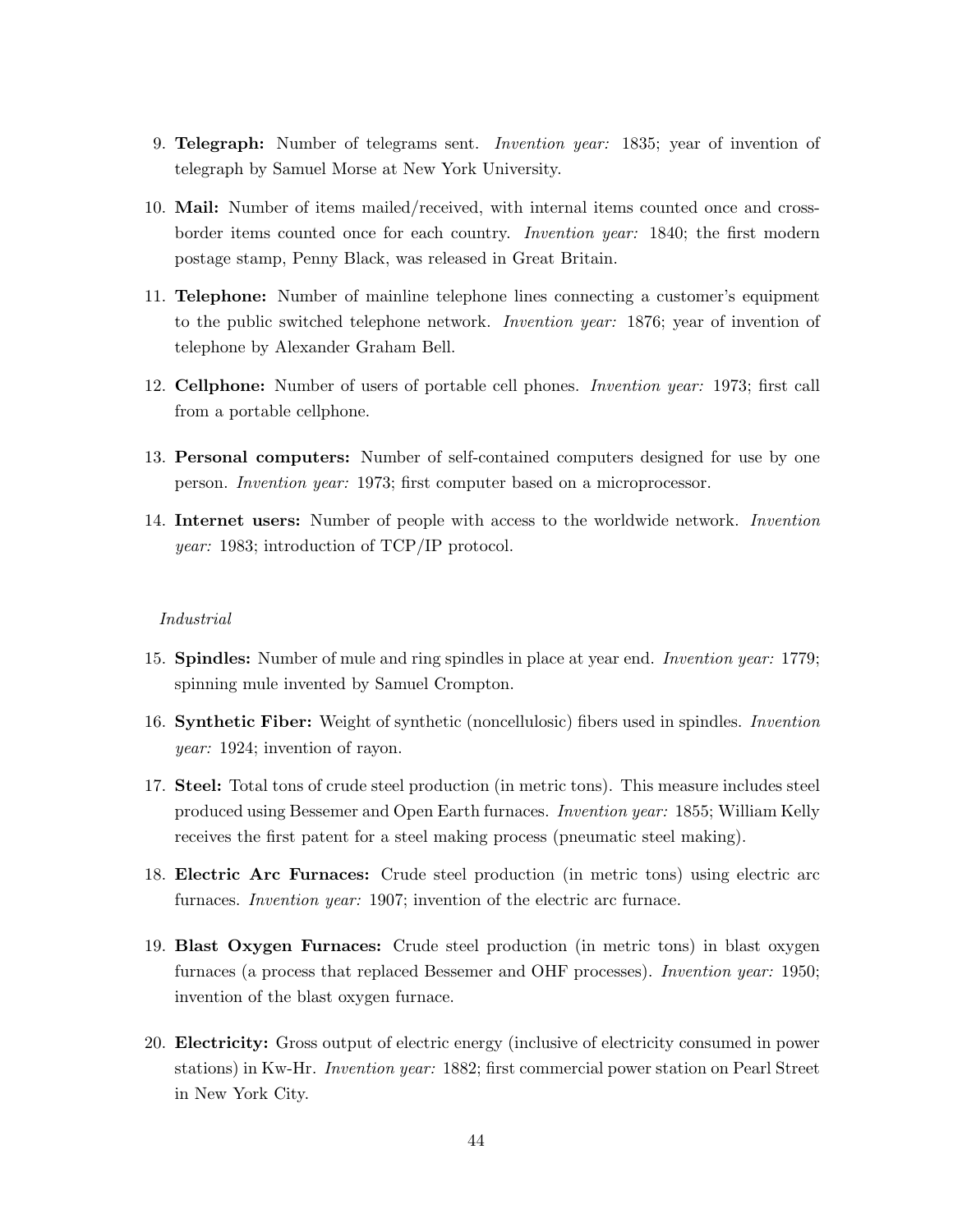#### <span id="page-46-0"></span>Agricultural

- 20. Fertilizer: Metric tons of fertilizer consumed. Aggregate of 25 individual types, corresponding to broadly Ammonia and Phosphates. *Invention year*: 1910; year in which the Haber-Bosch process to produce ammonia is patented.
- 21. Harvester: Number of selfpropelled machines that reap and thresh in one operation. Invention year: 1912; The Holt Manufacturing Company of California produces a selfpropelled harvester. Subsequently, a selfpropelled machine that reaps and threshes in one operation appears.

#### Medical

- 23. Kidney Transplant: Number of kidney transplants performed. Invention year: 1954; Joseph E. Murray and his colleagues at Peter Bent Brigham Hospital in Boston performed the first successful kidney transplant.
- 24. Liver Transplant: Number of liver transplants performed. *Invention year*: 1963; Dr. Thomas Starzl performs the first successful liver transplant in the United States.
- 25. **Heart Transplant:** Number of heart transplants performed *Invention year:* 1968; Adrian Kantrowitz performed the first pediatric heart transplant in the world on December 6, 1967 at Maimonides Hospital.

## B Transitional Dynamics with Linear Trends in Adoption

In this appendix, we extend the analysis of the model's transitional dynamics to the case where the adoption margins change continuously. As shown in Section [3,](#page-12-0) the evolution of the intensive margin and adoption lags has been smoother than in [\(43\)](#page-24-0). A more realistic characterization of the evolutions of the extensive and intensive margins is given by:  $33$ 

$$
D_{\tau} = \begin{cases} d_o & \text{for } \tau < T, \\ d_o - d_1 \tau & \text{for } \tau \in [T, \bar{T}], \\ d_m & \text{for } \tau > \bar{T}, \end{cases} \qquad \text{ln } a_{\tau} = \begin{cases} a_o & \text{for } \tau < T, \\ a_o - a_1 \tau & \text{for } \tau \in [T, \bar{T}], \\ a_m & \text{for } \tau > \bar{T}, \end{cases} \tag{51}
$$

where  $d_1 = \frac{d_o - d_m}{\overline{T} - T}$  and  $a_1 = \frac{a_o - a_m}{\overline{T} - T}$  are the trends in the adoption lags and intensive margin, respectively.

 $33$ The specification we have estimated in Section [3.2](#page-14-0) differs slightly from [\(43\)](#page-24-0) in that in Section 3.2 we fit a linear trend to the log adoption lag while in [\(43\)](#page-24-0) the trend is fit to the level. Both approaches seem sensible to us and, quantitatively, there are no significant differences between them. The linear trend is more amenable to analytical manipulation.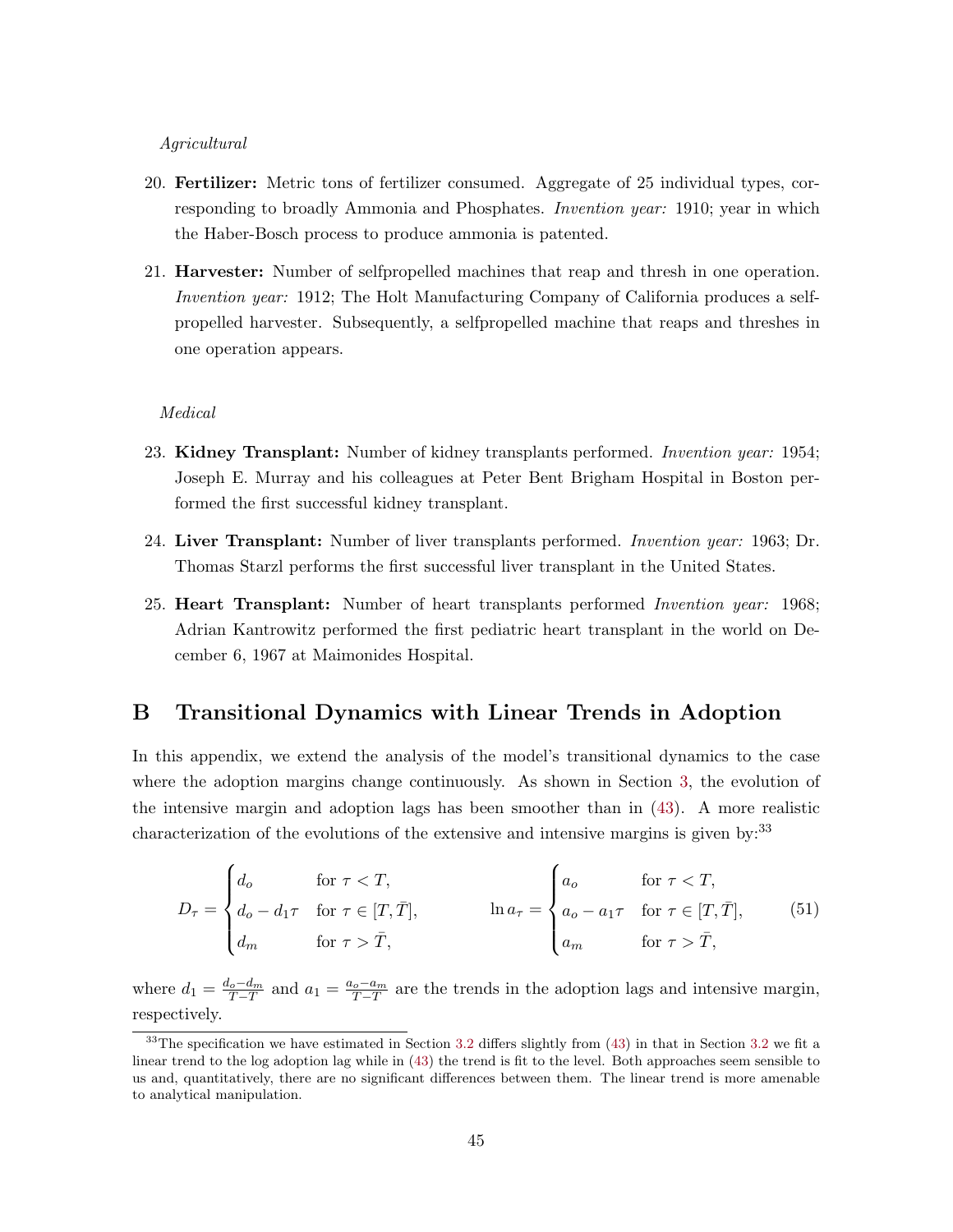Proposition 5 Let the evolution of adoption margins be given by  $(51)$ . Pre-Industrial productivity is described by  $Y_{Old}(t) = A_{Old}e^{g_{Old}t}$ . Modern productivity is a continuous, increasing function,

$$
Y_{Modern}(t) = \begin{cases} 0 & \text{for } t < T + d_0, \\ A_0 \ e^{(\chi + \gamma + g_a)t} \ h_0(t)^{\theta - 1} & \text{for } t \in [T + d_0, d_0 + \bar{T}/(1 + d_1)], \\ A_1 \ e^{(\chi + \gamma)t} \ h_1(t)^{\theta - 1} & \text{for } t > d_0 + \bar{T}/(1 + d_1), \end{cases}
$$
(52)

where  $A_0$ ,  $A_1$  are positive constants,  $g_a = d_1(\chi + (1+d_1)\gamma) - (1+d_1)a_1$ ,  $h_0(t)$  is S-shaped in the sense that it is continuous, increasing, convex for any  $t < t^c$  and concave thereafter, reaching a ceiling value as time approaches infinity.  $h_1(t)$  is a continuous function defined as the CES aggregator (with elasticity  $\frac{1}{2-\theta}$ ) of  $e^{-\chi t}h_0(\overline{T})$  and  $h(t-\overline{T})$ . In the case that  $\chi, \gamma \gg a_1, d_1$  and  $d_0 < T$  it is S-shaped (increasing, initially convex and eventually concave reaching a ceiling). The transition from the old growth rate to Modern growth has two S-shaped transitions.<sup>34</sup>

The most noticeable property of the evolution of Modern output is that, the evolution of adoption margins affects trend growth in Modern sector output during the transition. Specifically, the decline in the adoption lags accelerates the embodiment effect at the rate  $g_a$ because more technologies and vintages are brought into production. This raises trend growth by  $d_1(\chi + (1 + d_1)\gamma)$ . Similarly, an acceleration in the intensive margin of new technologies increases the productivity embodied in new technologies increasing trend growth by  $-(1 +$  $d_1)a_1.$ 

Proposition [5](#page-46-0) points to the sources of cross-country differences in growth patterns. In particular, it highlights, at least, three relevant dimensions. Differences in the initial adoption lag,  $d_0$ , generate differences in the growth acceleration brought by the arrival of Modern production technologies. Differences in the trends in adoption lags,  $d_1$ , and in the intensive margin,  $a_1$ , affect the magnitude of the growth acceleration,  $g_a$ , along the transition.

One further implication of Proposition [5](#page-46-0) is that the growth effects of a gradual reduction in adoption lags depend separately on  $\chi$  and  $\gamma$  beyond its sum. In other words, productivity gains embodied in new technologies and in new vintages are not isomorphic. This is the

$$
h_0(t) = \frac{1}{\chi + \gamma d_1 - a_1} \left[ 1 - e^{-\frac{\chi + \gamma d_1 - a_1}{\theta - 1} (1 + d_1)(t - d_0)} \right] - \frac{e^{-\frac{d_1^2 \gamma}{\theta - 1} (t - d_0)}}{\chi + \gamma - a_1} \left[ 1 - e^{-\frac{\chi + \gamma - a_1}{\theta - 1} (1 + d_1)(t - d_0)} \right].
$$
 (53)

<sup>&</sup>lt;sup>34</sup>The expression for  $h_0(t)$  is very similar to  $h(t)$ ,

See Appendix [E](#page-50-0) for the expression of  $h_1$ . The reason for having two S-shaped transitions is that we effectively have two regimes and the transition is S-shaped for both. Hence, it can be the case that if  $q_a$  is not very close to zero (which is what happens in our calibration for the non-Western country), we observe a transition to balanced growth  $\chi + \gamma$  in two steps. First, while we are in the regime  $\tau \in [T, \overline{T}]$  the growth rate converges to  $\chi + \gamma + g_a$  (in an S-shaped way), and once we enter the regime  $\tau > \overline{T}$ , the economy grows from  $\chi + \gamma + g_0$  to  $g_m$  an that transition looks again as an S-shape. In the case that  $\chi + \gamma + g_0 > \chi + \gamma$ , we would observe an inverse S-shape.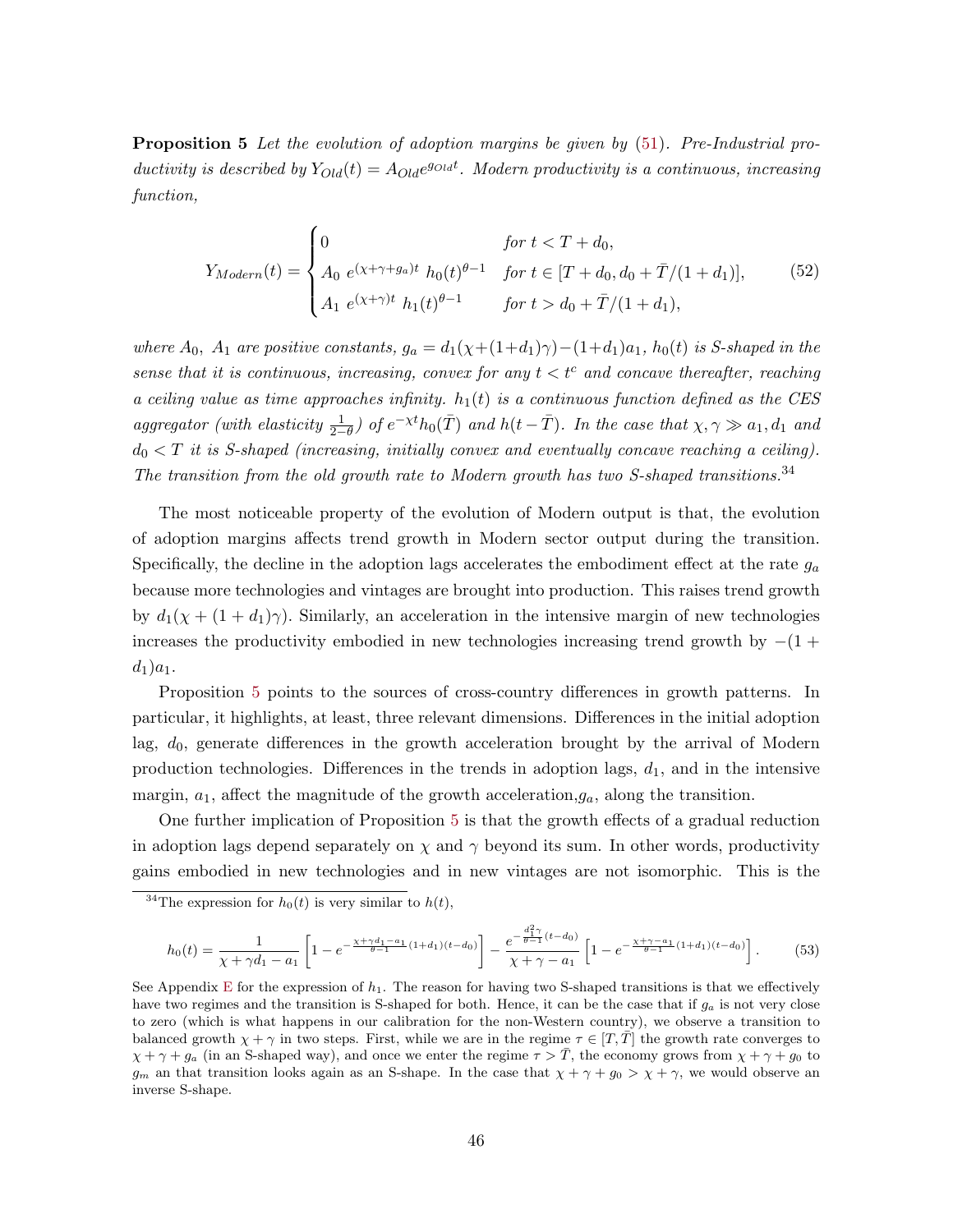<span id="page-48-0"></span>case because productivity gains embodied in new vintages,  $\gamma$ , lead to higher productivity for both new and already adopted (Modern) technologies, while increases in the productivity embodied in new technologies only affects output growth through the productivity of newly adopted technologies.<sup>35</sup>

## C Derivation of Equilibrium Conditions

Derivation of equation [\(15\)](#page-10-0) It follows from

$$
Z_{\tau} = \left( \int_{\tau}^{\max\{t - D_{\tau}, \tau\}} Z(\tau, v)^{\frac{1}{\mu - 1}} dv \right)^{\mu - 1}
$$
(54)  

$$
= a_{\tau} e^{(\chi + \gamma)\tau} \left( \int_{\tau}^{t - D_{\tau}} e^{\frac{\gamma}{\mu - 1}(v - \tau)} dv \right)^{\mu - 1}
$$
  

$$
= \left( \frac{\mu - 1}{\gamma} \right)^{\mu - 1} a_{\tau} e^{(\chi + \gamma)\tau} \left( e^{\frac{\gamma}{\mu - 1}(t - D_{\tau} - \tau)} - 1 \right)^{\mu - 1}.
$$
(55)

Derivation of equation [\(24\)](#page-11-0) Using the definition of the production function and integrating, we have that

$$
A = \left( \int_{-\infty}^{\overline{\tau}} Z_{\tau}^{\frac{1}{\theta-1}} d\tau \right)^{\theta-1}
$$
  
=  $\left( \frac{\theta-1}{\gamma} \right)^{\theta-1} \left( \int_{-\infty}^{\overline{\tau}} \left[ a_{\tau} e^{(\chi+\gamma)\tau} e^{\gamma(t-D_{\tau}-\tau)} \right]^{\frac{1}{\theta-1}} \left( 1 - e^{-\frac{\gamma}{\theta-1}(t-D_{\tau}-\tau)} \right) d\tau \right)^{\theta-1}.$ 

With a constant  $D$  and  $a$ , we find

$$
A = a \left(\frac{\theta - 1}{\gamma}\right)^{\theta - 1} \left(\frac{\theta - 1}{\chi} - \frac{\theta - 1}{\chi + \gamma}\right)^{\theta - 1} e^{(\chi + \gamma)(t - D)},\tag{56}
$$

after rearranging, we obtain [\(24\)](#page-11-0).

**Derivation of equation [\(26\)](#page-12-0)** Start considering a second order approximation of  $Z<sub>\tau</sub>$  around  $\Delta t \equiv t - D_\tau - \tau = 0,$ 

$$
Z_{\tau} \simeq a_{\tau} e^{(\chi + \gamma)\tau} \left[ \Delta t \left( 1 + \frac{1}{2} \frac{\gamma}{\mu - 1} \Delta t \right) \right]^{\mu - 1} . \tag{57}
$$

<sup>35</sup>We could also characterize the half-lives of this system in a similar manner to the main text. We obtain similar expressions when assuming that  $t_{1/2} \in [T+d_0, d_0 + \frac{\bar{T}}{1+d_1}].$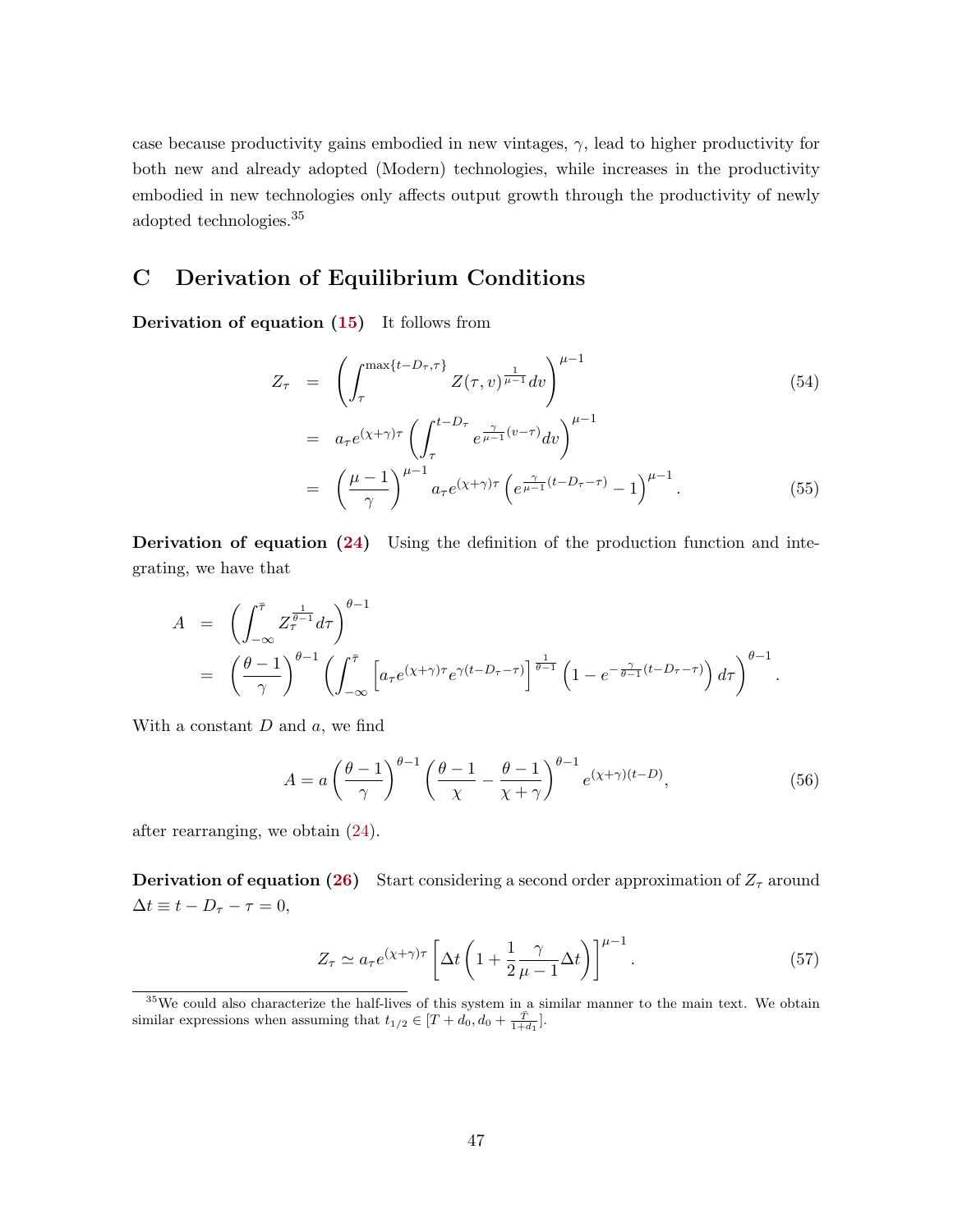<span id="page-49-0"></span>We can further simplify the expression of  $\ln Z_{\tau}$  by using the first order Taylor approximation  $ln(1 + x) \simeq x$  for small x, yielding

$$
\ln Z_{\tau} \simeq \ln a_{\tau} + (\chi + \gamma)\tau + (\mu - 1)\ln \Delta t + \frac{\gamma}{2}\Delta t.
$$
 (58)

Equation [\(26\)](#page-12-0) is obtained then by direct substitution.

# D Evolution of the Output Produced with Old Technologies when Old Vintages Become more Productive after the Industrial Revolution

Suppose that the change in the technology frontier is an instantaneous increase in the growth rate of the technology frontier, from  $\chi_o + \gamma_o$  to  $\gamma + \chi$ , that takes place at time T. We keep the intensive and extensive margins constant at their pre-Industrial levels in this initial exercise. To lighten up notation, we make the innocuous simplifying assumption that  $\alpha = 0$ .

**Proposition 6** Suppose that before the adoption of Modern technologies, the economy is in a balanced growth path with growth rate  $\chi_o + \gamma_o$ , so that output is

$$
Y(t) = Ae^{(\chi_o + \gamma_o)t}.
$$
\n(59)

After an economy starts adopting Modern technologies, output produced with Old technologies is

$$
Y_{Old}(t) = A_0 e^{\gamma_o t} d(t)^{\theta - 1}, \qquad (60)
$$

where  $A_o$  is a positive constant,  $d(t)$  is an increasing, concave function, with initial value  $\frac{\gamma_o}{\chi_o + \gamma_o}$ and  $\lim_{t\to\infty} d(t) = 1$ . The output produced with Modern technologies is as in Proposition [1.](#page-21-0)

**Proof** For output produced before a country starts adopting Modern technologies,  $\tau < T$ , we have that equation [\(24\)](#page-11-0) holds, and hence

$$
Y_{Old} = a_o \left(\frac{(\theta - 1)^2}{\chi_o(\chi_o + \gamma_o)}\right)^{\theta - 1} e^{(\chi_o + \gamma_o)(t - D_o)}.
$$
\n(61)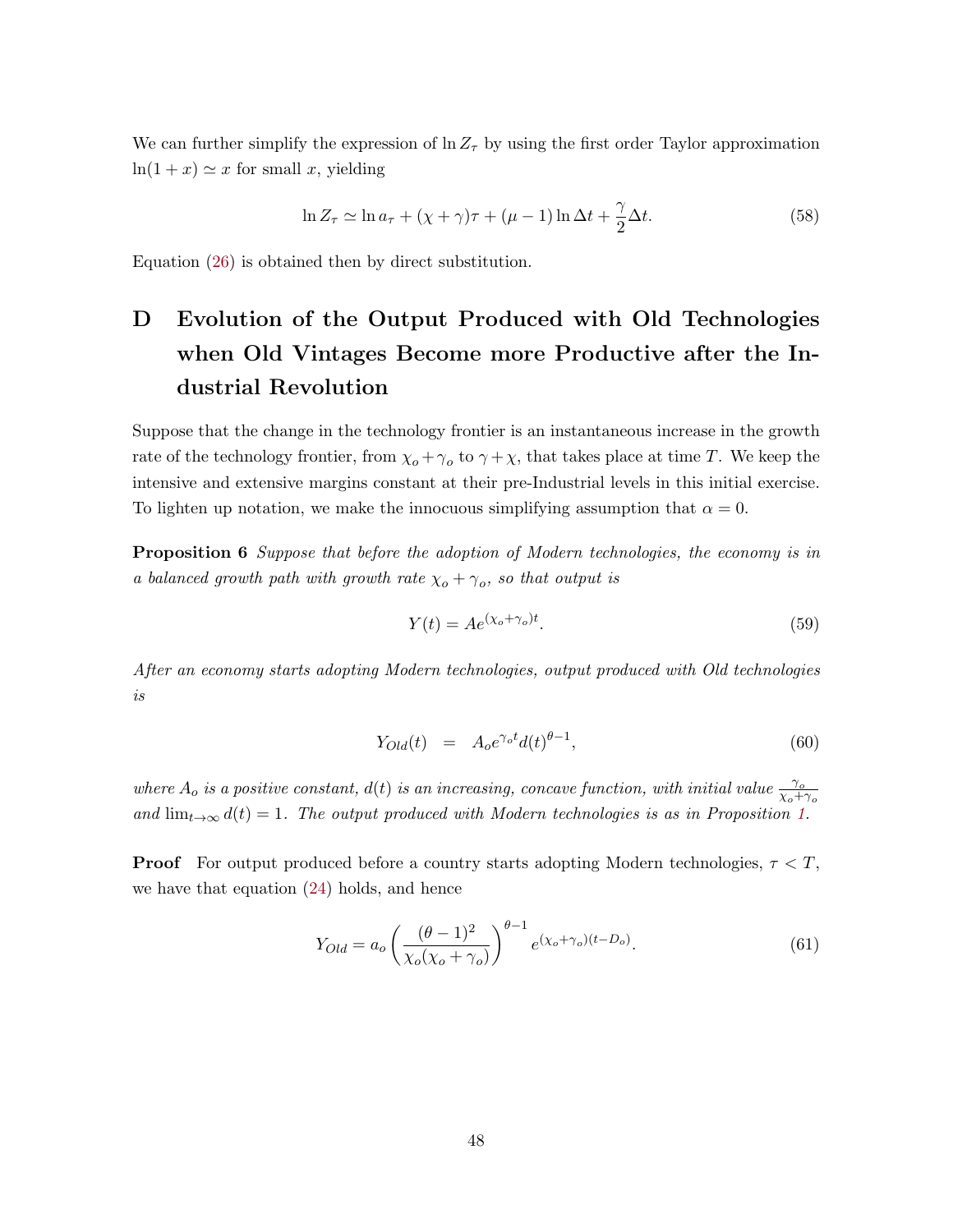<span id="page-50-0"></span>Once the adopted technologies are  $\tau > T$ , the output produced with technologies with  $\tau < T$ grows only due to new vintages appearing and being more productive

$$
Y_{Old} = a \left( \int_{-\infty}^{T} d\tau \int_{\tau}^{t - D_o} dv e^{\frac{\chi_o \tau + \gamma_o v}{\theta - 1}} \right)^{\theta - 1}
$$
\n(62)

$$
= a \left( \frac{\theta - 1}{\gamma_o} \int_{-\infty}^T d\tau \left( e^{\frac{\chi_o \tau + \gamma_o (t - D_o)}{\theta - 1}} - e^{\frac{(\chi_o + \gamma_o)\tau}{\theta - 1}} \right) \right)^{\theta - 1}
$$
(63)

$$
= a \left(\frac{(\theta - 1)^2}{\gamma_o \chi_o}\right)^{\theta - 1} e^{(\chi_o + \gamma_o)T} e^{\gamma_o (t - D_o - T)} \left(1 - \frac{\chi_o}{\chi_o + \gamma_o} e^{\frac{-\gamma_o (t - D_o - T)}{\theta - 1}}\right)^{\theta - 1}.
$$
 (64)

Equation [\(60\)](#page-49-0) follows from arranging the terms appropriately. It is immediate to verify that  $d(D_0+T) = \frac{\gamma_o}{\chi_o+\gamma_o}$  and  $\lim_{t\to\infty} d(t) = 1$ . Taking the derivative of  $d(t)$ , we have that it is positive and the second derivative negative, which completes the proof. г

Note that if we assume that pre-Modern technologies were equally productive  $\chi_o = 0$ , we obtain exactly equation [\(35\)](#page-21-0). If  $\chi_o > 0$  then there is an adjustment after the Industrial Revolution coming from the fact that only better vintages contribute to growth in the pre-Modern output. In any case, as  $\chi_o + \gamma_o \ll \chi + \gamma$ , this transition is of no significance for the transition to Modern growth and can be disregarded.

## E Proofs and Derivations of Section [4](#page-17-0) and Appendix [B](#page-46-0)

**Proof of Proposition [1](#page-21-0)** For the output produced with Modern technologies, applying [\(18\)](#page-10-0), we have that

$$
Y_{Modern} = a \left( \int_{T}^{t-D} d\tau \int_{\tau}^{t-D} d\nu e^{\frac{\chi\tau + \gamma v}{\theta - 1}} \right)^{\theta - 1}
$$
\n(65)

$$
= a \left(\frac{\theta - 1}{\gamma} \int_{T}^{t - D} d\tau \left(e^{\frac{\chi \tau + \gamma (t - D)}{\theta - 1}} - e^{\frac{(\chi + \gamma)\tau}{\theta - 1}}\right)\right)^{\theta - 1}
$$
\n(66)

$$
= a \left[ \frac{\theta - 1}{\gamma} \left\{ \frac{\theta - 1}{\chi} \left( e^{\frac{\chi(t - D) + \gamma(t - D)}{\theta - 1}} - e^{\frac{\chi T + \gamma(t - D)}{\theta - 1}} \right) - \frac{\theta - 1}{\chi + \gamma} \left( e^{\frac{(\chi + \gamma)(t - D)}{\theta - 1}} - e^{\frac{(\chi + \gamma)T}{\theta - 1}} \right) \right\} \right]^{b - 1} (67)
$$

$$
= ae^{(\chi+\gamma)(t-D)}\left[\frac{\theta-1}{\gamma}\left\{\frac{\theta-1}{\chi}\left(1-e^{\frac{\chi(T-(t-D))}{\theta-1}}\right)-\frac{\theta-1}{\chi+\gamma}\left(1-e^{\frac{(\chi+\gamma)(T-(t-D))}{\theta-1}}\right)\right\}\right]^{\theta-1} (68)
$$

$$
= ae^{(\chi+\gamma)(t-D)}\left[\frac{(\theta-1)^2}{\gamma}\left\{\frac{1}{\chi}\left(1-e^{-\frac{\chi\Delta t}{\theta-1}}\right)-\frac{1}{\chi+\gamma}\left(1-e^{-\frac{(\chi+\gamma)\Delta t}{\theta-1}}\right)\right\}\right]^{\theta-1}
$$
(69)

where  $\Delta t \equiv t - D - T$ . This last expression can be identified with [\(36\)](#page-21-0), where

$$
h(t) = \frac{\chi(\chi + \gamma)}{\gamma} \left( \frac{1}{\chi} \left( 1 - e^{-\frac{\chi \Delta t}{\theta - 1}} \right) - \frac{1}{\chi + \gamma} \left( 1 - e^{-\frac{(\chi + \gamma) \Delta t}{\theta - 1}} \right) \right). \tag{70}
$$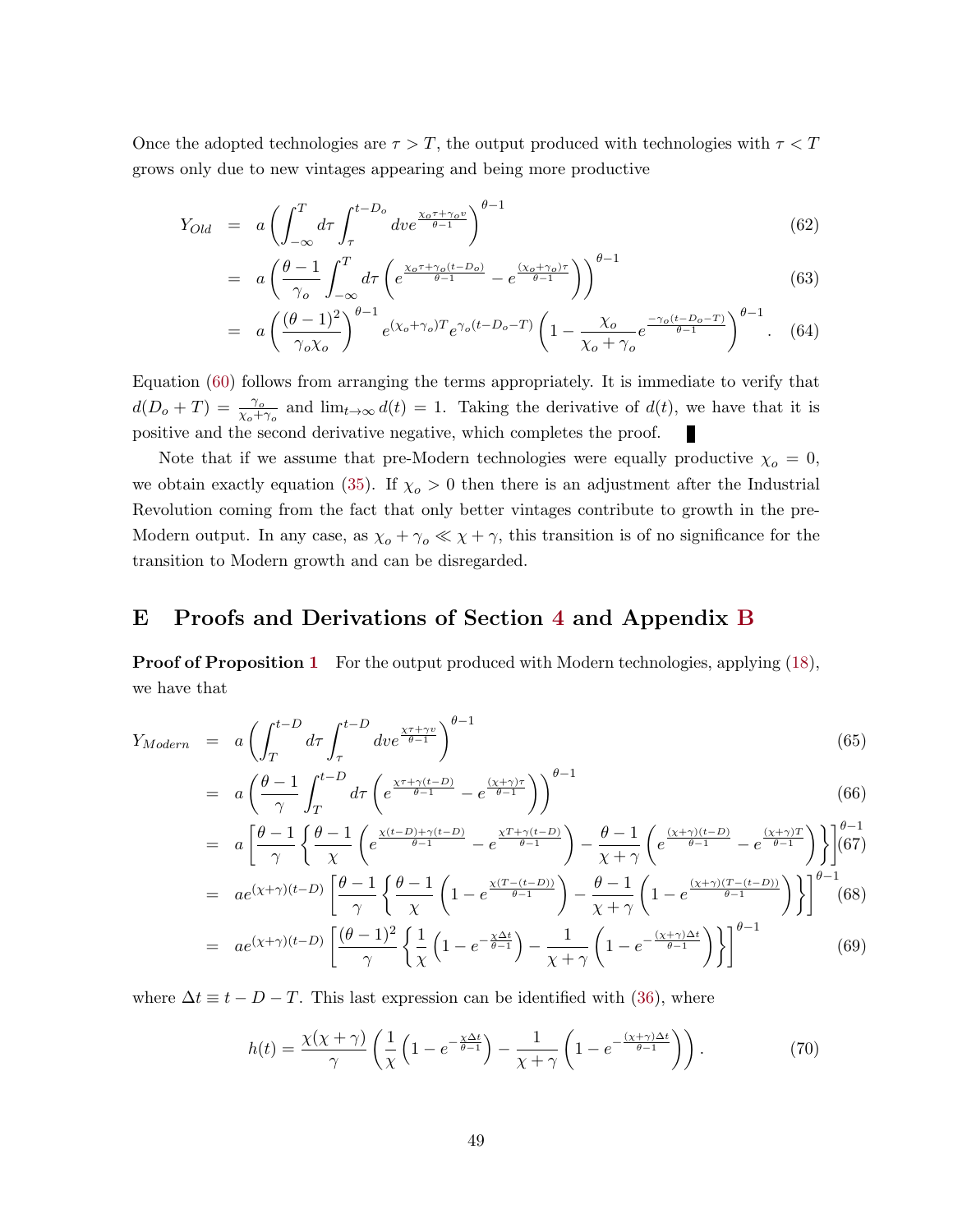<span id="page-51-0"></span>It is readily verified that  $h(D+T) = 0$  and  $\lim_{t\to\infty} h(t) = 1$ . The derivative of  $h(t)$  can be expressed as

$$
\frac{\gamma(\theta - 1)}{\chi(\chi + \gamma)} h'^{-\frac{\chi \Delta t}{\theta - 1}} - e^{-\frac{(\chi + \gamma)\Delta t}{\theta - 1}},\tag{71}
$$

from where it is apparent that  $h'(D+T) = 0$  and  $\lim_{t\to\infty} h'(t) = 0$ . The second time derivative reads

$$
\frac{\gamma(\theta - 1)^2}{\chi(\chi + \gamma)} h'^{-\frac{\chi \Delta t}{\theta - 1}} + (\chi + \gamma)e^{-\frac{(\chi + \gamma)\Delta t}{\theta - 1}}.
$$
\n(72)

It is readily verified that  $\lim_{t\to\infty} h''(t) = 0$ . Algebraic manipulation shows that  $h(t)$  is convex for  $\Delta t < \frac{\theta - 1}{\gamma} \ln \left( \frac{\chi + \gamma}{\chi} \right)$  $(\frac{+\gamma}{\chi})$  and concave thereafter.

For the output produced with pre-Modern technologies, we have that by assumption, it grows at rate  $g_{Old}$ . In other words, as new vintages of Old technologies do not experience an increase in productivity (and there keep appearing Old technologies at the  $g_{Old}$  rate). Letting  $(1 - \alpha)g_{Old} = (\gamma_o + \chi_o)$ , we can repeat the previous steps for the output produced with old technologies. Note that, by assumption, the pre-Modern economy was in a balanced growth path before the Industrial Revolution. This implies that the transient factor  $h_{Old}(t) = 1$ . Which gives,

$$
Y_{Old} = a_o \left(\frac{(\theta - 1)^2}{\chi_o(\chi_o + \gamma_o)}\right)^{\theta - 1} e^{(\chi_o + \gamma_o)(t - D_o)}.
$$
\n(73)

Alternatively, this could have been derived by noting that  $dY/dt = g_{Old}$  with the appropriate boundary condition. П

**Proof of Proposition [2](#page-22-0)** The shape of the growth rate is determined by the time dependent parameters of the growth rates.

$$
s(t)(g_{Modern}(t) - g_{Old}).
$$
\n(74)

The growth rate of the Modern sector is

$$
g_{Modern} = \frac{\gamma + \chi}{1 - \frac{\chi e^{-\frac{(\chi + \gamma)t}{\theta - 1}} \left(e^{\frac{\gamma t}{\theta - 1}} - 1\right)}{\gamma \left(1 - e^{-\frac{\chi t}{\theta - 1}}\right)}}.
$$
(75)

Note that the growth rate is  $\chi + \gamma$  at time zero and as  $t \to \infty$ .

The share  $s(t)$  is, using its definition,

$$
s(t) = \frac{e^{\frac{t(\chi+\gamma)}{\theta-1}}\left(\frac{1-e^{-\frac{\chi t}{\theta-1}}}{\chi} - \frac{1-e^{-\frac{t(\chi+\gamma)}{\theta-1}}}{\chi+\gamma}\right)}{\kappa e^{\frac{g_{\text{old}}t}{\theta-1}} + e^{\frac{t(\chi+\gamma)}{\theta-1}}\left(\frac{1-e^{-\frac{\chi t}{\theta-1}}}{\chi} - \frac{1-e^{-\frac{t(\chi+\gamma)}{\theta-1}}}{\chi+\gamma}\right)},\tag{76}
$$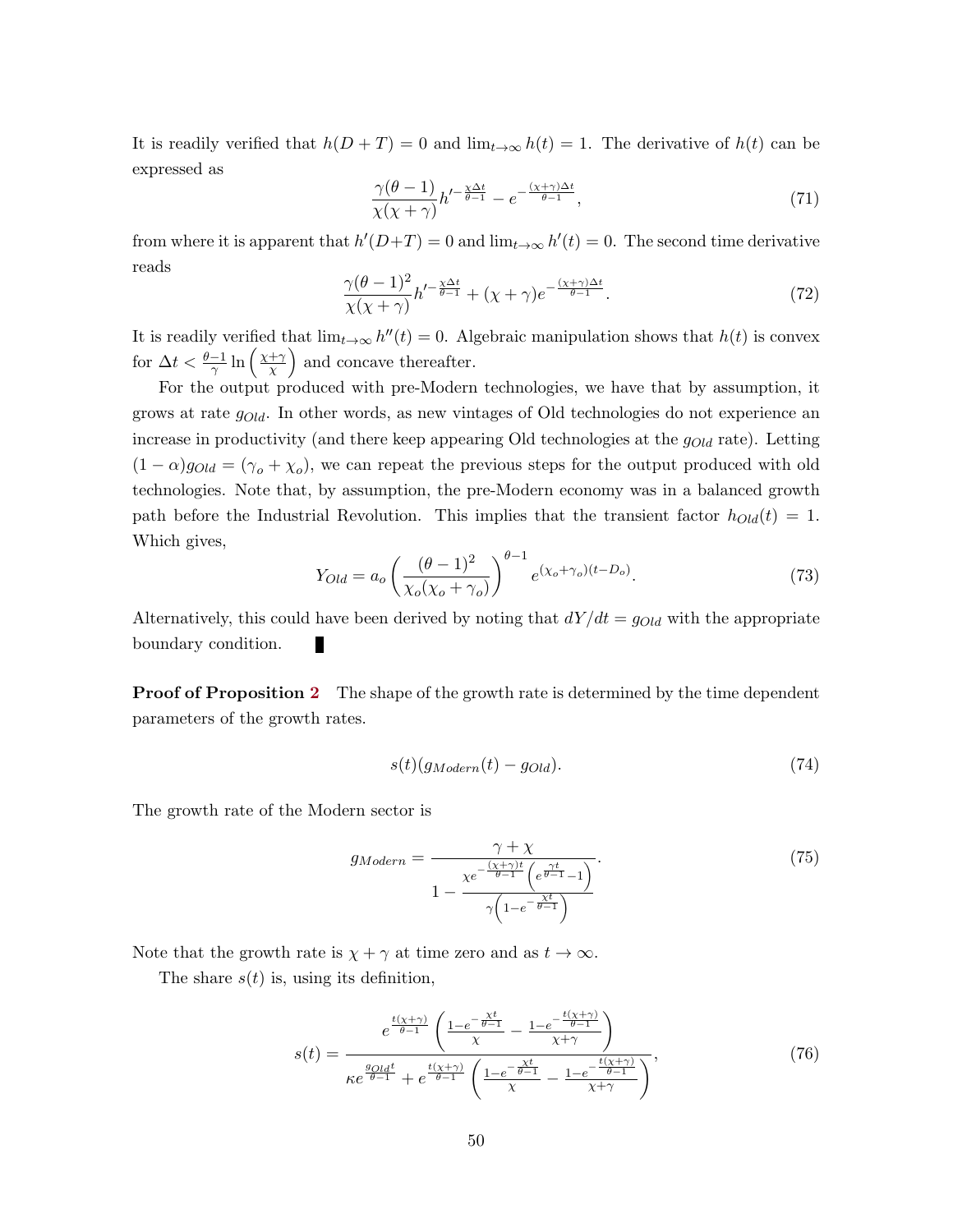<span id="page-52-0"></span>where using  $(69)$  and  $(73)$  and using O and M to denote Old and Modern, respectively, we have that

$$
\kappa = \left(\frac{a_O}{a_M}\right)^{\frac{1}{\theta - 1}} e^{\frac{(\chi + \gamma)D_M - g_O D_O}{\theta - 1}} \frac{\gamma_M}{\chi_O(\gamma_O + \gamma_O)}.
$$
\n(77)

Indeed, in this case adoption margins do not change and  $D_M = D_O$ ,  $a_M = a_O$ . This is noted for future reference. Inspection of this term reveals that the last fraction has a very high value if we assume  $\gamma_M = 1\%$  and  $\gamma_O = \chi_O = .1\%$  (its numerical value is 5000). The other two terms are also greater or equal than one. So, we have that  $\kappa \gg 1$ .

The time derivative of [\(74\)](#page-51-0) with respect to time is

$$
\frac{\chi(\gamma+\chi)e^{\frac{(\gamma+g_O)t}{\theta-1}}}{(\theta-1)\left(\kappa\chi(\gamma+\chi)e^{\frac{g_Ot}{\theta-1}}+\left(\gamma e^{\frac{(\gamma+\chi)t}{\theta-1}}-(\gamma+\chi)e^{\frac{\gamma t}{\theta-1}}+\chi\right)\right)^2}.
$$
\n(78)

$$
\left\{\kappa\left(g_{O}^2\chi e^{-\frac{\gamma t}{\theta-1}}-(\gamma+\chi)(\gamma-g_O)^2+\gamma(\gamma+\chi-g_O)^2e^{\frac{\chi t}{\theta-1}}\right)+\gamma\left(\gamma\left(e^{\frac{\chi t}{\theta-1}}-1\right)+\chi e^{\frac{(\gamma+\chi)t}{\theta-1}}\left(e^{\frac{-\gamma t}{\theta-1}}-1\right)\right)e^{-\frac{g_Ot}{\theta-1}}\right\}
$$

It can be verified that the value of (78) at  $t = 0$  is always positive (it is  $(\kappa(\theta - 1))^{-1}$  and that it is zero as  $t \to \infty$ . Next, we show that (78) approaches zero from below as  $t \to \infty$ . Note that the sign of the derivative depends on the sign of the second line of equation (78), as the first line is always positive. Moreover, note that the fastest growing term in the second line is  $-\chi\gamma e^{\frac{(\gamma+\chi-g_O)t}{\theta-1}}$ . Thus it is immediate to verify that for t high enough, this term will dominate in the second line of (78) and hence the derivative will be negative. Note moreover that we have that there exists a  $t^*$  such that for  $t < t^*$ , equation (78) is increasing and it is decreasing thereafter. We have shown already that at  $t = 0$ , the second line is positive.

Next, we decompose the second line of (78) as the sum of two functions, one positive and another negative. We show that the negative function decreases faster than the rate at which the positive function increases. Thus, there is only one change of sign of the derivative at  $t^*$ . The second line of (78) can be written as,

Positive Terms: 
$$
\kappa \left( g_O^2 \chi e^{-\frac{\gamma t}{\theta - 1}} + \gamma (\gamma + \chi - g_O)^2 e^{\frac{\chi t}{\theta - 1}} \right) + \gamma e^{\frac{(\chi - g_O)t}{\theta - 1}} (\gamma + \chi)
$$
(79)

$$
\text{Constant:} \quad -\kappa(\gamma + \chi)(\gamma - g_O)^2 \tag{80}
$$
\n
$$
\text{Live Terms:} \quad -\gamma \left(\gamma + \chi e^{\frac{(\gamma + \chi)t}{\theta - 1}}\right) e^{-\frac{g_O t}{\theta - 1}} \tag{81}
$$

Negative Terms: 
$$
-\gamma \left(\gamma + \chi e^{\frac{(\gamma + \chi)t}{\theta - 1}}\right) e^{-\frac{g_O t}{\theta - 1}}
$$
(81)

To avoid a taxonomical analysis, we discuss only the case in point which is  $\gamma, \chi \gg g_O$ . In this case the derivative of the positive terms is

$$
\frac{\chi\gamma(\chi+\gamma)}{\theta-1}(1+\kappa(\chi+\gamma))e^{\frac{\chi t}{\theta-1}},\tag{82}
$$

while the derivative of the negative terms is

$$
-\frac{\chi\gamma(\chi+\gamma)}{\theta-1}e^{\frac{(\chi+\gamma)t}{\theta-1}}.\tag{83}
$$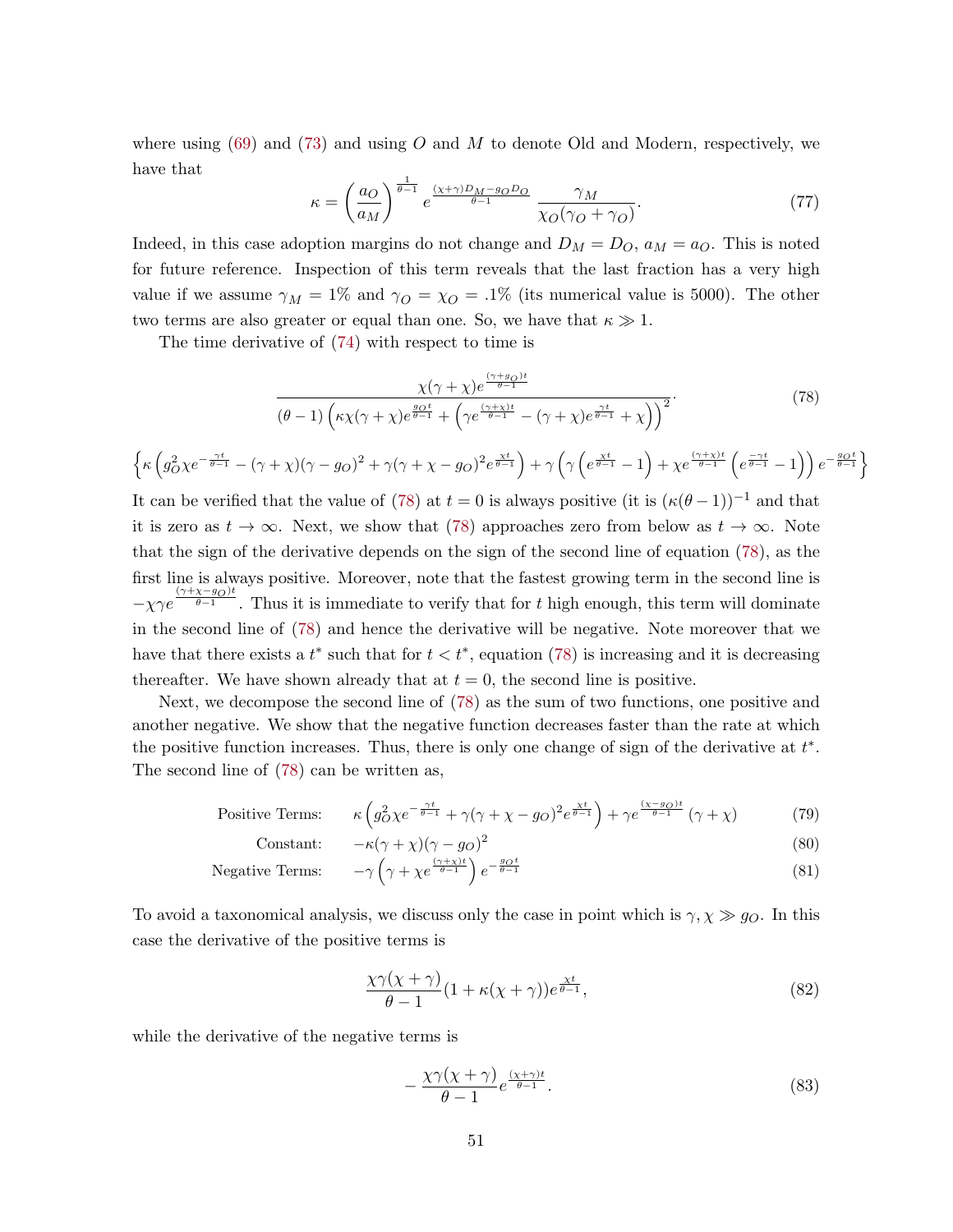<span id="page-53-0"></span>Looking at the ratio (in absolute values) of the two, it is clear that initially the positive terms grow faster (recall that  $\kappa \gg 1$ ). Thus, the term in the second line of [\(78\)](#page-52-0) initially increases. Eventually, it is the negative terms that grow faster, making the second line of [\(78\)](#page-52-0) to decline and eventually become negative. Note however that the first term of [\(78\)](#page-52-0) is always decreasing. Thus the magnitude of the negative slope will be attenuated by this first term.

To gain some quantitative insight on when [\(78\)](#page-52-0) ceases to be positive, assume that  $\gamma =$  $\chi \gg g_O$ . In this case, [\(78\)](#page-52-0) simplifies to

$$
\frac{2\chi^2 e^{\frac{t\chi}{\theta-1}} \left(2\chi \left(2\kappa e^{\frac{t\chi}{\theta-1}}-1\right) - \left(e^{\frac{t\chi}{\theta-1}}-1\right)^2\right)}{(\theta-1)\left(2\kappa\chi + \left(e^{\frac{t\chi}{\theta-1}}-1\right)^2\right)^2}.
$$
\n(84)

In this case, we can solve explicitly for the time in which there is a change of sign,

$$
t^* = \frac{(\theta - 1)\log\left(\sqrt{2}\sqrt{2\kappa^2\chi^2 + \kappa\chi} + 2\kappa\chi + 1\right)}{\chi}.\tag{85}
$$

Assuming that  $\chi = \gamma = 1\%$  and  $D = 45$  years, this gives a  $t^* = 240$  years. At this point, the value of the growth rate is  $g(t = 240) = 2\%$ , so the decreasing part of the growth rate is of no numerical significance.

Next we study the second derivative of the system. Its expression is

$$
\frac{\chi(\gamma+\chi)e^{\frac{(2\gamma+g_O+\chi)t}{\theta-1}}}{(\theta-1)^2\left(\kappa\chi(\gamma+\chi)e^{\frac{g_Ot}{\theta-1}}+\gamma e^{\frac{(\gamma+\chi)t}{\theta-1}}-(\gamma+\chi)e^{\frac{\gamma t}{\theta-1}}+\chi\right)^3}f(t)
$$
(86)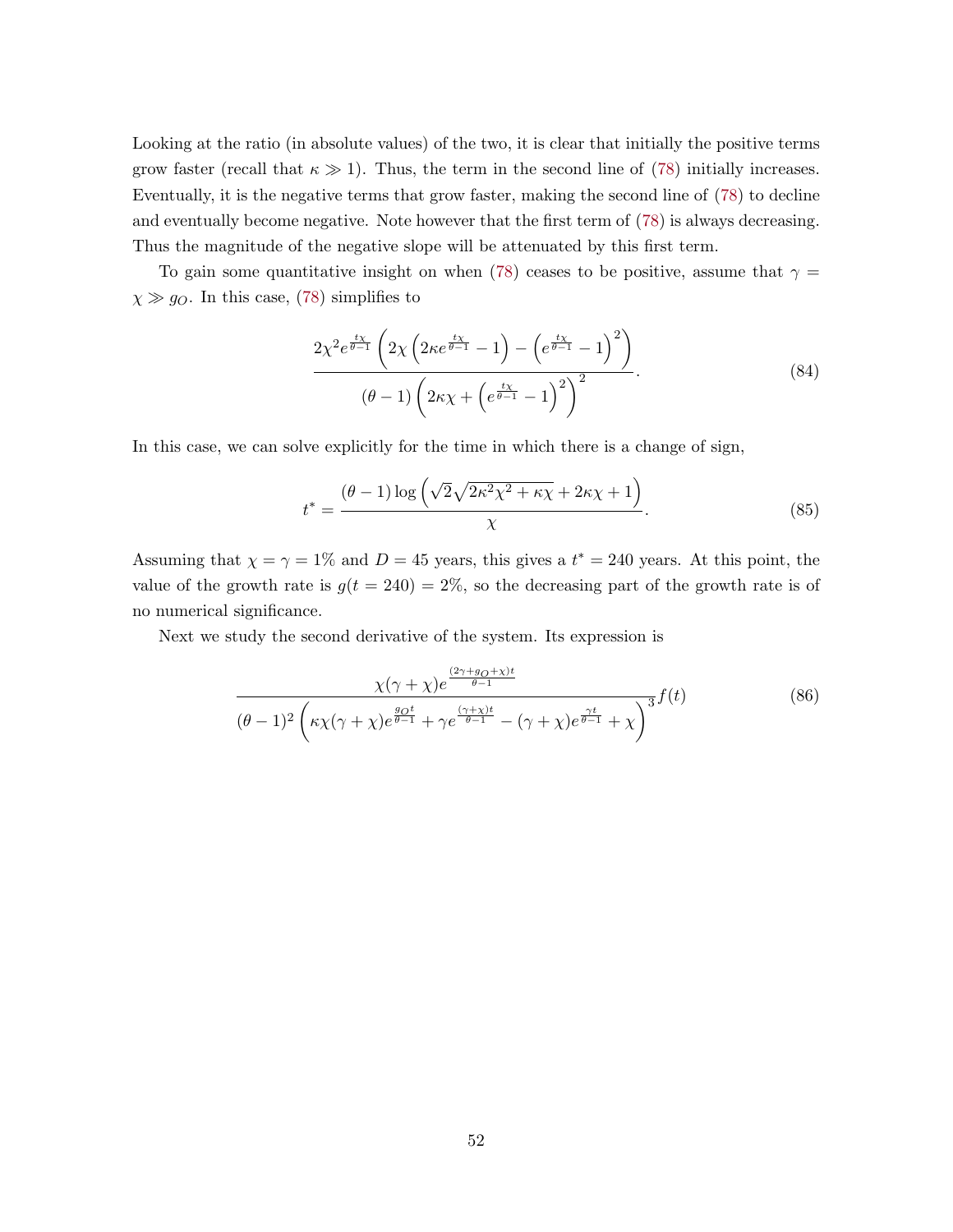with

f(t) = γκ(γ + χ)(γ − g<sup>O</sup> − χ)(2γ − 2g<sup>O</sup> + χ)(γ − g<sup>O</sup> + 2χ) (87) gOt t(2γ+χ)

$$
-g_0^3 \kappa \chi^2 \left(\kappa (\chi + \gamma) e^{\frac{g_0 t}{\theta - 1}} - 1\right) e^{-\frac{t(2\gamma + \chi)}{\theta - 1}}\tag{88}
$$

$$
-\gamma^3 \chi e^{-\frac{(\gamma + \chi + g_O)t}{\theta - 1}} - \gamma^3 (\gamma + \chi) e^{-\frac{(\chi + g_O)t}{\theta - 1}}
$$
\n
$$
(89)
$$

$$
-\kappa \chi(\gamma + \chi)(\gamma - 2g_O)(\gamma + g_O)(2\gamma - g_O)e^{-\frac{(\gamma + \chi)t}{\theta - 1}}
$$
\n
$$
(90)
$$

$$
-\gamma^{2}\kappa(\gamma - g_{O} + \chi)^{3}e^{\frac{\chi t}{\theta - 1}} - \gamma^{2}(\gamma + \chi)^{2}e^{\frac{(\chi - g_{O})t}{\theta - 1}}\tag{91}
$$

$$
+\gamma\kappa^{2}\chi(\gamma+\chi)(\gamma-g_{O}+\chi)^{3}e^{-\frac{(\gamma-g_{O})t}{\theta-1}}+\kappa^{2}\chi(\gamma+\chi)^{2}(g_{O}-\gamma)^{3}e^{-\frac{(\gamma-g_{O}+\chi)t}{\theta-1}}
$$
(92)

$$
+\kappa(\gamma + \chi)^2 (g_O - \gamma)^3 e^{-\frac{\gamma}{\theta - 1}}
$$
  
+ $\gamma \kappa \chi (\gamma - 2g_O + \chi) (\gamma + g_O + \chi) (2(\gamma + \chi) - g_O) e^{-\frac{\gamma t}{\theta - 1}}$  (94)

$$
+\gamma\chi(\gamma+\chi)^2e^{-\frac{(\gamma+g_O)t}{\theta-1}}+\gamma(\gamma-\chi)(2\gamma+\chi)(\gamma+2\chi)e^{-\frac{g_Ot}{\theta-1}}
$$
\n(95)

$$
+\gamma\chi^2(\gamma+\chi)e^{\frac{(\gamma-g_O)t}{\theta-1}}+\gamma^2\chi^2e^{\frac{(\gamma+\chi-g_O)t}{\theta-1}}\tag{96}
$$

First, it can be verified that the value of the second derivative at  $t = 0$  is  $\frac{\gamma(2\gamma-3g_O+\chi)}{\kappa(\theta-1)^2}$ . Hence, as long as  $2\gamma + \chi > 3g_O$ , the curve is initially convex (which is indeed true as  $\chi + \gamma \sim 2\%$  and  $g_O \sim 0.2\%$ . Second, asymptotically, the term that dominates is the last term of  $f(t)$ , (96), because it is the one that grows at the fastest rate, as long as  $\gamma > g_O$ . This implies that the curve is asymptotically convex.

Next we are interested in whether the terms in  $(91)$  can make  $f(t)$  negative, and hence the growth rate of the economy concave. Using basic results from calculus we can guarantee that there exists a concave region. Recall that the growth rate is twice-continuously differentiable. It asymptotes continuously a constant value as  $t \to \infty$  and approaches it from above. Moreover we have shown that it is initially convex and asymptotically convex. Hence, the growth rate has to be concave for some range of  $t$ . For one thing, it is impossible to have an increasing, convex and bounded function over  $\mathbb{R}_+$ . For another, we can apply Rolle's theorem on the derivative of the growth rate  $g'(t)$ . We have already shown that  $g'(t)$  takes at least two times the initial value (at  $t = 0$  and some time after, as we have shown that  $g''(t = 0) > 0$  and  $g'(t^*) = 0$ ). So given that  $g'(t)$  is a continuous function, it is decreasing in some region.

To have a sharper characterization, we study again the case  $\chi = \gamma \gg g_O$ . In this case

$$
f(t) = \chi^3 \left( e^{\frac{2t\chi}{\theta - 1}} - 2\kappa\chi - 1 \right) \left( e^{\frac{t\chi}{\theta - 1}} \left( e^{\frac{t\chi}{\theta - 1}} - 8\kappa\chi - 2 \right) + 2\kappa\chi + 1 \right). \tag{97}
$$

We can thus solve analytically for the region in which the curve become concave by solving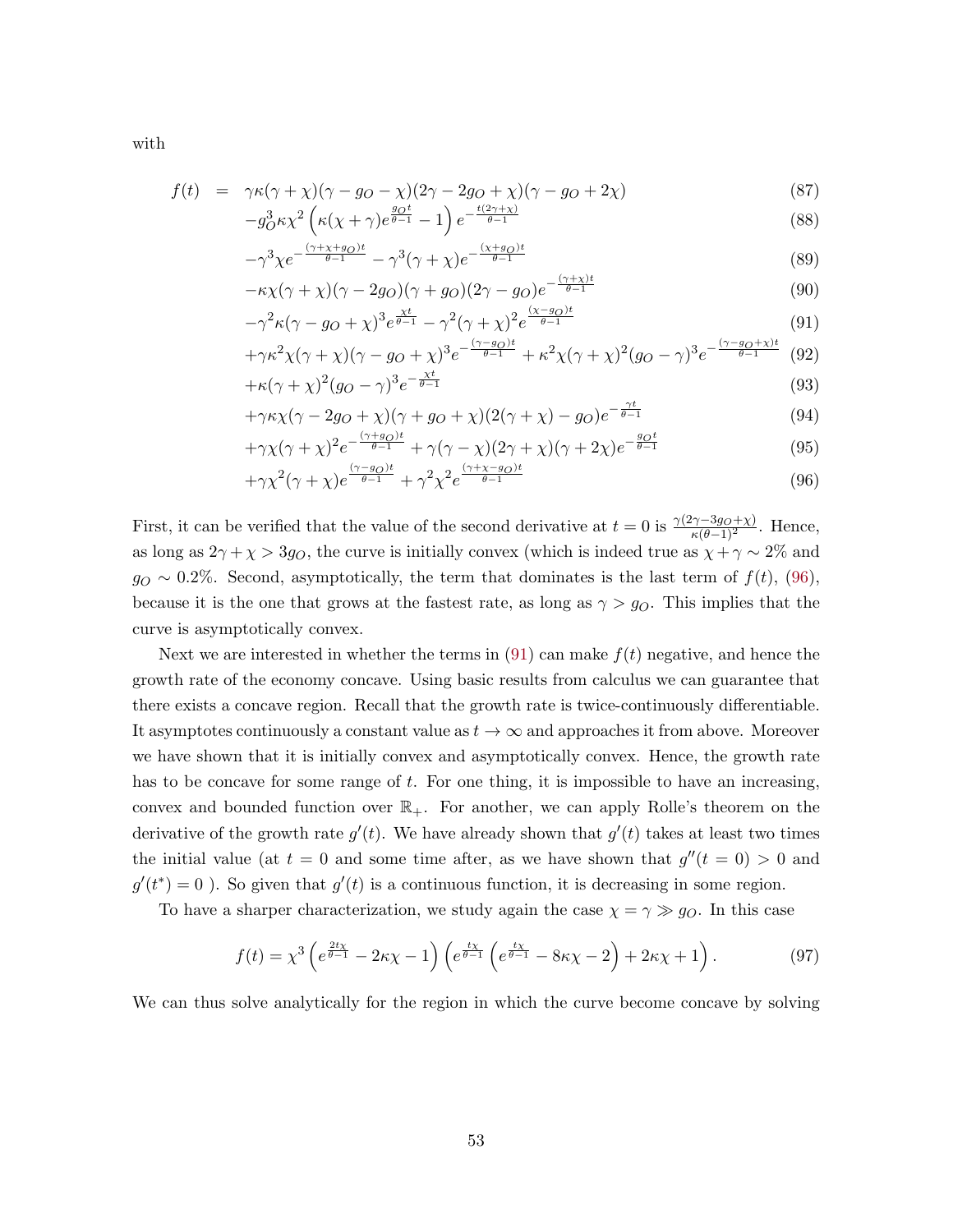for the zeros of  $f(t)$ . Which yields, the following two solutions

$$
t_{i1} = \frac{(\theta - 1)\log(2\kappa \chi + 1)}{2\chi},\tag{98}
$$

$$
t_{i2} = \frac{(\theta - 1)\log\left(\sqrt{2}\sqrt{8\kappa^2\chi^2 + 3\kappa\chi} + 4\kappa\chi + 1\right)}{\chi}.
$$
\n(99)

Quantitatively, using the same parametrization as before, we have that  $t_{i1} = 110$  and  $t_{i2} = 261$ . Inspection of equations [\(85\)](#page-53-0), (99), and (99) shows that

$$
t_1 < t^* < t_2. \tag{100}
$$

Thus we have an S-shape in the sense that growth rate is increasing and convex for  $t < t_1$ , then increasing and concave  $t \in [t_1, t^*]$ , then decreasing and concave for  $t \in [t^*, t_2]$  and finally, convex and decreasing for  $t > t_2$ , asymptotically converging to  $(\gamma + \chi)/(1 - \alpha)$ . Quantitatively we have found that  $g(t^*) - (\gamma + \chi)/(1 - \alpha)$  is very small. Thus, in this case the "overshooting" above the long-run growth rate is not quantitatively important.<sup>36</sup>

Proof of Proposition [3](#page-23-0) We start with the half-life of the growth rate. The definition of the half-life is

$$
\left(\frac{Y_{Old}}{Y}\right)^{\frac{1}{\theta - 1}} = \frac{1}{1 + \left(\frac{Y_1}{Y_0}\right)^{\frac{1}{\theta - 1}}},\tag{101}
$$

$$
\frac{Y_{Modern}}{Y_{Old}} \propto e^{(\chi + \gamma - g_o)t} \left[ \frac{1}{\chi} \left( 1 - e^{-\frac{\chi \Delta t}{\theta - 1}} \right) - \frac{1}{\chi + \gamma} \left( 1 - e^{-\frac{(\chi + \gamma) \Delta t}{\theta - 1}} \right) \right]^{\theta - 1} . \tag{102}
$$

Taking the time derivative of (101), it can be verified that this share declines over time. Moreover, the sign of the second derivative of (101) coincides with the sign of

$$
\left(\frac{d}{dt}\left(\frac{Y_{Modern}}{Y_{Old}}\right)^{\frac{1}{\theta-1}}\right)^2 - \left(1 + \left(\frac{Y_{Modern}}{Y_{Old}}\right)^{\frac{1}{\theta-1}}\right)\frac{d^2}{dt^2}\left(\frac{Y_{Modern}}{Y_{Old}}\right)^{\frac{1}{\theta-1}}.\tag{103}
$$

Note that in the case that  $\left(\frac{Y_{Modern}}{Y_{Old}}\right)^{\frac{1}{\theta-1}}$  is concave, the share is unambiguously convex. As we previously discussed for the transient factor  $h(t)$ , this occurs for sufficiently large t. To see that, denoting by  $g \equiv \frac{\chi + \gamma - g_0}{\theta - 1}$ , abusing notation substituting  $t \equiv \Delta t$  and taking the explicit derivatives of the share, it can be verified that the sign of (103) coincides with the sign of

$$
e^{gt} (h'^2 - h''(t)h(t)) - (g^2h(t) + 2gh'(t) + h''(t)).
$$
\n(104)

Using the properties derived in Proposition [1](#page-21-0) for  $h(t)$  that the first and second derivative vanish for large  $t$ , it is immediate to verify that the limit as  $t$  approaches infinity of  $(104)$  is positive. Similarly, when a country starts to adopt technologies of the Industrial Revolution (for  $t = 0$  after the change of variables), equation (104) simplifies to  $-h''(0) < 0$ . So we he have that the share on pre-Modern output is initially concave and eventually becomes convex. Hence, the share on Modern output is initially convex and eventually concave.

 $36$ In the explanation in the text we refer to an interpretation that claims that the evolution of the share  $s(t)$ is S-shaped. Here we outline part of the analysis. Note that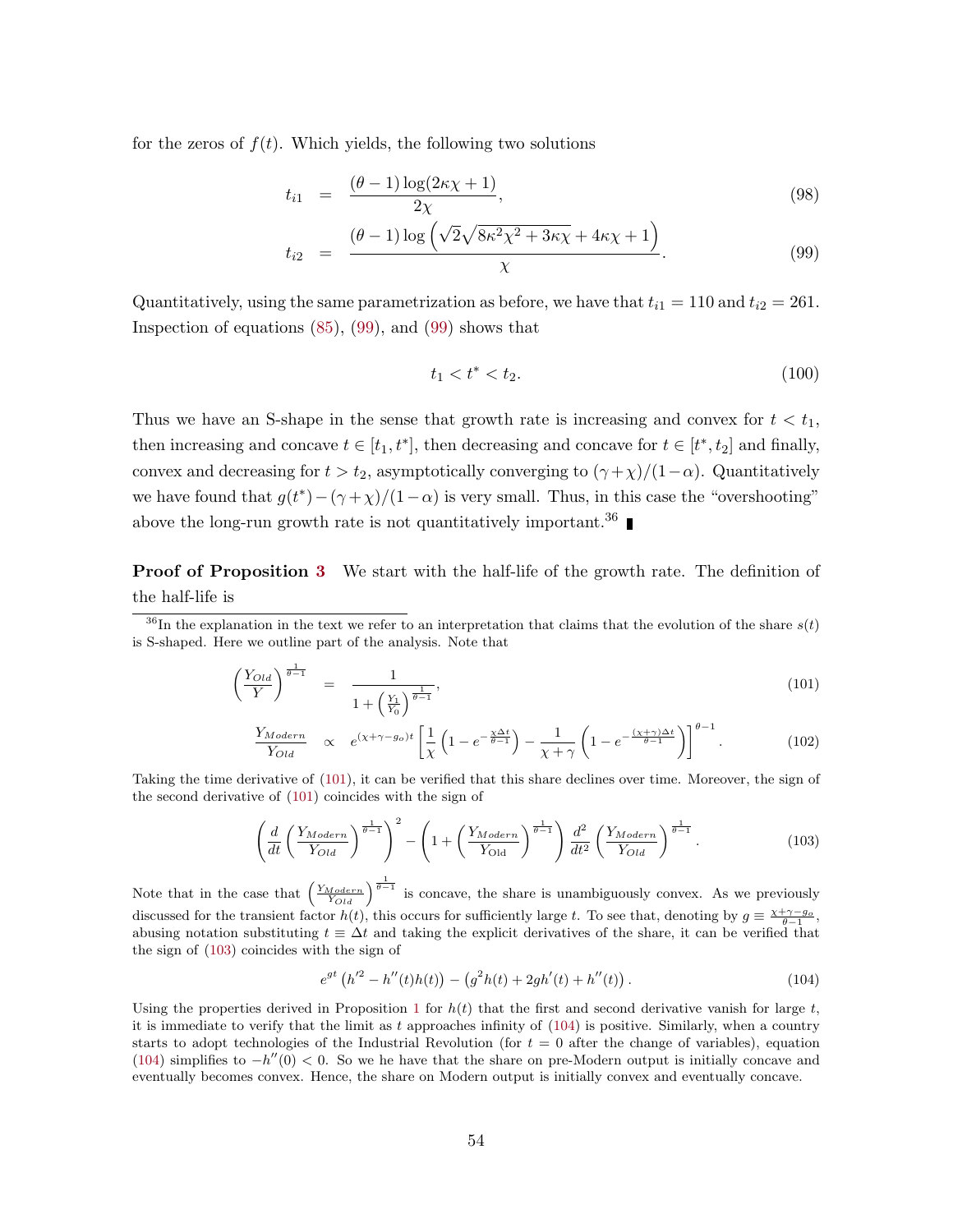$$
(1 - \alpha) \frac{\chi + \gamma}{2(1 - \alpha)} = \left(\frac{Y_M(t_{1/2})}{Y(t_{1/2})}\right)^{\frac{1}{\theta - 1}} g_M(t_{1/2}) + \left(\frac{Y_O(t_{1/2})}{Y(t_{1/2})}\right)^{\frac{1}{\theta - 1}} g_O,
$$
(105)

where we are shortening the subindices, M for Modern, O for Old and

$$
g_M = \chi + \gamma + (\theta - 1) \frac{h'(t)}{h(t)}.
$$
\n(106)

Rearranging, equation (105) becomes

$$
(\chi + \gamma + 2(\theta - 1)g_h(t_{1/2}))Y_M(t_{1/2})^{\frac{1}{\theta - 1}} = (\chi + \gamma - 2g_O)Y_O(t_{1/2})^{\frac{1}{\theta - 1}}.
$$
 (107)

This is a transcendental equation, which cannot be solved analytically. Before proceeding, we state the following result. The average value of the function  $e^{-\beta t}$  for  $t \in [0,T]$  is

$$
=\frac{1}{T}\int_0^T e^{-\beta t}dt = \frac{1-e^{-\beta T}}{\beta T}.
$$
 (108)

We proceed by averaging  $h(t)$  and  $h'(t)$  to make (107) analytically solvable,

$$
(\chi + \gamma + 2(\theta - 1) < g_h >) Y_M(t_{1/2})^{\frac{1}{\theta - 1}} = (\chi + \gamma - 2g_O) Y_O(t_{1/2})^{\frac{1}{\theta - 1}}.\tag{109}
$$

Denoting by

$$
\alpha \equiv \left(\frac{(\chi + \gamma + 2(\theta - 1) < g_h >)}{\chi + \gamma - 2g_O}\right)^{\theta - 1},\tag{110}
$$

equation (109) is

$$
\alpha A_M e^{(\chi+\gamma)(t-D)} h(t)^{\theta-1} = A_O e^{g_O(t-D)},\tag{111}
$$

where we are taking the normalization  $T = 0$ . As stated before, we proceed by averaging  $h(t)$ to make the problem analytically solvable, which yields,

$$
t = D + \frac{1}{\chi + \gamma - g_O} \ln \left( \frac{A_O}{\alpha A_M < h(t) >^{\theta - 1}} \right). \tag{112}
$$

Finally, note that if in the approximation of the averages we would have taken a large  $T$ , we would have obtained that  $\langle h(t) \rangle \simeq 1$  and that  $g_h \simeq 0$ . In this case,  $\alpha \simeq 1$  (as  $\chi + \gamma \gg g_O$ ) and we would obtain the result reported in the paper. This shows the result for the half-life of the growth.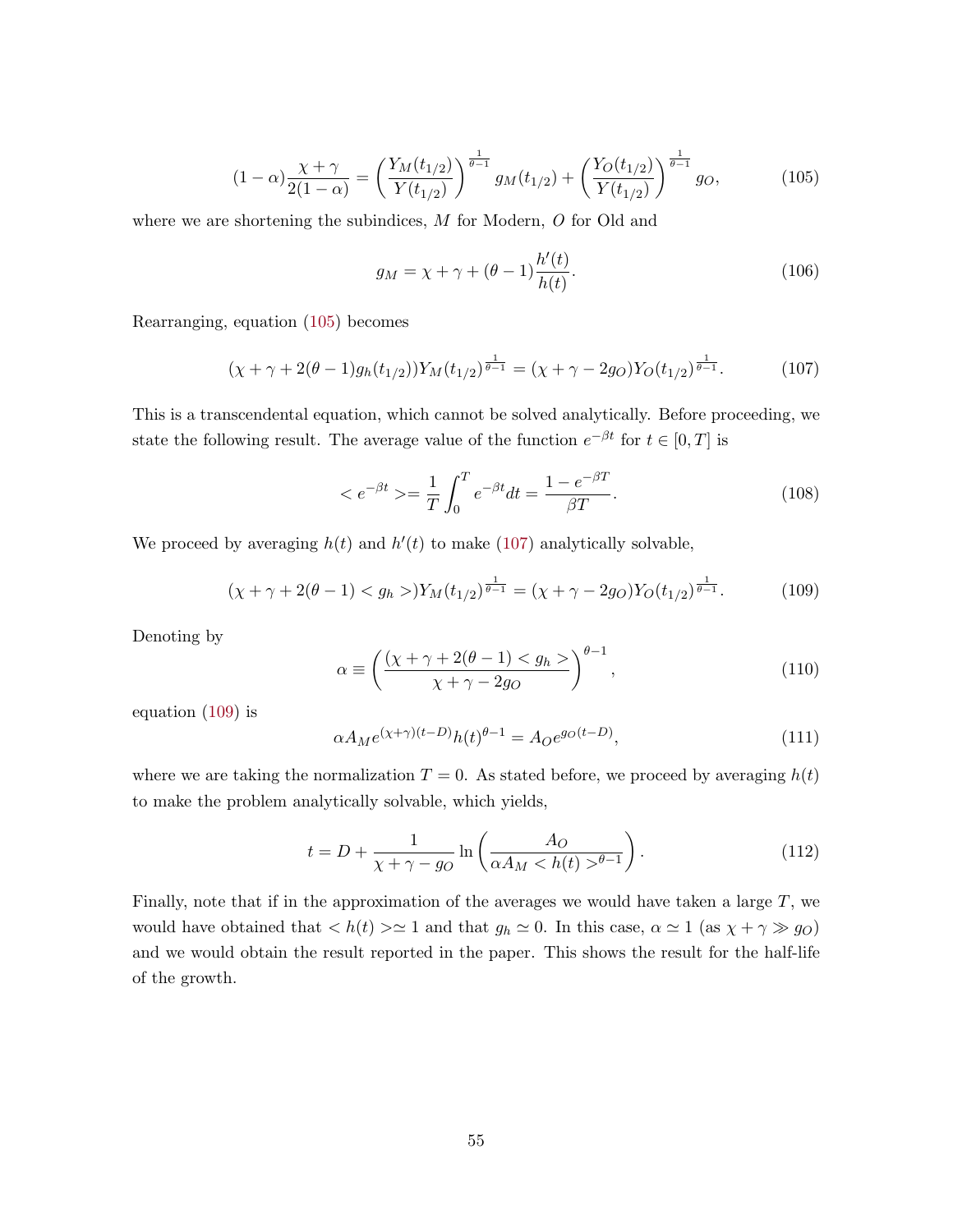Derivation of the half-life for the output gap The definition of the output gap relative to the Modern balanced growth path is

$$
\tilde{Y}(t) = \frac{\left(a_M A_M e^{(\chi + \gamma)(t - D)}\right)^{\frac{1}{1 - \alpha}}}{Y(t)}.
$$
\n(113)

Qualitatively, note that the output gap will be growing over time until  $Y(t)$  reaches the Modern balance growth path, in which case the output gap becomes constant. In fact, by construction,  $\lim_{t\to\infty} \tilde{Y}(t) = 1$ . Moreover, as discussed  $\tilde{Y}(t)$  is an increasing function.<sup>37</sup> The definition of the half-life is

$$
\tilde{Y}(0) + \frac{1}{2}(1 - \tilde{Y}(0)) = \tilde{Y}(t_{1/2}).
$$
\n(114)

We know that real income per capita in the world since the Industrial Revolution until 2000 has increased on average 15-fold. Supposing that the Industrial Revolution started in 1765 with James Watt's steam engine invention, we have that in this time period, the income per capita of a fictional country on the technological frontier would have increased  $\exp(2\% \cdot 235) = 108.4$ fold by 2000. Suppose further that by year 2000,  $\dot{Y}(t = 2000) \approx 1$ . This means that  $\tilde{Y}(0) \simeq \frac{15}{108.4} = 0.14$ . In interest of having a simple expression, we proceed by assuming that  $1 \gg .14$ , so that the left hand side of (114) is approximately 1/2. In this case, the half-life definition simplifies to

$$
\frac{1}{2} \simeq \tilde{Y}(t_{1/2}).
$$
\n(115)

Following the same steps as in the derivation of the half-life of the growth rate (i.e., approximating the average of  $h(t)$  by its long-run level), one obtains that

$$
\frac{A_O}{A_M \left(2^{\frac{1-\alpha}{\theta-1}} - 1\right)^{\theta-1}} = e^{(\chi + \gamma - g_O)(t_{1/2} - D)}.
$$
\n(116)

Using that  $\theta = 1.3$ , we can further simplify by using that  $2^{\frac{1}{\theta-1}} \gg 1$ . Taking logs and solving for  $t_{1/2}$  we obtain [\(41\)](#page-23-0).

**Proof of Proposition [4](#page-24-0)** With the definition of the evolution of the intensive and extensive margins [\(43\)](#page-24-0), we have that Old and Modern output is calculated as in Proposition [1.](#page-21-0) Applying the definition of evolution of margins we just have to substitute  $D$  for  $D_{Old}$  in the computation for Old output and  $D$  for  $D_{Modern}$  in the computation of Modern output. The rest of the

<sup>&</sup>lt;sup>37</sup>As we discussed, the transitional dynamics can feature an overshot of the long-run growth, in which case the output gap can be decreasing after surpassing  $\tilde{Y} = 1$ . However, for purposes of our calculation this is not a relevant range.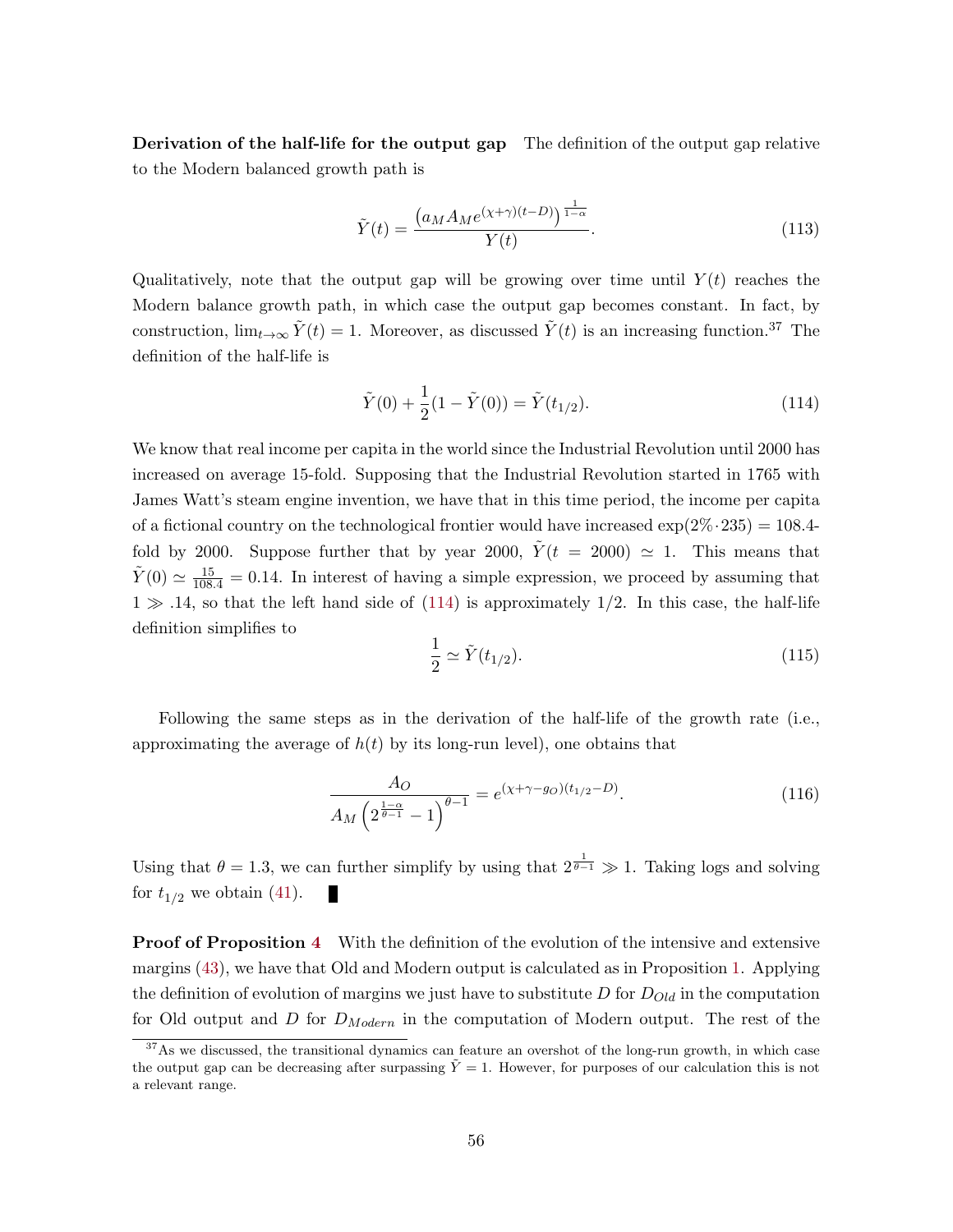claims in the proposition can be derived analogously to Propositions [1,](#page-21-0) [2](#page-22-0) and [3](#page-23-0) replacing D for  $D_{Modern}$ . An additional correction appears linearly,  $t_{1/2} = D_{Modern} - \frac{g_O}{\chi + \gamma} D_{Old} + \dots$  when re-doing the algebra. Note, however, that  $D_{Modern} \gg \frac{g_O}{\chi + \gamma} D_{Old}$ , so this could be in principle neglected.

**Proof of Proposition [5](#page-46-0)** The derivation for output of the Old sector is as in Proposition [1.](#page-21-0) Next, we characterize Modern output. First, we analyze the case in which  $\tau < \overline{T}$ . Note that the range of integration for a given technology that is being used goes from  $[\tau, t - D_{\tau}]$ , where t denotes current time and  $D_{\tau}$  is the lag of technology  $\tau$ . Without loss of generality, normalize the advent of the Industrial Revolution  $T = 0$ . Recall the parametrization on the evolution of the margins of adoptions, which in this range we simply denote by  $D_{\tau} = d_0 - d_1 \tau$  and  $\ln a_{\tau} = a_0 - a_1 \tau$ . To map  $D_{\tau}$  into the time space, note that the first technology will be adopted at time  $t = d_0$  and that the range of available technologies at time t can be written as  $[0, t - (d_0 - d_1(t - d_0))] = [0, (1 + d_1)(t - d_0)].$  The range of vintages of technology  $\tau$  at time t is given by the difference between the time the last adopted vintage and the time of adoption of the first one,  $v_{\tau} \in [\tau, t - D_{\tau}]$ . The output produced using modern technologies can be written as

$$
Y_m = \left( \int_0^{t - D_t} d\tau \int_\tau^{t - D_\tau} dv \left[ a_\tau Z(\tau, v) \right]_{\theta=1}^{\theta=1} \right)^{\theta=1}
$$
\n(117)

$$
= e^{a_0} \left( \int_0^{(1+d_1)(t-d_0)} d\tau \left[ e^{\frac{(\chi - a_1)\tau}{\theta - 1}} \int_\tau^{t - (d_0 - d_1\tau)} d\tau e^{\frac{\gamma v}{\theta - 1}} \right] \right)^{\theta - 1}
$$
(118)

$$
= e^{a_0} \left(\frac{\theta - 1}{\gamma}\right)^{\theta - 1} \left(\int_0^{(1+d_1)(t-d_0)} d\tau e^{\frac{(\chi - a_1)\tau}{\theta - 1}} \left[e^{\frac{\gamma (t - (d_0 - d_1 \tau))}{\theta - 1}} - e^{\frac{\gamma \tau}{\theta - 1}}\right]\right)^{\theta - 1}
$$
(119)

$$
= e^{a_0} \left(\frac{\theta - 1}{\gamma}\right)^{\theta - 1} \left(\int_0^{(1+d_1)(t-d_0)} d\tau \left[e^{\frac{(x+d_1\gamma - a_1)\tau + \gamma(t-d_0)}{\theta - 1}} - e^{\frac{(\gamma + x - a_1)\tau}{\theta - 1}}\right]\right)^{\theta - 1}
$$
(120)

$$
= e^{a_0} \left(\frac{\theta - 1}{\gamma}\right)^{\theta - 1} \left(\cdots^{\theta - 1} e^{\frac{\gamma(t - d_0)}{\theta - 1}} \left(\frac{\theta - 1}{\chi + \gamma d_1 - a_1}\right) \left[e^{\frac{\chi + \gamma d_1 - a_1}{\theta - 1}((1 + d_1)(t - d_0))} - 1\right]\right) - \cdots
$$

$$
\left(\cdots^{\theta - 1} \cdots - \frac{\theta - 1}{\chi + \gamma - a_1} \left[e^{\frac{\chi + \gamma - a_1}{\theta - 1}((1 + d_1)(t - d_0))} - 1\right]\right)^{\theta - 1}
$$
(121)

$$
= e^{a_0} \left( \frac{(\theta - 1)^2}{\gamma} \right)^{\theta - 1} \exp \left[ \left( (\gamma + \chi - a_1)(1 + d_1) + d_1^2 \gamma \right) (t - d_0) \right] \tag{122}
$$

$$
\left(\frac{1}{\chi+\gamma d_1-a_1}\left[1-e^{-\frac{\chi+\gamma d_1-a_1}{\theta-1}(1+d_1)(t-d_0)}\right]-\frac{e^{-\frac{d_1^2\gamma}{\theta-1}(t-d_0)}}{\chi+\gamma-a_1}\left[1-e^{-\frac{\chi+\gamma-a_1}{\theta-1}(1+d_1)(t-d_0)}\right]\right)^{\theta-1}.
$$

This last expression can be rewritten as

$$
Y_m(t) = A_m e^{g_m t} f(t)
$$
\n(123)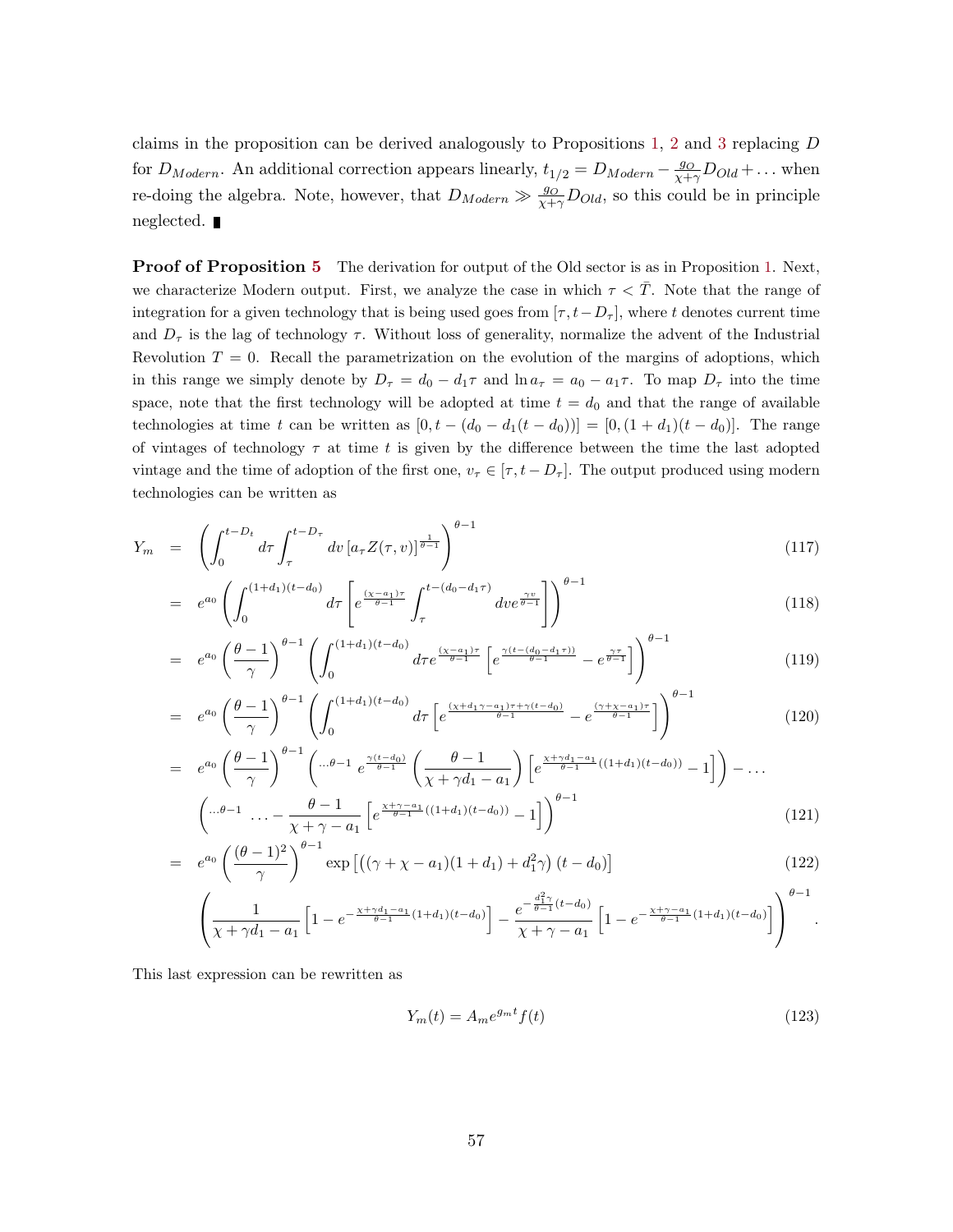<span id="page-59-0"></span>where

$$
A_m = e^{a_0} \left( \frac{(\theta - 1)^2}{\gamma} \right)^{\theta - 1} e^{-d_0 \left( (\gamma + \chi - a_1)(1 + d_1) + d_1^2 \gamma \right)} \tag{124}
$$

$$
g_m = (\gamma + \chi - a_1)(1 + d_1) + d_1^2 \gamma \tag{125}
$$

$$
f(t) = \left(\frac{1}{\chi + \gamma d_1 - a_1} \left[1 - e^{-\frac{\chi + \gamma d_1 - a_1}{\theta - 1}(1 + d_1)(t - d_0)}\right] - \frac{e^{-\frac{d_1^2 \gamma}{\theta - 1}(t - d_0)}}{\chi + \gamma - a_1} \left[1 - e^{-\frac{\chi + \gamma - a_1}{\theta - 1}(1 + d_1)(t - d_0)}\right]\right)^{\theta - 1}
$$

Next we analyze the properties of  $f(t)$ . First, note that the first instant of time in which technology is adopted,  $t = d_0$ ,  $f(d_0) = 0$  and  $\lim_{t\to\infty} f(t) = \left(\frac{1}{\chi + \gamma d_1 - a_1}\right)^{\theta - 1}$ . To further analyze the behavior of the damp factor  $f(t)$  it is useful to rewrite it as  $f(t) = h(t)^{\theta-1}$ , note that

$$
f'^{\theta - 2}h'(t),\tag{126}
$$

$$
f''^{\theta-2} \left[ (\theta - 2)h(t)^{-1}h'^2 + h''(t) \right], \tag{127}
$$

$$
g_f \equiv (\ln f(t))' = (\theta - 1) \frac{h'(t)}{h(t)},\tag{128}
$$

$$
g'_{f} = (\theta - 1) \frac{h''(t)h(t) - h'^2}{h(t)^2}.
$$
\n(129)

The time derivative of  $h(t)$  is

$$
(\theta - 1)h'(t) = (1 + d_1)e^{-\frac{\chi + \gamma d_1 - a_1}{\theta - 1}(1 + d_1)(t - d_0)} \dots
$$
  

$$
\dots - e^{-\frac{\gamma d_1^2(t - d_0)}{\theta - 1}} \left[ (1 + d_1)e^{-\frac{\chi + \gamma - a_1}{\theta - 1}(1 + d_1)(t - d_0)} - \frac{\gamma d_1^2}{\chi + \gamma - a_1} \left( 1 - e^{-\frac{\chi + \gamma - a_1}{\theta - 1}(1 + d_1)(t - d_0)} \right) \right]
$$

**Result 1:**  $h'(t) > 0$  for  $t > d_0$ ,  $h'(d_0) = 0$  and  $\lim_{t\to\infty} h'(t) = 0$ . Proof: By direct substitution it is verified that  $h'(d_0) = 0$ . To show that  $h'(t) > 0$ . Suppose that it is true, and rearrange,

$$
(1+d_1)e^{-\frac{\chi+\gamma d_1-a_1}{\theta-1}(1+d_1)(t-d_0)} > e^{-\frac{\gamma d_1^2(t-d_0)}{\theta-1}}(1+d_1)e^{-\frac{\chi+\gamma-a_1}{\theta-1}(1+d_1)(t-d_0)}\dots
$$
  

$$
\dots - e^{-\frac{\gamma d_1^2(t-d_0)}{\theta-1}}\frac{\gamma d_1^2}{\chi+\gamma-a_1}\left(1-e^{-\frac{\chi+\gamma-a_1}{\theta-1}(1+d_1)(t-d_0)}\right)
$$
  

$$
(1+d_1)e^{\frac{-(\chi+\gamma d_1-a_1)(1+d_1)+d_1^2\gamma}{\theta-1}(t-d_0)} > (1+d_1)e^{-\frac{\chi+\gamma-a_1}{\theta-1}(1+d_1)(t-d_0)} - \frac{\gamma d_1^2}{\chi+\gamma-a_1}\left(1-e^{-\frac{\chi+\gamma-a_1}{\theta-1}(1+d_1)(t-d_0)}\right)
$$
  

$$
(1+d_1)e^{\frac{\gamma}{\theta-1}(t-d_0)} > (1+d_1) - \frac{\gamma d_1^2}{\chi+\gamma-a_1}\left(e^{\frac{\chi+\gamma-a_1}{\theta-1}(1+d_1)(t-d_0)}-1\right)
$$

Note that the left hand side is an increasing function of  $t$  while the right hand side is decreasing. Moreover the left hand side equals the right hand side at  $t = d_0$ , establishing the result claimed for  $t > d_0$ . Finally, the result that  $\lim_{t\to\infty} h'(t) = 0$  follows directly from taking the limit of  $h'(t)$ . QED

Result 2: h(t) is convex for  $t_0 \leq t < t^*$  and concave thereafter. Moreover,  $\lim_{t\to\infty} h''(t) =$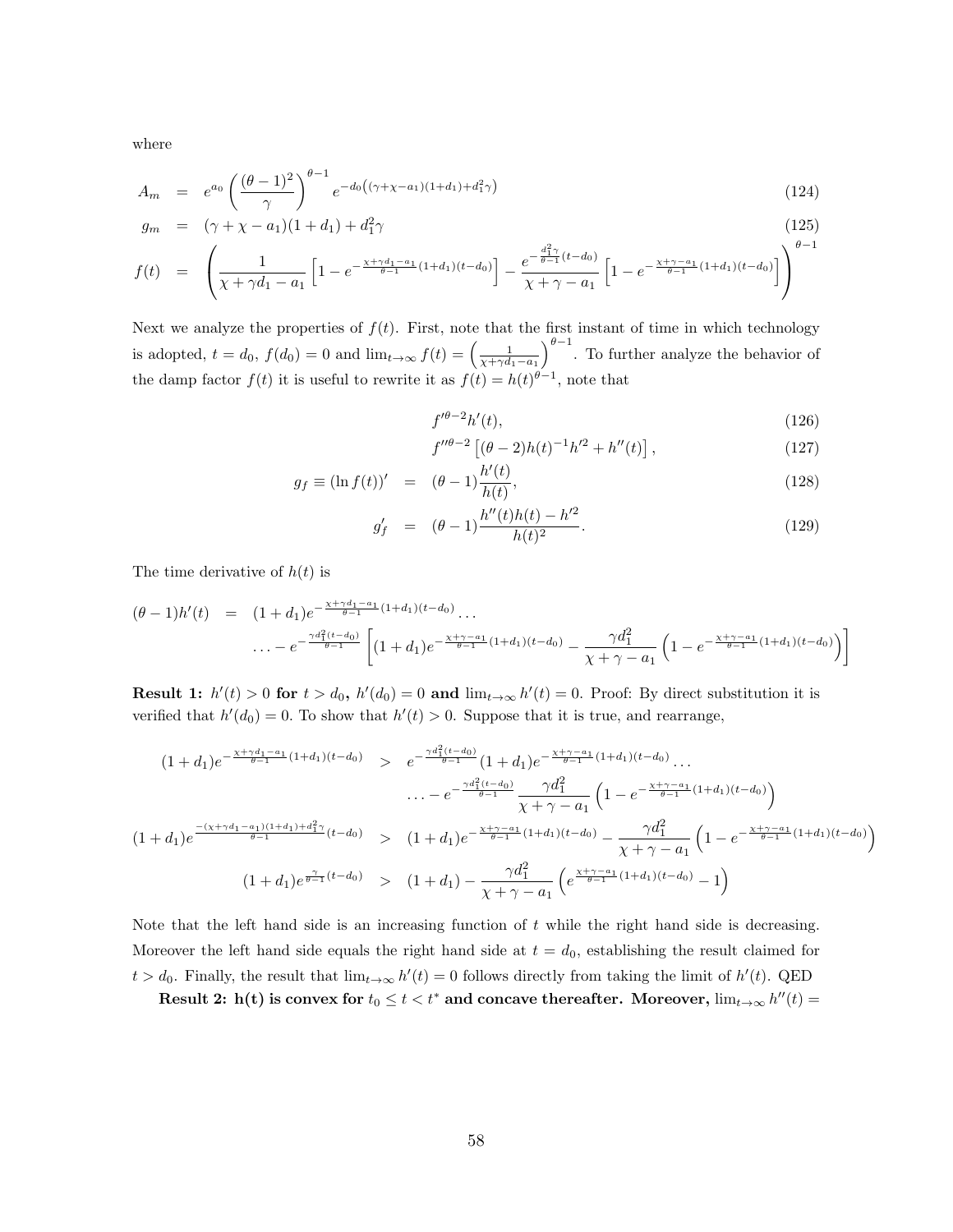0. Proof: The expression for  $(\theta - 1)^2 h''(t)$  is

$$
-(1+d_1)^2(\chi+d_1\gamma-a_1)e^{-\frac{\chi+d_1\gamma-a_1}{\theta-1}(1+d_1)(t-d_0)}+e^{-\frac{(1+d_1)(\chi+\gamma-a_1)+d_1^2\gamma}{\theta-1}(t-d_0)}.
$$

$$
\left((1+d_1)(2\gamma d_1^2+(1+d_1)(\chi+\gamma-a_1))+\frac{\gamma d_1^2}{\chi+\gamma-a_1}-\frac{\gamma d_1^2}{\chi+\gamma-a_1}e^{-\frac{\chi+\gamma-a_1}{\theta-1}(1+d_1)(t-d_0)}\right).
$$

Evaluating this expression at  $t = d_0$  yields  $(1+d_1)(1+d_1^2)\gamma > 0$ . Next, conjecture that  $\theta - 1^2 h''(t) > 0$ . This implies that

$$
(1+d_1)^2(\chi+d_1\gamma-a_1)e^{-\frac{\chi+d_1\gamma-a_1}{\theta-1}(1+d_1)(t-d_0)} < e^{-\frac{(1+d_1)(\chi+\gamma-a_1)+d_1^2\gamma}{\theta-1}(t-d_0)}.
$$
  

$$
\left((1+d_1)(2\gamma d_1^2 + (1+d_1)(\chi+\gamma-a_1)) + \frac{\gamma d_1^2}{\chi+\gamma-a_1} - \frac{\gamma d_1^2}{\chi+\gamma-a_1}e^{-\frac{\chi+\gamma-a_1}{\theta-1}(1+d_1)(t-d_0)}\right)
$$
  

$$
\iff (1+d_1)^2(\chi+d_1\gamma-a_1)e^{\gamma(t-d_0)} <
$$
  

$$
\left((1+d_1)(2\gamma d_1^2 + (1+d_1)(\chi+\gamma-a_1)) + \frac{\gamma d_1^2}{\chi+\gamma-a_1} - \frac{\gamma d_1^2}{\chi+\gamma-a_1}e^{-\frac{\chi+\gamma-a_1}{\theta-1}(1+d_1)(t-d_0)}\right)
$$

This last expression is indeed satisfied for  $t = d_0$  (as is the same expression we evaluated before). Note that the left hand side is an increasing function that tends to infinity, while the right hand side is a decreasing function that tends to minus infinity. Thus, at some  $t^* \geq t_0$  this inequality will cease to be true, and  $(\theta - 1)^2 h''(t) < 0$  in that range. Finally, the result that  $\lim_{t\to\infty} h''(t) = 0$  follows directly from taking the limit of  $h''(t)$ . QED

We briefly discuss how the behavior of  $h(t)$  can inform our analysis on  $f(t)$  and its derivatives. Using equation [\(126\)](#page-59-0) it is immediate to verify that  $f'(t)$  inherits the properties of  $h'(t)$ , and hence,  $f'(t)$  is increasing and  $f'(d_0) = \lim_{t\to\infty} f'(t) = 0$ . Similarly, using [\(129\)](#page-59-0), we conclude that  $g_f$  is increasing and  $g'_f(d_0) = \lim_{t\to\infty} g'_f(t) = 0$ . Moreover  $\lim_{t\to\infty} f''(t) = 0$ . It can be verified too that  $\lim_{t \to d_0} f'(t) = \frac{(1+d_1+d_1^2+d_1^3)\gamma}{(\theta-1)^2} > 0.$ 

Next we analyze the case in which  $\tau > T$ . (the time corresponding to the transition is  $t =$  $d_0 + T/(1 + d_1)$ . Note that the output produced with Modern technologies can be divided in the output produced using technologies  $\tau \in [0, T]$  and the subsequent technologies,  $\tau > T$ . The output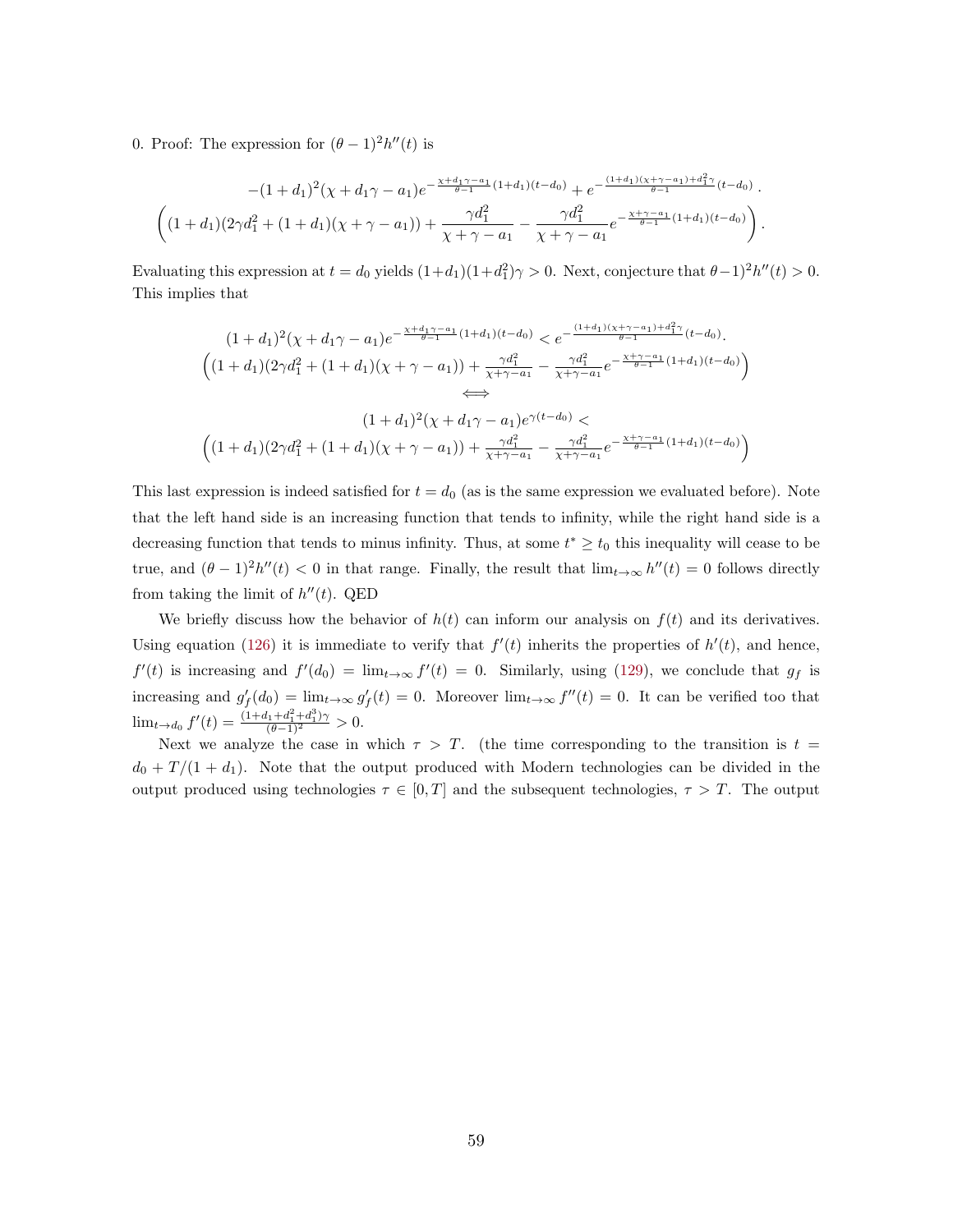<span id="page-61-0"></span>produced using the first range of technologies can be computed as we have done before,

$$
Y_{m0}(t) = \left( \int_0^T d\tau \int_\tau^{t-D_\tau} dv \left[ a_\tau Z(\tau, v) \right]^{\frac{1}{\theta-1}} \right)^{\theta-1} \tag{130}
$$

$$
= e^{a_0} \left( \int_0^T d\tau \left[ e^{\frac{(\chi - a_1)\tau}{\theta - 1}} \int_\tau^{t - (d_0 - d_1 \tau)} d\tau e^{\frac{\gamma v}{\theta - 1}} \right] \right)^{\theta - 1}
$$
\n
$$
(131)
$$

$$
= e^{a_0} \left(\frac{\theta - 1}{\gamma}\right)^{\theta - 1} \left(\int_0^T d\tau e^{\frac{(\chi - a_1)\tau}{\theta - 1}} \left[e^{\frac{\gamma (t - (d_0 - d_1 \tau))}{\theta - 1}} - e^{\frac{\gamma \tau}{\theta - 1}}\right]\right)^{\theta - 1}
$$
\n
$$
(132)
$$

$$
= e^{a_0} \left(\frac{\theta - 1}{\gamma}\right)^{\theta - 1} \left(\int_0^T d\tau \left[e^{\frac{(x + d_1\gamma - a_1)\tau + \gamma(t - d_0)}{\theta - 1}} - e^{\frac{(\gamma + x - a_1)\tau}{\theta - 1}}\right]\right)^{\theta - 1}
$$
\n(133)

$$
= e^{a_0} \left(\frac{\theta - 1}{\gamma}\right)^{\theta - 1} \left(e^{\frac{\gamma(t - d_0)}{\theta - 1}} \left(\frac{\theta - 1}{\chi + \gamma d_1 - a_1}\right) \left[e^{\frac{\chi + \gamma d_1 - a_1}{\theta - 1}T} - 1\right] - \frac{\theta - 1}{\chi + \gamma - a_1} \left[e^{\frac{\chi + \gamma - a_1}{\theta - 1}T} - 1\right]\right)^{\theta - 1}
$$
\n
$$
= a_0 \left(\frac{(\theta - 1)^2}{\phi - 1}\right)^{\theta - 1} \left[ \left(\frac{(\theta - 1)^2}{\phi - 1}\right)^{\theta - 1} \left[\left(\frac{(\theta - 1)^2}{\phi - 1}\right)^{\theta - 1}\right] \left(\frac{(\theta - 1)^2}{\phi - 1}\right] \tag{137}
$$

$$
= e^{a_0} \left( \frac{\omega - 1}{\gamma} \right) \exp \left[ \gamma (t - d_0) \right]
$$
\n
$$
\left( \left( \frac{\theta - 1}{\chi + \gamma d_1 - a_1} \right) \left[ e^{\frac{\chi + \gamma d_1 - a_1}{\theta - 1}T} - 1 \right] - e^{-\frac{\gamma}{\theta - 1}(t - d_0)} \frac{\theta - 1}{\chi + \gamma - a_1} \left[ e^{\frac{\chi + \gamma - a_1}{\theta - 1}T} - 1 \right] \right)^{\theta - 1}
$$
\n
$$
(135)
$$

Note that this is an increasing function. Write output produced  $Y_{m0}(t) = C(Ae^{gt} - B)^{\theta-1}$ . The time derivative is

$$
Y'_{m0}(t) = Age^{gt}(\theta - 1)(Ae^{gt} - B)^{\theta - 2} > 0.
$$
\n(136)

The second time derivative is

$$
Y_{m0}''(t) = (\theta - 1)(Ae^{gt} - B)^{\theta - 2}g^2 A \left( A(\theta - 2)(Ae^{gt} - B)^{-1} + 1 \right). \tag{137}
$$

It is clear that (137) is asymptotically positive. Whether or not it is always positive, depends on whether

$$
Ae^{gT} - B > A(\theta - 2),
$$

which depends on parametric assumptions.

Next we derive the output produced with  $\tau > T$  using in equation [\(65\)](#page-50-0) in which case the adoption margins are constants and we denote  $T \equiv t_i$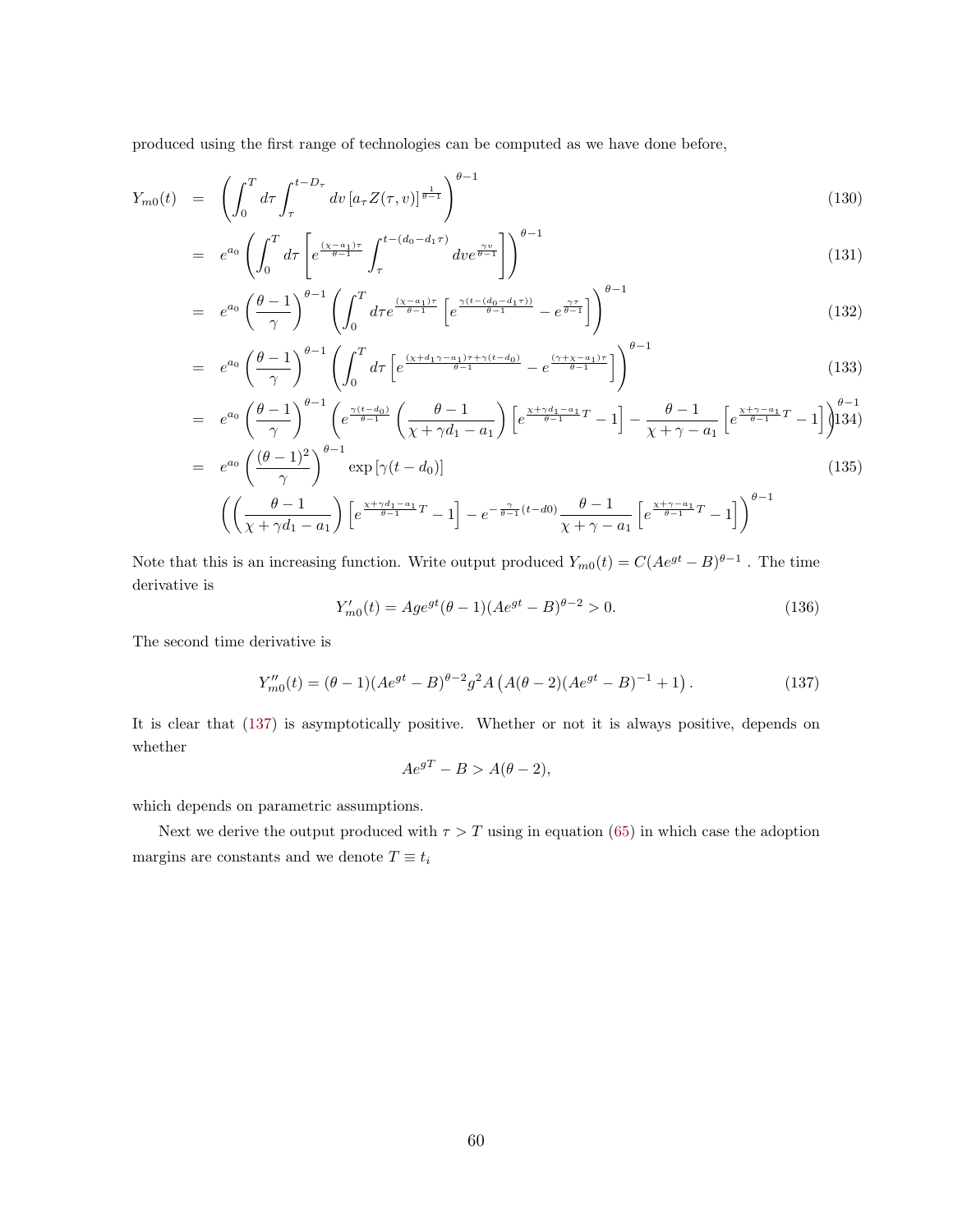<span id="page-62-0"></span>
$$
Y_{m1} = a \left( \int_{t_i}^{t-D} d\tau \int_{\tau}^{t-D} d\nu e^{\frac{\chi_{\tau+\gamma v}}{\theta - 1}} \right)^{\theta - 1}
$$
\n(138)

$$
= a \left( \frac{\theta - 1}{\gamma} \int_{t_i}^{t - D} d\tau \left( e^{\frac{\chi \tau + \gamma (t - D)}{\theta - 1}} - e^{\frac{(\chi + \gamma)\tau}{\theta - 1}} \right) \right)^{\theta - 1}
$$
\n
$$
(139)
$$

$$
= a \left[ \frac{\theta - 1}{\gamma} \left\{ \frac{\theta - 1}{\chi} \left( e^{\frac{\chi(t - D) + \gamma(t - D)}{\theta - 1}} - e^{\frac{\chi t_i + \gamma(t - D)}{\theta - 1}} \right) - \frac{\theta - 1}{\chi + \gamma} \left( e^{\frac{(\chi + \gamma)(t - D)}{\theta - 1}} - e^{\frac{(\chi + \gamma)t_i}{\theta - 1}} \right) \right\} \right]^{ \theta - 1} (140)
$$

$$
= a e^{(\chi+\gamma)(t-D)} \left[ \frac{\theta-1}{\gamma} \left\{ \frac{\theta-1}{\chi} \left( 1 - e^{\frac{\chi(t_i - (t-D))}{\theta-1}} \right) - \frac{\theta-1}{\chi+\gamma} \left( 1 - e^{\frac{(\chi+\gamma)(t_i - (t-D))}{\theta-1}} \right) \right\} \right]^{\theta-1} (141)
$$

$$
= a e^{(\chi+\gamma)(t-D)} \left[ \frac{(\theta-1)^2}{\gamma} \left\{ \frac{1}{\chi} \left( 1 - e^{-\frac{\chi \Delta t}{\theta-1}} \right) - \frac{1}{\chi+\gamma} \left( 1 - e^{-\frac{(\chi+\gamma)\Delta t}{\theta-1}} \right) \right\} \right]^{\theta-1}
$$
(142)

where  $\Delta t \equiv t - D - t_i$  and  $a = e^{a_0}$ 

Note that the results we have derived for  $t < T$  apply directly to  $Y_{m1}$  because the transient part of (142) is a particular case of the case analyzed previously for  $d_1 = a_1 = 0$ . In this case, taking the second derivative of  $h(t)$  one can find a closed form expression for the threshold  $t^*$  above which  $h(t)$ becomes convex. It is  $t^* = \frac{\theta - 1}{\gamma} \ln \left( \frac{\chi + \gamma}{\chi} \right)$ .

Next, note that the total modern output produced when technologies  $\tau > T$  have been adopted is

$$
Y_m = \left(Y_{m0}^{\frac{1}{\theta - 1}} + Y_{m1}^{\frac{1}{\theta - 1}}\right)^{\theta - 1}.
$$
\n(143)

As both  $Y_{m0}$  and  $Y_{m1}$  are increasing functions of time, it is immediate to verify that  $Y_m$  is increasing over time. To gain further insight on its behavior, note that [\(135\)](#page-61-0) and (142) can be written as

$$
Y_{m0} = Ae^{(\chi+\gamma)t} \left( Be^{-\frac{\chi}{\theta-1}t} - Ce^{-\frac{\chi+\gamma}{\theta-1}t} \right)^{\theta-1}, \qquad (144)
$$

$$
Y_{m1} = Ae^{(\chi+\gamma)t} \left( De^{-\frac{\chi+\gamma}{\theta-1}t} - Ee^{-\frac{\chi}{\theta-1}t} + F \right)^{\theta-1}, \tag{145}
$$

$$
A = e^{a_0} \left(\frac{(\theta - 1)^2}{\gamma}\right)^{\theta - 1}, \tag{146}
$$

$$
B = \frac{e^{-\frac{\gamma}{\theta - 1}} d0}{\chi + \gamma d_1 - a_1} \left( e^{\frac{\chi + \gamma d_1 - a_1}{\theta - 1} T} - 1 \right),\tag{147}
$$

$$
C = \frac{1}{\chi + \gamma - a_1} \left( e^{\frac{\chi + \gamma - a_1}{\theta - 1}T} - 1 \right),\tag{148}
$$

$$
D = \frac{e^{\frac{\chi^2 + \gamma}{\theta - 1}T}}{\chi + \gamma},\tag{149}
$$

$$
E = \frac{e^{\frac{\chi T - \gamma d_m}{\theta - 1}}}{\chi},\tag{150}
$$

$$
F = \frac{\gamma e^{-\frac{\chi + \gamma}{\theta - 1} d_m}}{\chi(\chi + \gamma)}.
$$
\n(151)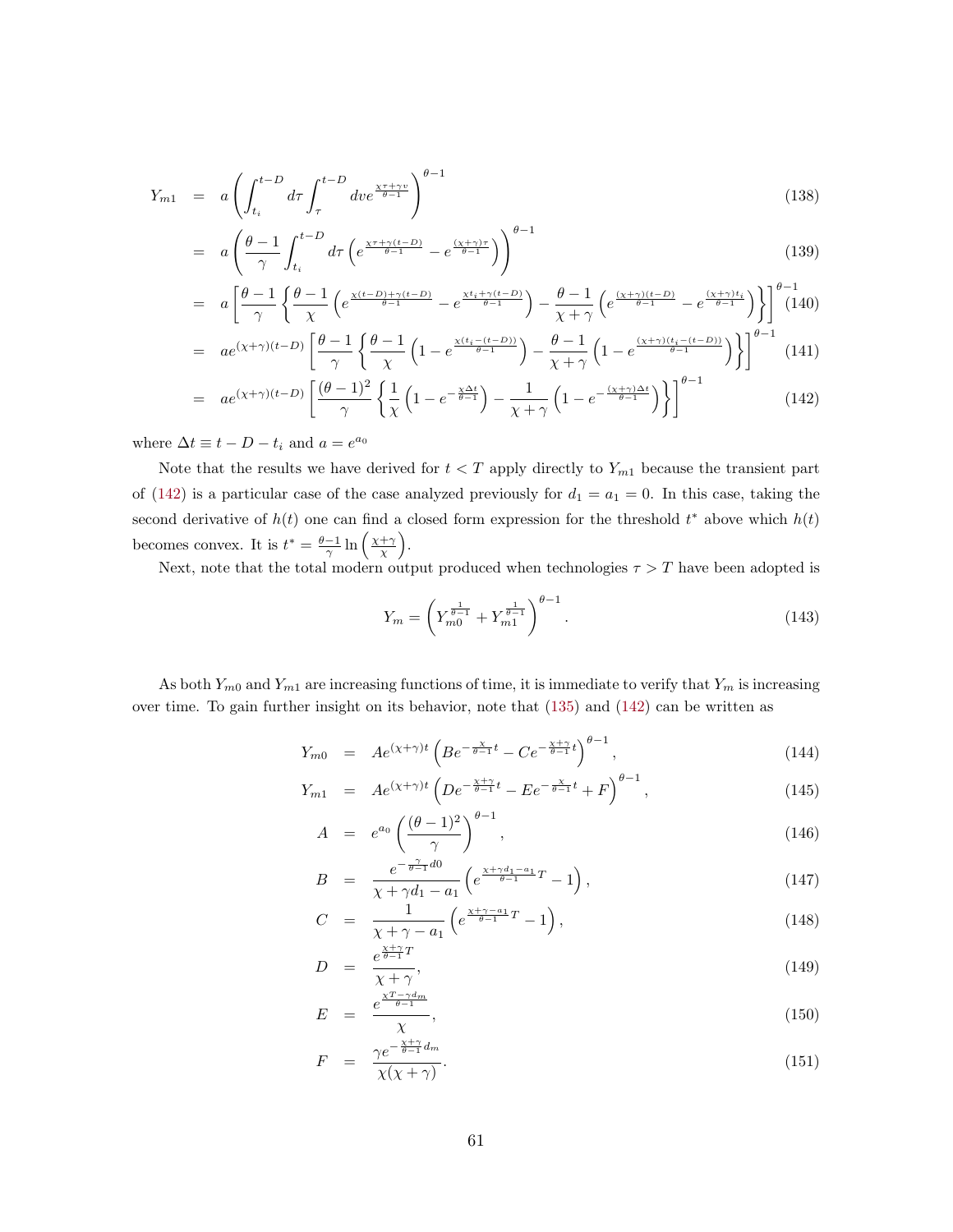Using [\(143\)](#page-62-0), we have that

$$
Y_m = Ae^{(\chi + \gamma)t} \left( \underbrace{(D - C)e^{-\frac{\chi + \gamma}{\theta - 1}t} - (E - B)e^{-\frac{\chi}{\theta - 1}t} + F}_{h(t)} \right)^{\theta - 1}
$$
\n(152)

Denoting by  $h(t)$  the terms inside the parenthesis, we have that

$$
(\theta - 1)h'^{-\frac{\chi + \gamma}{\theta - 1}t} + \chi(E - B)e^{-\frac{\chi}{\theta - 1}t},\tag{153}
$$

$$
(\theta - 1)^2 h''^2 (D - C) e^{-\frac{\chi + \gamma}{\theta - 1}t} - \chi^2 (E - B) e^{-\frac{\chi}{\theta - 1}t}, \tag{154}
$$

where

$$
D - C = \frac{e^{\frac{\chi + \gamma}{\theta - 1}T}}{\chi + \gamma} - \frac{1}{\chi + \gamma - a_1} \left( e^{\frac{\chi + \gamma - a_1}{\theta - 1}T} - 1 \right),\tag{155}
$$

$$
= \frac{1}{\chi + \gamma - a_1} \left[ 1 + e^{\frac{\chi + \gamma}{\theta - 1}T} \left( 1 - e^{-\frac{a_1}{\theta - 1}T} \right) - \frac{a_1 e^{\frac{\chi + \gamma}{\theta - 1}T}}{\chi + \gamma} \right],
$$
(156)

$$
E - B = \frac{e^{\frac{\chi T - \gamma d_m}{\theta - 1}}}{\chi} - \frac{e^{-\frac{\gamma}{\theta - 1}d0}}{\chi + \gamma d_1 - a_1} \left( e^{\frac{\chi + \gamma d_1 - a_1}{\theta - 1}T} - 1 \right),\tag{157}
$$

In general, the properties of  $h'(t)$  and  $h''(t)$  depends on the combination of several parameters. To gain some insight, consider the case in which  $\chi, \gamma \gg a_1, d_1$ ,

$$
D - C = \frac{1}{\chi + \gamma},\tag{158}
$$

$$
E - B = \frac{1}{\chi} \left( e^{-\frac{\gamma d_0}{\theta - 1}} + e^{\frac{\chi T}{\theta - 1}} \left( e^{-\frac{\gamma d_m}{\theta - 1}} - e^{-\frac{\gamma d_0}{\theta - 1}} \right) \right).
$$
 (159)

In this case,  $(\theta - 1)h'(T)$ , is equal to

$$
-e^{-\frac{\chi+\gamma}{\theta-1}T} + e^{-\frac{\chi T + \gamma d_0}{\theta-1}} + e^{-\frac{\gamma d_m}{\theta-1}} \left(1 - e^{-\frac{\gamma}{\theta-1}(d_o - d_m)}\right). \tag{160}
$$

A sufficient condition for  $h'(t)$  to be increasing for all  $t \geq T$  is that  $d_0 < T$ . That is the initial lag has to be relatively small compared to the transition period. For the second derivative, we have that

$$
(\chi + \gamma)e^{-\frac{\chi + \gamma}{\theta - 1}t} - \chi e^{-\frac{\chi}{\theta - 1}t} \left( e^{-\frac{\gamma d_0}{\theta - 1}} + e^{\frac{\chi T - \gamma d_m}{\theta - 1}} \left( 1 - e^{-\frac{\gamma}{\theta - 1}(d_o - d_m)} \right) \right).
$$
 (161)

This shows already that asymptotically, (i.e., for large t)  $h''(t) < 0$ . Similar to the analysis of the first derivative, we have that evaluated at  $t = T$ , a sufficient condition for equation (161) to be positive is  $d_0 < T.$  In this case we would have an S-shape.

Next, we study the behavior of the share

$$
s=\frac{1}{1+\left(\frac{Y_m}{Y_o}\right)^{\frac{1}{\theta-1}}}.
$$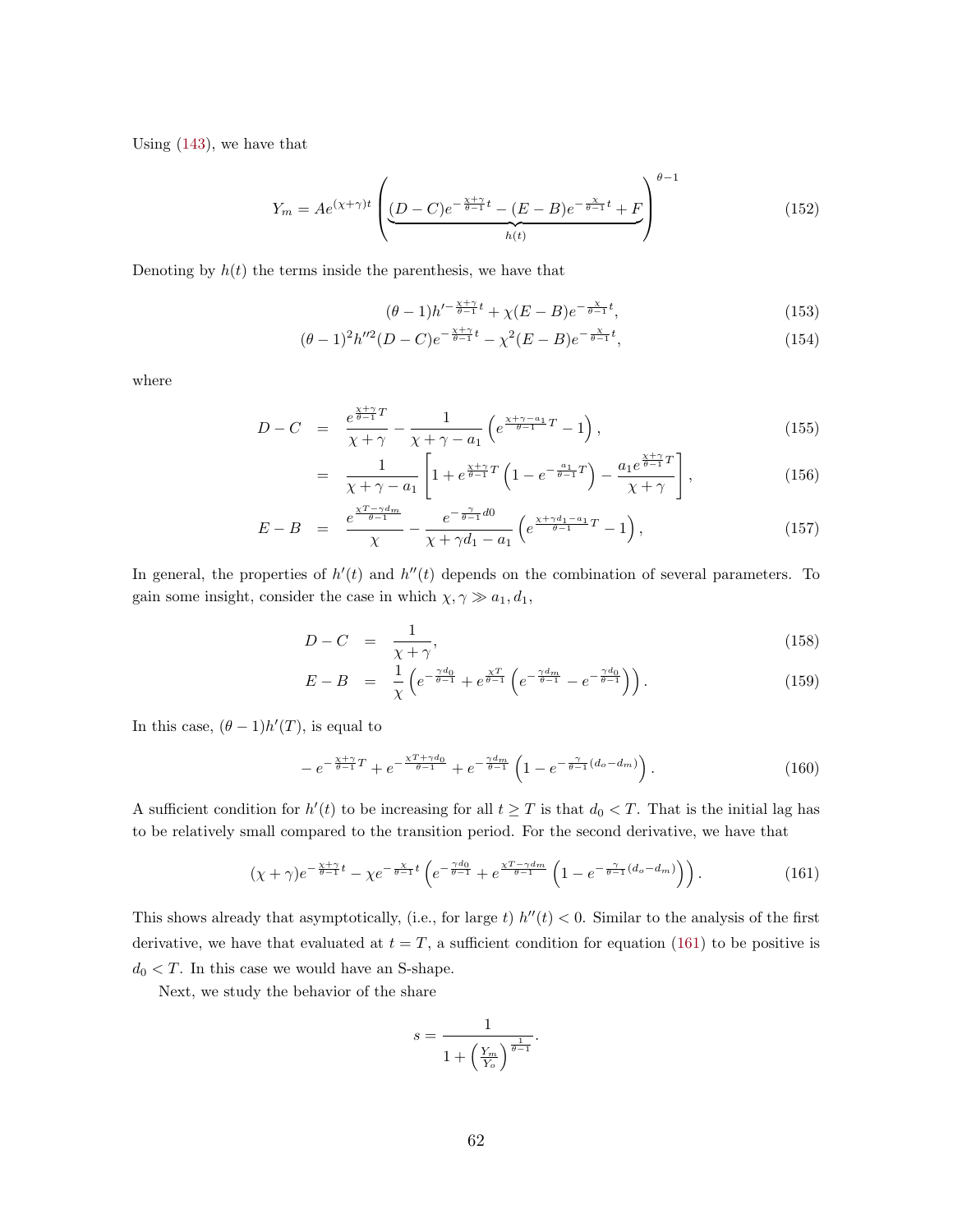<span id="page-64-0"></span>The quotient in the previous expression can be written as,

$$
y \equiv \left(\frac{Y_m}{Y_o}\right)^{\frac{1}{\theta - 1}} = \frac{Y_{m0}^{\frac{1}{\theta - 1}} + Y_{m1}^{\frac{1}{\theta - 1}}}{Y_o^{\frac{1}{\theta - 1}}} = C_0 e^{g_0 t} + C_1 e^{g_1 t} h(t)
$$
\n(162)

where  $C_0, C_1$  are two constants,  $g_0 < g_1$ , and  $h(t)$  is given by equation [\(142\)](#page-62-0),

$$
\frac{1}{\chi} \left( 1 - e^{-\frac{\chi \Delta t}{\theta - 1}} \right) - \frac{1}{\chi + \gamma} \left( 1 - e^{-\frac{(\chi + \gamma)\Delta t}{\theta - 1}} \right) \tag{163}
$$

with  $\Delta t = t - T$ . It is immediate to verify that y is an increasing function (as it is the sum of two increasing functions). Thus,  $s$  is decreasing over time. Taking the second derivative over time of  $s$ , one finds that the sign of the second derivative is the same as the sign of  $[y^2 - (1 + y)y^2]$ , using that

$$
\dot{y} = g_0 C_0 e^{g_0 t} + g_1 C_1 e^{g_1 t} h + C_1 e^{g_1 t} \dot{h}
$$
\n(164)

$$
\ddot{y} = g_0^2 C_0 e^{g_0 t} + g_1^2 C_1 e^{g_1 t} h + 2g_1 C_1 e^{g_1 t} \dot{h} + C_1 e^{g_1 t} \ddot{h}
$$
\n(165)

Using the fact that  $h(T) = \dot{h}(T) = 0$ ,  $\ddot{h}(T) = \gamma$ , we have that  $\left[\dot{y}(T)^2 - (1 + y(T))\ddot{y}(T)^2\right]$  is

$$
g_0^2 C_0^2 e^{2g_0 T} - (1 + C_0 e^{g_0 t}) (g_0^2 C_0 e^{g_0 T} + C_1 \gamma) < 0. \tag{166}
$$

Thus, s is initially concave. That is, there exist a  $\varepsilon > 0$  such that if  $t \in [T, T + \varepsilon]$  then  $\dot{y}(t)^2 - (1 +$  $y(t))\ddot{y}(t)^{2} < 0.$ 

Next, using that  $\lim_{t\to\infty} h(t) = \chi/\gamma(\chi + \gamma)$ ,  $\lim_{t\to\infty} \dot{h}(t) = 0$  and  $\lim_{t\to\infty} \ddot{h}(t) = 0$ , we find that

$$
\lim_{t \to \infty} \dot{y}(t)^2 - (1 + y(t))\ddot{y}(t)^2 \sim \lim_{t \to \infty} \left(\frac{\chi}{\gamma(\chi + \gamma)} - 1\right) e^{2g_1 t}.
$$
 (167)

Hence, the asymptotic behavior depends on whether  $\chi \leq \gamma(\chi + \gamma)$ . Note that given that both  $\chi$  and  $\gamma$  are on the order of 1/100, we have that  $\chi > \gamma(\chi + \gamma)$ , and hence s is asymptotically convex.<sup>38</sup> п

## F Computation of the Half-Lives Reported in the Main Text

We use the microfoundations for  $A_{Modern}$  and  $A_{Old}$  derived in [\(69\)](#page-50-0) and [\(73\)](#page-51-0), respectively. As in the baseline model, we assume that growth is evenly split between  $\chi$  and  $\gamma$ , both for Modern and pre-Modern growth. This implies that to match long-run growth rates of 2% and .2% for Modern and pre-Modern growth, we have that  $\chi = \gamma = (1 - \alpha)1\%$  and  $\chi_o = \gamma_o = (1 - \alpha)1\%$ . Using that  $\theta = 1.3$ , we have that

$$
\frac{A_{Old}}{A_{Modern}} = \left(\frac{\chi(\chi + \gamma)}{\chi_o(\chi_o + \gamma_o)}\right)^{\theta - 1} = 4.0\tag{168}
$$

<sup>&</sup>lt;sup>38</sup>For example, in the baseline case, we have that  $\chi = \gamma = (1 - \alpha)1\%$ , so that the asymptotic behavior is convex  $\frac{1}{100}$  >  $(1-\alpha)\frac{1}{100}\frac{2}{100}$ . In fact, under the assumption that  $\chi = \gamma$ , the condition for an asymptotic convex behavior is that  $\chi < \frac{50\%}{1-\alpha}$ .